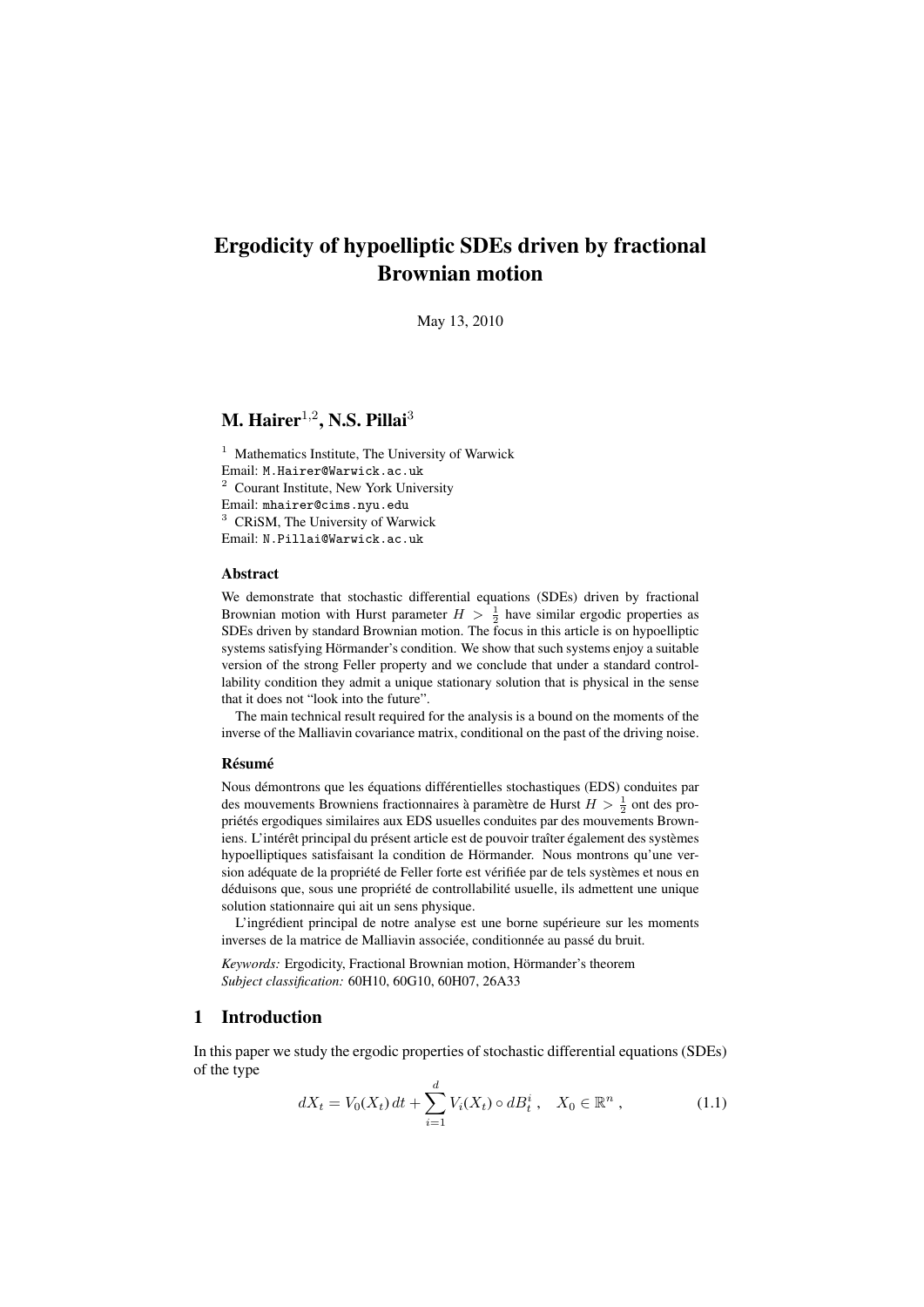driven by independent fractional Brownian motions (fBm)  $B<sup>i</sup>$  with fixed Hurst index  $H \in (1/2, 1)$ . Recall that fBm is the centred Gaussian process with  $B_0^i = 0$  and

$$
\mathbb{E}|B_t^i - B_s^i|^2 = |t - s|^{2H}.
$$

Although the basic theory of SDEs driven by fBm (for  $H \in (1/4, 1)$ ) is now well established (see for example [Nua06, Mis08, CQ02, Fri10]), the ergodicity of such SDEs has only been studied recently. The main difficulty is that non-overlapping increments of fBm are not independent, so that we are dealing with processes that do not have the Markov property. As a consequence, the traditional ergodic theory for Markov processes as in [MT93] does not apply to this situation.

To our knowledge, the first result on the ergodicity of (1.1) was given in [Hai05], where the author considers the case where the vector fields  $V_i$  for  $i > 0$  are *constant* and *non-degenerate* in the sense that the corresponding matrix is of rank n. In this case, an explicit coupling argument allows to show that any solution converges to the unique stationary solution at speed bounded above by approximately  $t^{-1/8}$ . The argument however relies in an essential way on the additivity of the noise.

A more general construction was given in [HO07, Hai09], where the authors built a general framework of stochastic dynamical systems (SDSs) very similar to that of random dynamical systems (RDSs) [Arn98]. In this framework, the notion of an "invariant measure" can be defined for an autonomous equation driven by an ergodic process with stationary but not necessarily independent increments. Besides technical questions of continuity, the main difference between the framework of SDSs and that of RDSs is one of viewpoint. An RDS is considered as a dynamical system on the state space times the space of all 'futures' of the driving process, endowed with a cocycle structure. An SDS on the other hand is considered as a Markov process on the state space times the space of all 'pasts' of the driving process, endowed with a cocycle structure. This shift of viewpoint has two important advantages when studying the ergodic properties of such systems:

- Since the 'future' of the driving noise is not part of the augmented phase space, we do not have to deal with 'unphysical' stationary solutions, where the value of the process at a given time is a function of the future realisation of the driving noise.
- It allows to build our intuition based on the theory of Markov processes, rather than the theory of dynamical systems. There, many criteria for the uniqueness of an invariant measure are known to exist.

Inspired by the celebrated Doob-Khasminskii theorem (see for example [DPZ96]), [HO07, Hai09] introduced a notion of a strong Feller property for SDSs that is a natural generalisation of the same notion for Markov semigroups. It turns out that for a large class of 'quasi-Markovian' SDSs (this includes SDEs of the type (1.1), but also many other examples), uniqueness of the invariant measure then follows like in the Markovian case from the strong Feller property, combined with some type of topological irreducibility. To illustrate these results, denote by  $A_{t,x}$  the closure of the set of all points that are accessible at time  $t$  for solutions to (1.1) starting at  $x$  for some smooth control  $B$ . Then, one has

**Theorem 1.1** If there exists  $t > 0$  such that (1.1) is strong Feller at time t and such that  $\bigcap_{x\in \mathbb{R}^n} A_{t,x} \neq \phi$ , then (1.1) can have at most one invariant measure.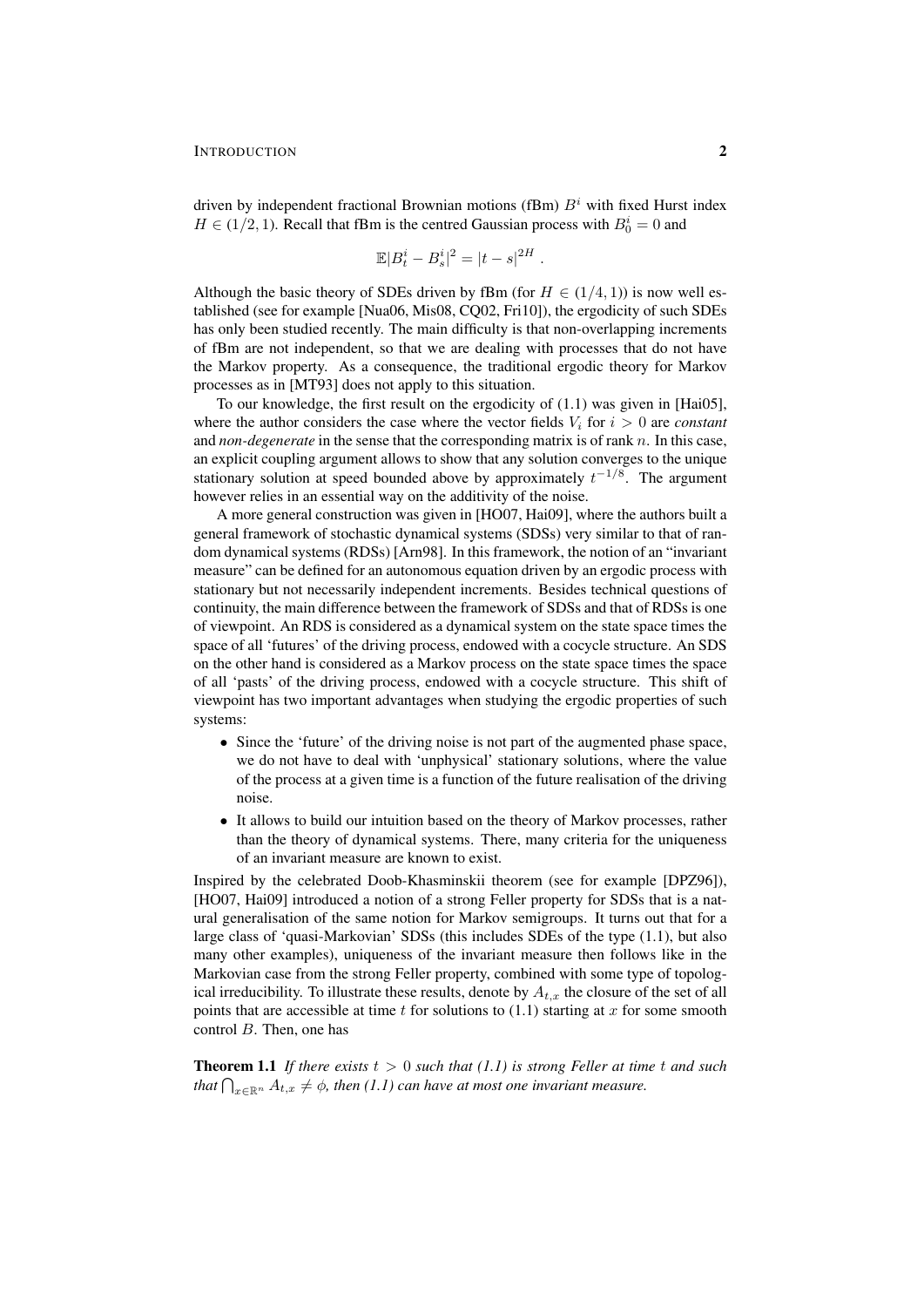Remark 1.2 Since (1.1) does not determine a Markov process, it is not clear *a priori* what is the correct notion of an invariant measure. The notion retained here is the one introduced in  $[HOO7, Hai09]$ . Essentially, an invariant measure for  $(1.1)$  is the law of a stationary solution which does not 'look into the future'. Similarly, it is not clear what is the correct notion of a 'strong Feller property' for such a system. Precise definitions can be found in Section 2.1 below.

Furthermore, it was shown in [HO07] that if (1.1) is 'elliptic' in the sense that the matrix determined by  $\{V_i(x)\}_{i>0}$  is of full rank at every  $x \in \mathbb{R}^n$ , then it does indeed satisfy the strong Feller property. In the case of SDEs driven by white noise, it is known on the other hand that the strong Feller property holds whenever the vector fields  $V_i$  satisfy Hörmander's bracket condition, namely that the Lie algebra generated by  $\{\partial_t + V_0, V_1, \ldots, V_d\}$  spans  $\mathbb{R}^{n+1}$  (the additional coordinate corresponds to the  $\partial_t$ direction) at every point. See also Assumption 4.1 below for a precise formulation.

Note at this stage that the strong Feller property of (1.1) is closely related to the existence of densities for the laws of its solutions, but cannot be deduced from it directly. The existence of smooth densities under an ellipticity assumption was shown in [HN07, NS06], while it was shown under the assumption of Hörmander's bracket condition in [BH07]. In this paper, we are going to address the question of showing that the strong Feller property (in the sense given in [HO07, Hai09], see also Definition 2.1 below) holds for  $(1.1)$  under Hörmander's bracket condition.

Our main result is:

Theorem 1.3 *Assume that the vector fields* {Vi} *have bounded derivatives of all orders for*  $i \geq 0$  *and furthermore are bounded for*  $i \geq 1$ *. Then, if Hörmander's bracket condition holds at every point, (1.1) is strong Feller. In particular, if there exists*  $t > 0$  $\mathit{such that} \bigcap_{x\in \mathbb{R}^n} A_{t,x} \neq \phi$  and if there exist constants  $M_1, M_2 > 0$  such that

$$
\langle x, V_0(x) \rangle \le M_1 - M_2 |x|^2 \,, \tag{1.2}
$$

*then (1.1) admits exactly one invariant measure.*

Remark 1.4 Since we would like to satisfy (1.2) in order to guarantee the existence of an invariant measure by [HO07, Prop 4.6], we do not impose that  $V_0$  is bounded. This creates some technical difficulties in obtaining a priori bounds on the solutions which are not present in [BH07].

Remark 1.5 The notion of an 'invariant measure' studied in [BC07] is much more restrictive than the one studied here, since they considered the situation where the initial condition of the equations is *independent* of the driving noise, whereas we consider the case where interdependence with the past of the driving noise is allowed. In particular, even the case  $n = d = 1$  with  $V_0(x) = -x$  and  $V_1(x) = 1$  admits no invariant measure in the sense of [BC07].

On the other hand, our definition of an invariant measure is more restrictive than that of a random invariant measure in [Arn98]. Since it generalises the notion of an invariant measure for a Markov process, this is to be expected. Indeed, there are simple examples of elliptic diffusions on the circle whose Markov semigroup admits a unique invariant measure, but that admit more than one random invariant measure when viewed as RDS's.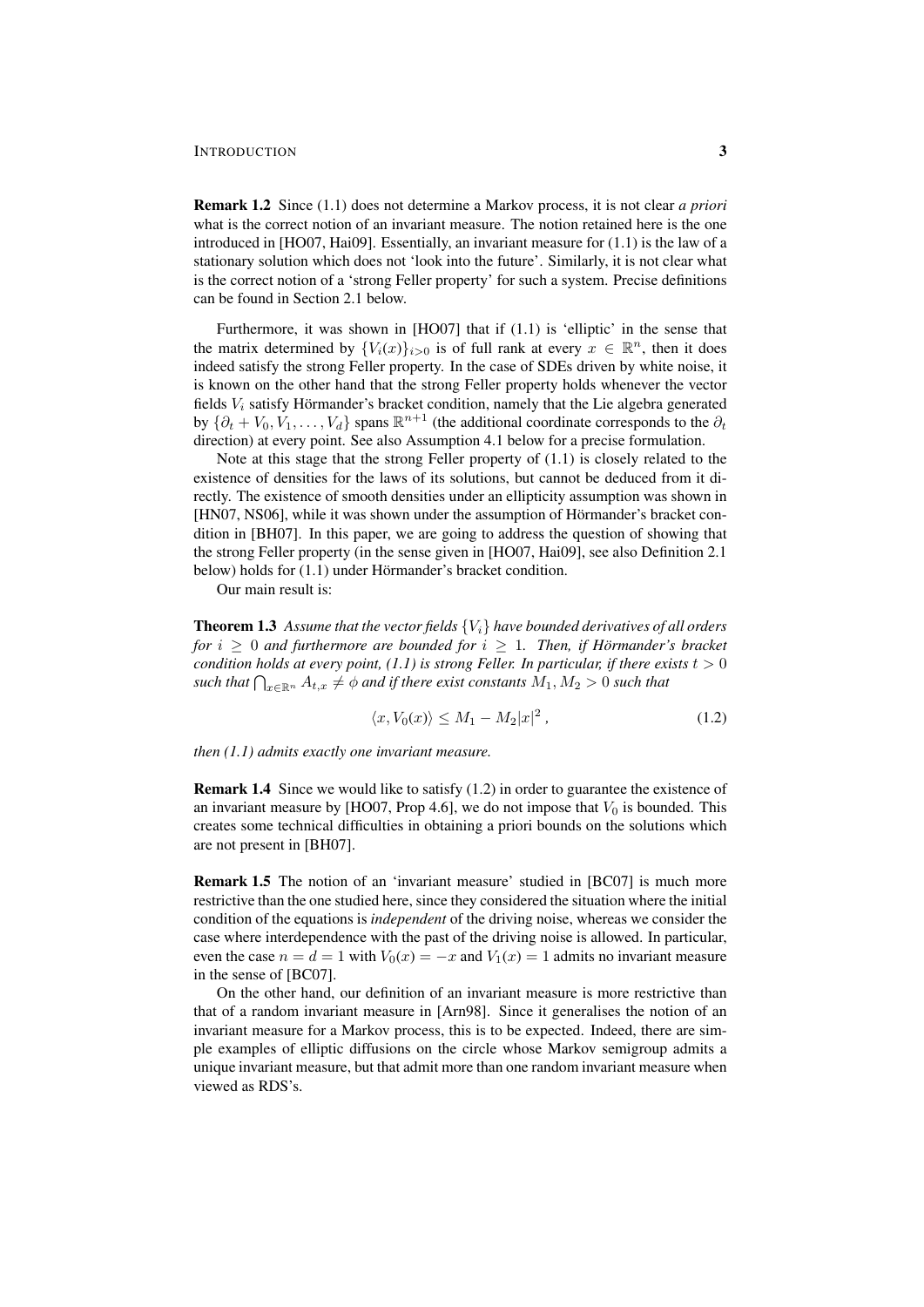The remainder of the article is structured as follows. In Section 2, we set up our notations and recall the relevant results from [Hai05] and [HO07]. In Section 3, we derive the necessary moment estimates for the solutions of the SDE (1.1). In Section 4, we then obtain an invertibility result on the conditioned Malliavin covariance matrix of the process  $(1.1)$ , provided that Hörmander's condition holds. Similarly to [BH07], this allows us to show the smoothness of the laws of solutions to  $(1.1)$ , conditional on the past of the driving noise. In Section 5, we finally show that the strong Feller property is satisfied for  $(1.1)$  under Hörmander's condition, thereby concluding the proof of Theorem 1.3.

## Acknowledgements

We would like to thank the anonymous referees for carefully reading a preliminary version of this article and encouraging us to improve the presentation considerably. NP would like to thank the department of statistics of Warwick university for support through a CRiSM postdoctoral fellowship, as well as the Courant institute at NYU where part of this work was completed. The research of MH was supported by an EPSRC Advanced Research Fellowship (grant number EP/D071593/1) and a Royal Society Wolfson Research Merit Award.

## 2 Preliminaries

In this section, we describe the general framework in which we view solutions to (1.1) and we recall some of the basic results from [Hai05, HO07, Hai09].

## 2.1 General framework

Let  $\mathcal{C}_0^{\infty}(\mathbb{R}_-;\mathbb{R}^d)$  be the set of smooth compactly supported functions on  $\mathbb{R}_-$  which take the value 0 at the origin. For  $\gamma, \delta \in (0,1)$  define  $\mathcal{W}_{(\gamma,\delta)}$  to be the completion of  $\mathcal{C}_0^{\infty}(\mathbb{R}_-;\mathbb{R}^d)$  with respect to the norm

$$
\|\omega\|_{(\gamma,\delta)} \equiv \sup_{\substack{s,t \in \mathbb{R}_- \\ s \neq t}} \frac{|\omega(t) - \omega(s)|}{|t - s|^\gamma (1 + |t| + |s|)^\delta} \,. \tag{2.1}
$$

We write  $\widetilde{\mathcal{W}}_{(\gamma,\delta)}$  for the corresponding space containing functions on  $\mathbb{R}_+$  instead of R−. Note that when restricted to a compact time interval, the norm (2.1) is equivalent to the usual Hölder norm with exponent  $\gamma$ . Moreover,  $\mathcal{W}_{(\gamma,\delta)}$  is a separable Banach space.

For  $H \in (1/2, 1), \gamma \in (1/2, H)$  and  $\gamma + \delta \in (H, 1)$ , it can be shown that there exists a Borel probability measure  $\mathbb{P}_H$  on  $\Omega = \mathcal{W}_{(\gamma,\delta)} \times \widetilde{\mathcal{W}}_{(\gamma,\delta)}$  such that the canonical process associated to  $\mathbb{P}_H$  is a two-sided fractional Brownian motion with Hurst parameter H [Hai05, HO07]. We fix such values  $\gamma$ ,  $\delta$ , and H once and for all and we drop the subscripts ( $\gamma$ ,  $\delta$ ) from the spaces W and  $\widetilde{W}$  from now on. Note that  $\mathbb{P}_H$  is a product measure if and only if  $H = 1/2$ , but in general we can disintegrate it into a projected measure (denoted again by  $\mathbb{P}_H$ ) on W and regular conditional probabilities  $\mathcal{P}(\omega, \cdot)$ on W. Since  $\mathbb{P}_H$  is Gaussian, there is a unique choice of  $\mathcal{P}(\omega, \cdot)$  which is weakly continuous in  $\omega$ .

We denote by  $\varphi: \mathbb{R}^n \times \widetilde{\mathcal{W}} \to \mathcal{C}(\mathbb{R}_+, \mathbb{R}^n)$  the solution map to (1.1). It is well-known [You36, HN07] that if the vector fields  $V_i$  have bounded derivatives, then this solution is well-defined in a pathwise sense (integrals are simply Riemann-Stieltjes integrals) for all times. We also define the shift map  $\theta_t$ :  $W \times \widetilde{W} \to W \times \widetilde{W}$  by identifying elements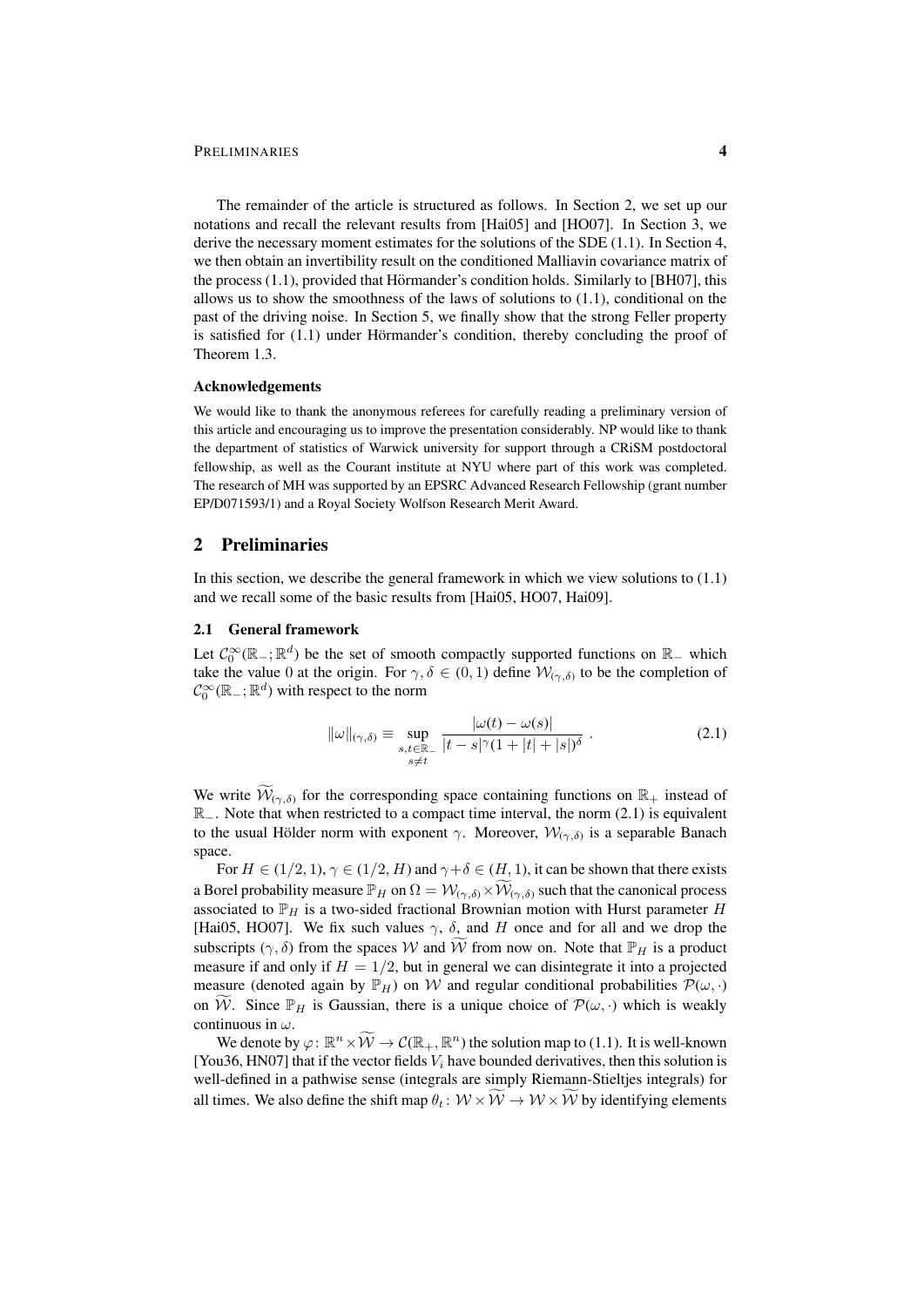$(\omega, \tilde{\omega}) \in W \times \widetilde{W}$  with the corresponding 'concatenated' function  $(\omega \sqcup \tilde{\omega}) \colon \mathbb{R} \to \mathbb{R}^d$ and setting

$$
\theta_t(\omega,\tilde{\omega}) \sim (\omega \sqcup \tilde{\omega})(t + \cdot) - (\omega \sqcup \tilde{\omega})(\cdot) .
$$

Denote  $\varphi_t(x,\tilde{\omega}) = \varphi(x,\tilde{\omega})(t)$  and denote by  $\Phi_t \colon \mathbb{R}^n \times \mathcal{W} \times \tilde{\mathcal{W}} \to \mathbb{R}^n \times \mathcal{W}$  the augmented solution map given by

$$
\Phi_t(x,\omega,\tilde{\omega}) = (\varphi_t(x,\tilde{\omega}), \Pi_{\mathcal{W}} \theta_t(\omega,\tilde{\omega})) ,
$$

where  $\Pi_{\mathcal{W}}$  is the projection onto the W-component. For a measurable function f:  $X \mapsto Y$  between two measurable space  $X, Y$  and a measure  $\mu$  on X we define the push forward measure  $f^*\mu = \mu \circ f^{-1}$ . With this notation, we can view the solutions to (1.1) as a Markov process on  $\mathbb{R}^n \times \mathcal{W}$  with transition probabilities given by

$$
Q_t(x,\omega;\cdot) = \Phi_t(x,\omega,\cdot)^* \mathcal{P}(\omega,\cdot) .
$$

These transition probabilities can actually be shown to be Feller [HO07], but they are certainly *not* strong Feller in the usual sense, since transition probabilities starting from different instances of  $\omega$  remain mutually singular for all times. Instead, we will use a notion of strong Feller property that is better suited for the particular structure of the problem at hand, see Definition 2.1 below.

However, the question of uniqueness of the invariant measure for (1.1) should not be interpreted as the question of uniqueness of the invariant measure for  $Q_t$ . This is because one might imagine that the augmented phase space  $\mathbb{R}^n \times W$  contains some 'redundant' randomness that is not used to describe the stationary solutions to (1.1). (This would be the case for example if the  $V_i$ 's are not always linearly independent.) One would like therefore to have a concept of uniqueness for the invariant measure that is independent of the particular description of the driving noise.

To this end, we introduce the Markov transition kernel  $\bar{\mathcal{Q}}$  from  $\mathbb{R}^n \times \mathcal{W}$  to  $\mathcal{C}(\mathbb{R}_+, \mathbb{R}^n)$ given by

$$
\overline{Q}(x,\omega;\cdot) = \varphi(x,\cdot)^* \mathcal{P}(\omega,\cdot) .
$$

This is the conditional law of the solution to (1.1) given a realisation  $\omega$  of the past of the driving noise. The action of the Markov transition kernel Q on a measure  $\mu$  on  $\mathbb{R}^n \times \mathcal{W}$  is given by

$$
\bar{\mathcal{Q}}\mu(A) = \int_{\mathbb{R}^n \times \mathcal{W}} \bar{\mathcal{Q}}(x,\omega;A)\,\mu(dx,d\omega) .
$$

With this notation, we have a natural equivalence relation between measures on  $\mathbb{R}^n \times \mathcal{W}$ given by

$$
\mu \sim \nu \qquad \Leftrightarrow \qquad \bar{\mathcal{Q}}\mu = \bar{\mathcal{Q}}\nu \; .
$$

With these definitions at hand, the statement 'the invariant measure for  $(1.1)$  is unique' should be interpreted as 'the Markov semigroup  $\mathcal{Q}_t$  has a unique invariant measure, modulo the equivalence relation ∼'.

#### 2.2 Ergodicity of SDEs driven by fBm

We now summarise some of the relevant results from [Hai05, HO07, Hai09] giving conditions for the uniqueness of the invariant measure for (1.1). This requires a notion of 'strong Feller' property for (1.1). We stress again that the definition given here has *nothing to do* with the strong Feller property of  $\mathcal{Q}_t$ . It rather generalises the notion of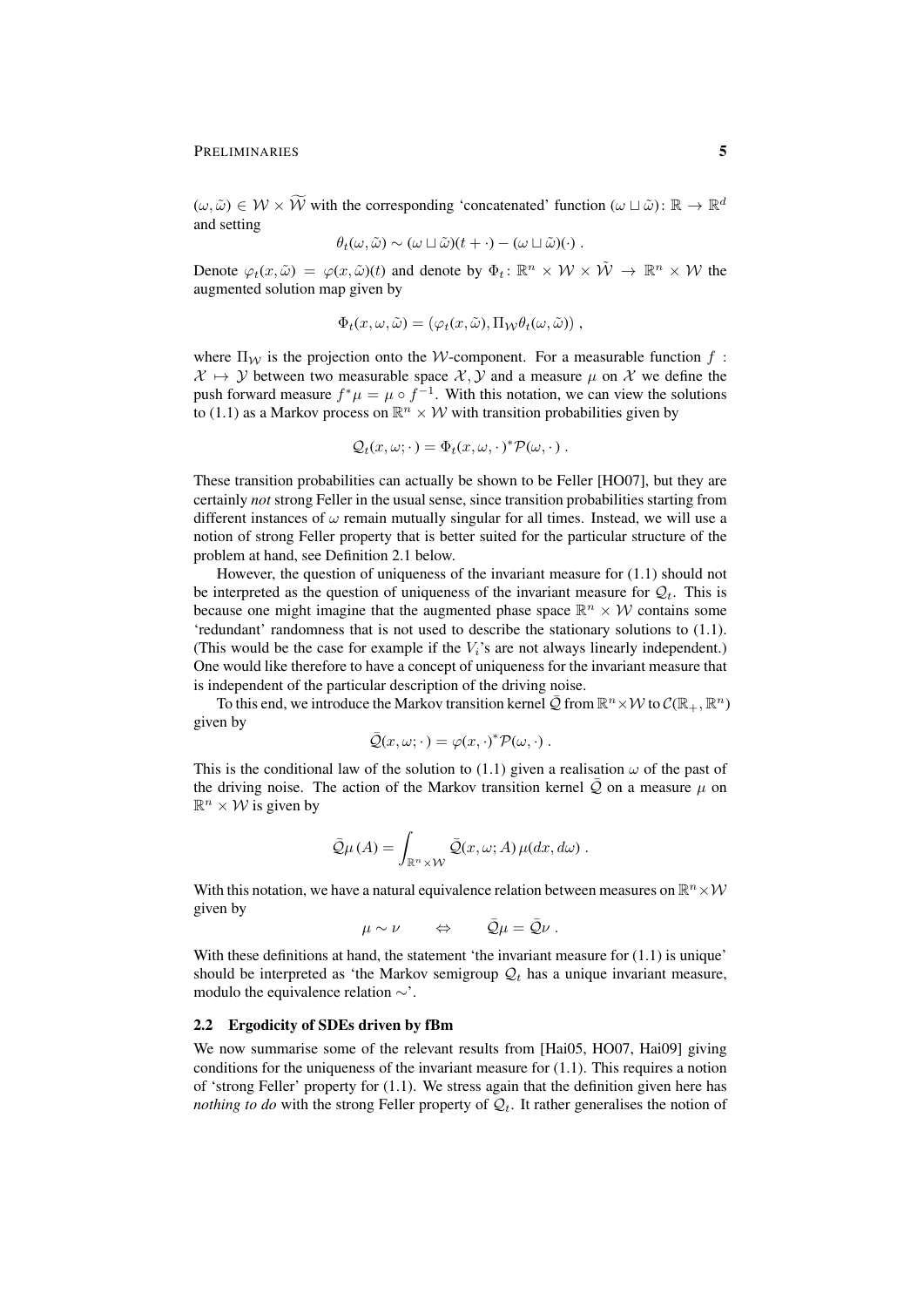the strong Feller property for the Markov process associated to (1.1) in the case where the driving noise is white in time.

Let  $R_t: \mathcal{C}(\mathbb{R}_+, \mathcal{X}) \mapsto \mathcal{C}([t, \infty), \mathcal{X})$  denote the natural restriction map and let  $\|\cdot\|_{TV}$ denote the total variation norm. We then say that:

**Definition 2.1** The solutions to (1.1) are said to be *strong Feller* at time t if there exists a jointly continuous function  $\ell : (\mathbb{R}^n)^2 \times \mathcal{W} \to \mathbb{R}_+$  such that

$$
||R_t^* \overline{Q}(x,\omega;\cdot) - R_t^* \overline{Q}(y,\omega;\cdot)||_{TV} \le \ell(x,y,\omega), \qquad (2.2)
$$

and  $\ell(x, x, \omega) = 0$  for every  $x \in \mathbb{R}^n$  and every  $\omega \in \mathcal{W}$ .

We also introduce the following notion of irreducibility:

Definition 2.2 The solutions to (1.1) are said to be *topologically irreducible* at time t if, for every  $x \in \mathbb{R}^n$ ,  $\omega \in \mathcal{W}$  and every non-empty open set  $U \subset \mathbb{R}^n$ , one has  $\mathcal{Q}_t(x,\omega;U\times\mathcal{W})>0.$ 

The following result from [HO07, Thm 3.10] is the main abstract uniqueness result on which this article is based:

**Theorem 2.3** If there exist times  $s > 0$  and  $t > 0$  such that the solutions to (1.1) *are strong Feller at time* t *and irreducible at time* s*, then (1.1) can have at most one invariant measure.*

Therefore, in order to prove Theorem 1.3, the only missing ingredient that we need to establish is the strong Feller property for  $(1.1)$  under Hörmander's bracket condition.

#### 2.3 Notations and definitions

For  $T > 0$  and measurable  $f : [0, T] \mapsto \mathbb{R}^n$ , set

$$
||f||_{0,T,\infty} = \sup_{t \in [0,T]} |f(t)| , \qquad ||f||_{0,T,\gamma} = \sup_{s,t \in [0,T]} \frac{|f(t) - f(s)|}{|t - s|^{\gamma}} . \tag{2.3}
$$

For  $\alpha \in (0, 1)$ , we also define the fractional integration operator  $\mathcal{I}^{\alpha}$  and the corresponding fractional differentiation operator  $\mathcal{D}^{\alpha}$  by

$$
\mathcal{I}^{\alpha}f(t) \equiv \frac{1}{\Gamma(\alpha)} \int_0^t (t-s)^{\alpha-1} f(s) ds ,
$$
  

$$
\mathcal{D}^{\alpha}f(t) \equiv \frac{1}{\Gamma(1-\alpha)} \frac{d}{dt} \int_0^t (t-s)^{-\alpha} f(s) ds .
$$
 (2.4)

**Remark 2.4** The operators  $\mathcal{I}^{\alpha}$  and  $\mathcal{D}^{\alpha}$  are inverses of each other, see [SKM93] for a survey of fractional integral operators.

The reason why these operators are crucial for our analysis is that the Markov transition kernel  $P$  appearing in Section 2.1 is given by translates of the image of Wiener measure under  $\mathcal{I}^{H-1/2}$ , see also Lemma 2.7 below.

Indeed, by the celebrated Mandelbrot-Van Ness representation of the fBm [MVN68], we may express the two-sided fBm B with Hurst parameter  $H \in (0, 1)$  in terms of a two-sided standard Brownian motion W as

$$
B_t = \alpha_H \int_{-\infty}^0 (-r)^{H-1/2} (dW_{r+t} - dW_r)
$$
 (2.5)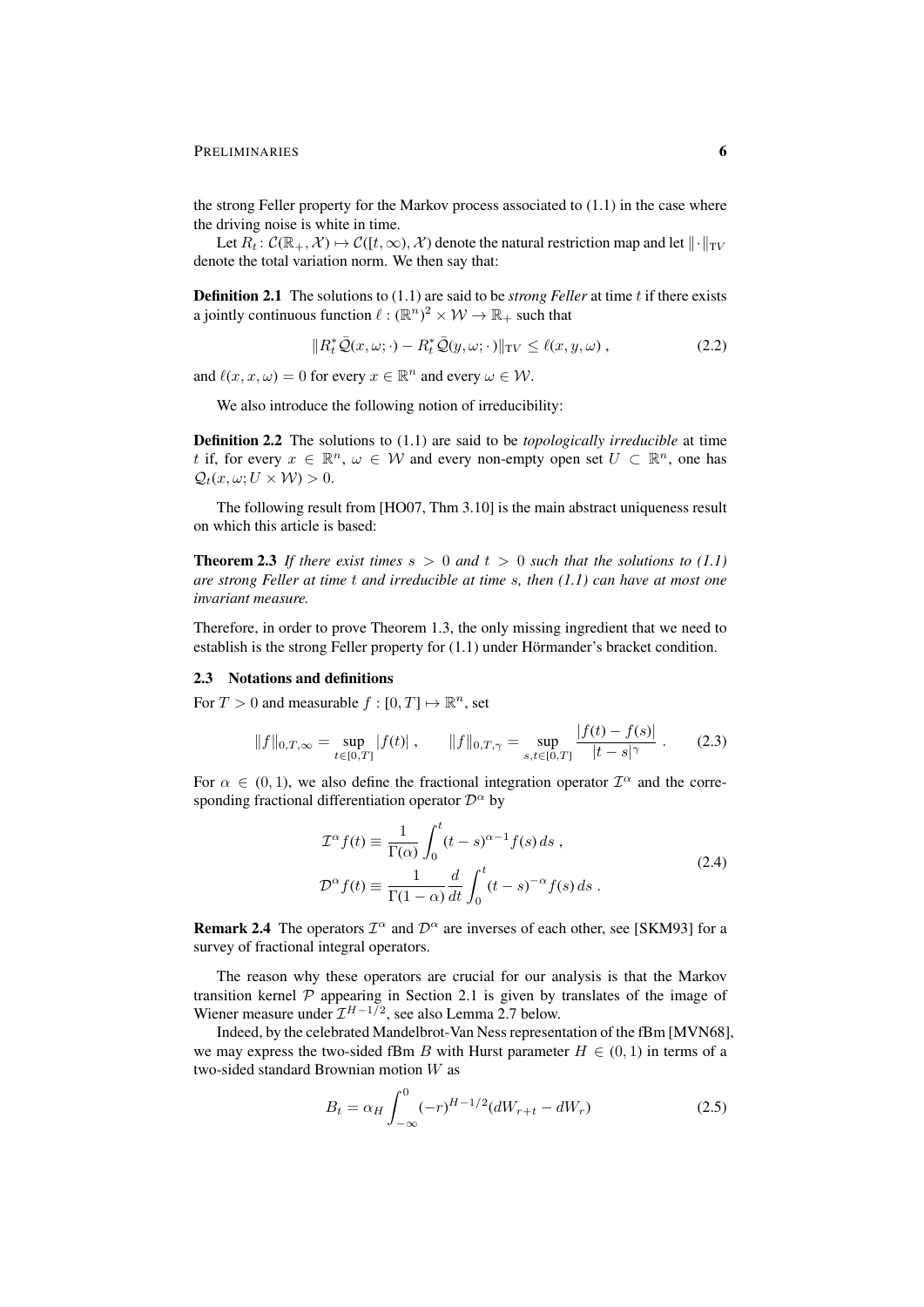for some  $\alpha_H > 0$ . The advantage of this representation is that it is invariant under time-shifts, so that it is natural for the study of ergodic properties, see [ST94] for more details.

Define now the operator  $\mathcal{G} \colon \mathcal{W} \to \widetilde{\mathcal{W}}$  by:

$$
\mathcal{G}\omega(t) \equiv \gamma_H \int_0^\infty \frac{1}{r} g\left(\frac{t}{r}\right) \omega(-r) \, dr \;, \tag{2.6}
$$

where the kernel  $g$  is given by

$$
g(x) \equiv x^{H-1/2} + (H-3/2)x \int_0^1 \frac{(u+x)^{H-5/2}}{(1-u)^{H-1/2}} du , \qquad (2.7)
$$

and the constant  $\gamma_H$  is given by  $\gamma_H = (H - 1/2)\alpha_H \alpha_{1-H}$ . Here,  $\alpha_H$  is the constant appearing in (2.5). It was shown in [HO07, Prop A.2] that  $G$  is indeed a bounded linear operator from W into  $\widetilde{W}$ . Furthermore, we can quantify its behaviour near  $t = 0$  in the following way:

**Lemma 2.5** *On any time interval bounded away from* 0*, the map*  $t \mapsto \mathcal{G}\omega(t)$  *is*  $\mathcal{C}^{\infty}$ *. Furthermore, if we set*  $f_{\omega}(t) = t \frac{d}{dt} \mathcal{G} \omega(t)$ *, then we have*  $f_{\omega}(0) = 0$  *and for every*  $T > 0$ *, there exists a constant*  $M_T$  *such that*  $\|f_\omega\|_{0,T,\gamma} < M_T\|\omega\|_{(\gamma,\delta)}.$ 

The proof of this result is postponed to the appendix.

**Remark 2.6** Since  $\mathbb{P}_H$  is Gaussian, it follows in particular that both  $\|\mathcal{G}\omega\|_{0,T,\gamma}$  and  $||f_{\omega}||_{0,T,\gamma}$  have exponential moments under  $\mathbb{P}_H$  by Fernique's theorem [Bog98].

Let  $\tau_h: w \mapsto w + h$  denote the translation map on  $\widetilde{W}$ . We cite the following result from [HO07, Lemma 4.2]:

**Lemma 2.7** *The regular conditional probabilities*  $\mathcal{P}(\omega, \cdot)$  *of*  $\mathbb{P}_H$  *given*  $\omega \in \mathcal{W}$  *are* 

$$
\mathcal{P}(w,\cdot)=(\tau_{\mathcal{G}w}\circ \mathcal{I}^{H-\frac{1}{2}})^*\mathbf{W},
$$

where  $\bf{W}$  is the standard  $d$ -dimensional Wiener measure over  $\mathbb{R}_+$  and  $\mathcal{I}^\alpha$  is as defined *in (2.4).*

We will henceforth interpret the above lemma in the following way. The driving fractional Brownian motion  $B$  can be written as the sum of two independent processes:

$$
B_t \stackrel{\text{d}}{=} \tilde{B}_t + (\mathcal{G}\omega)(t) = \tilde{B}_t + m_t \,, \quad \tilde{B}_t = \alpha_H \int_0^t (t - s)^{H - 1/2} \, dW(s) \,, \tag{2.8}
$$

where W is a standard Wiener process independent of the 'past'  $\omega \in \mathcal{W}$ . This notation will be used repeatedly in the sequel.

**Remark 2.8** In the notation of Section 2.1, we will repeatedly use the notations  $\mathbb{\tilde{E}}$  (and P for conditional expectations (and probabilities) over  $\tilde{\omega}$  with  $\omega$  fixed. In the notation (2.8), this is the same as fixing  $\omega$  and taking expectations with respect to B.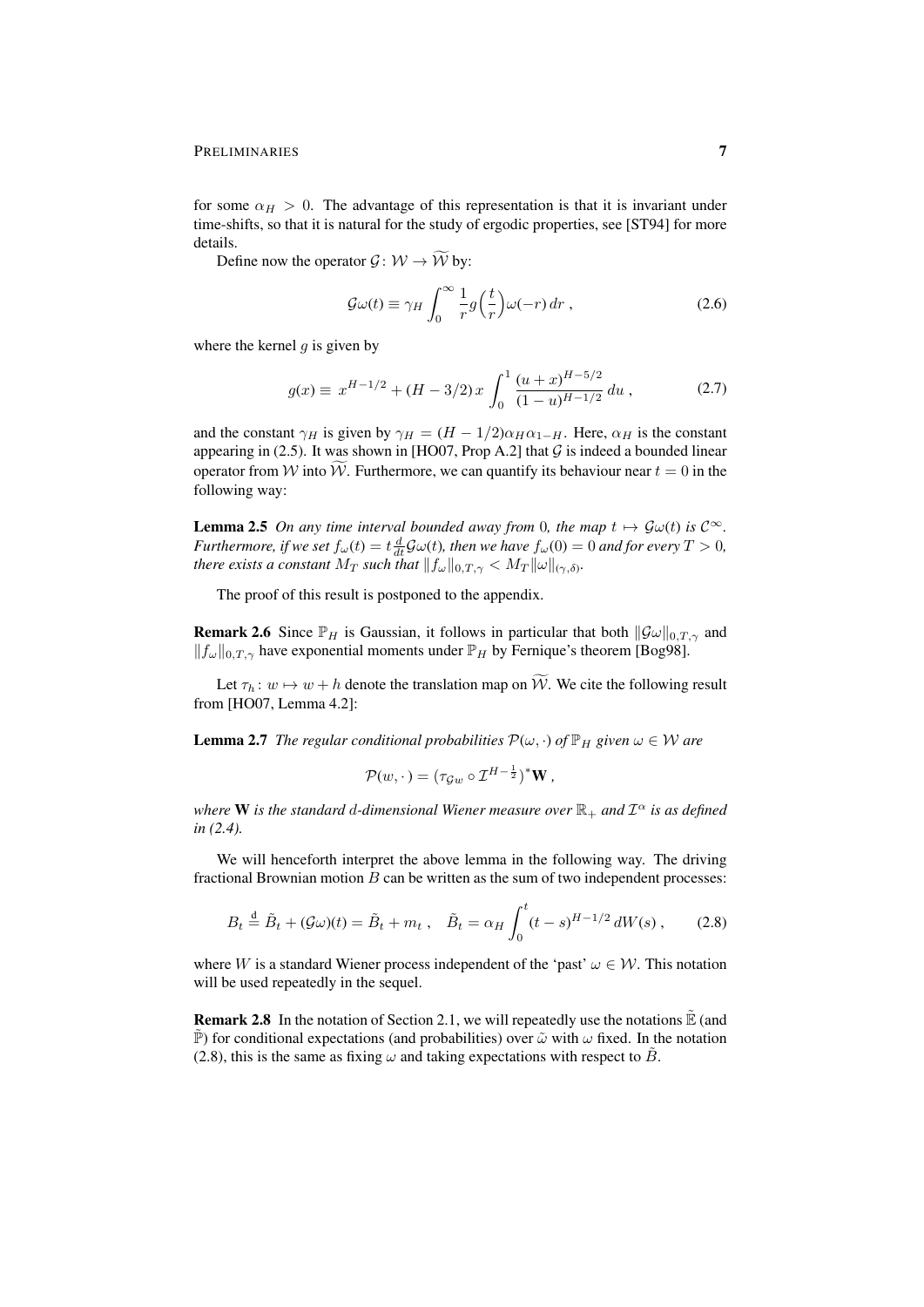## 3 Estimates on the solutions

In this section, we derive moment estimates for the solutions to equations of the form:

$$
dX_t = V_0(X_t) dt + \sum_{i=1}^d V_i(X_t) \circ dB_t^i, \quad t \ge 0,
$$
\n(3.1)

where  $x = X_0 \in \mathbb{R}^n$  and  $V_i$ ,  $i = 1, 2, \dots, d$  are bounded,  $C^{\infty}$  vector fields in  $\mathbb{R}^n$  with bounded derivatives, and  $V_0$  is a possibly *unbounded*  $C^{\infty}$  vector field with bounded derivatives. Our bounds will be purely pathwise bounds, so the fact that the  $B<sup>i</sup>$ 's are sample paths of fractional Brownian motion is irrelevant, except to get a bound on their Hölder regularity.

All that we will assume is that the driving process is  $\gamma$ -Hölder continuous for some  $\gamma > 1/2$ . The main result in this section are a priori bounds not only on (3.1), but also on its Jacobian and its second variation with respect to the initial condition. This will be a slight generalisation of the results in [HN07], which required the drift term  $V_0$  to be bounded.

Let  $\varphi_t(x,\omega) \equiv X_t$  denote the flow map solving (3.1) with initial condition  $X_0 = x$ and define its Jacobian by

$$
J_{0,t} \equiv \frac{\partial \varphi_t(x,\omega)}{\partial x} .
$$

For notational convenience, set  $V = (V_1, V_2, \dots, V_d)$ . Then, we can write (3.1) in compact form:

$$
dX_t = V_0(X_t) dt + V(X_t) \circ dB_t , \qquad (3.2a)
$$

$$
dJ_{0,t} = V_0'(X_t)J_{0,t}dt + V'(X_t)J_{0,t} \circ dB_t , \qquad (3.2b)
$$

$$
dJ_{0,t}^{-1} = -J_{0,t}^{-1}V_0'(X_t) dt - J_{0,t}^{-1}V'(X_t) \circ dB_t . \qquad (3.2c)
$$

Here, both J and  $J^{-1}$  are  $n \times n$  matrices, and  $J_{0,0} = J_{0,0}^{-1} = 1$ . One crucial ingredient in order to obtain the bounds on the Malliavin matrix required to show the strong Feller property is control on the moments of both the solution and its Jacobian. These bounds do not quite follow from standard results since most of them require that  $V_0$  is also bounded. However we cannot assume this since we need condition (1.2) for showing ergodicity.

#### 3.1 Moments estimates

Let  $\mathcal{L}_k(\mathcal{X}_1,\ldots,\mathcal{X}_k;\mathcal{Y})$  denote the set of k-multilinear maps from  $\mathcal{X}_1 \times \ldots \times \mathcal{X}_k$  to  $Y$ . As usual,  $\mathcal{L}_1$  is denoted by  $\mathcal{L}$ . In this section, we consider a system of differential equations of the form

$$
x_t = x_0 + \int_0^t f_0(x_r) dr + \int_0^t f(x_r) dB_r , \qquad (3.3a)
$$

$$
y_t = y_0 + \int_0^t g(x_r)(y_r, dB_r), \qquad (3.3b)
$$

where  $x_t \in \mathbb{R}^n$ ,  $y_t \in \mathbb{R}^m$ ,  $B: [0, \infty) \mapsto \mathbb{R}^d$  is a Hölder function of order  $\gamma > 1/2$ and  $f_0: \mathbb{R}^n \to \mathbb{R}^n$ ,  $f: \mathbb{R}^n \mapsto \mathcal{L}(\mathbb{R}^d; \mathbb{R}^n)$ ,  $g: \mathbb{R}^n \mapsto \mathcal{L}_2(\mathbb{R}^m, \mathbb{R}^d; \mathbb{R}^m)$  are given  $\mathcal{C}^1$ functions. Note that (3.2) is indeed of this form with  $m = 2n^2$ .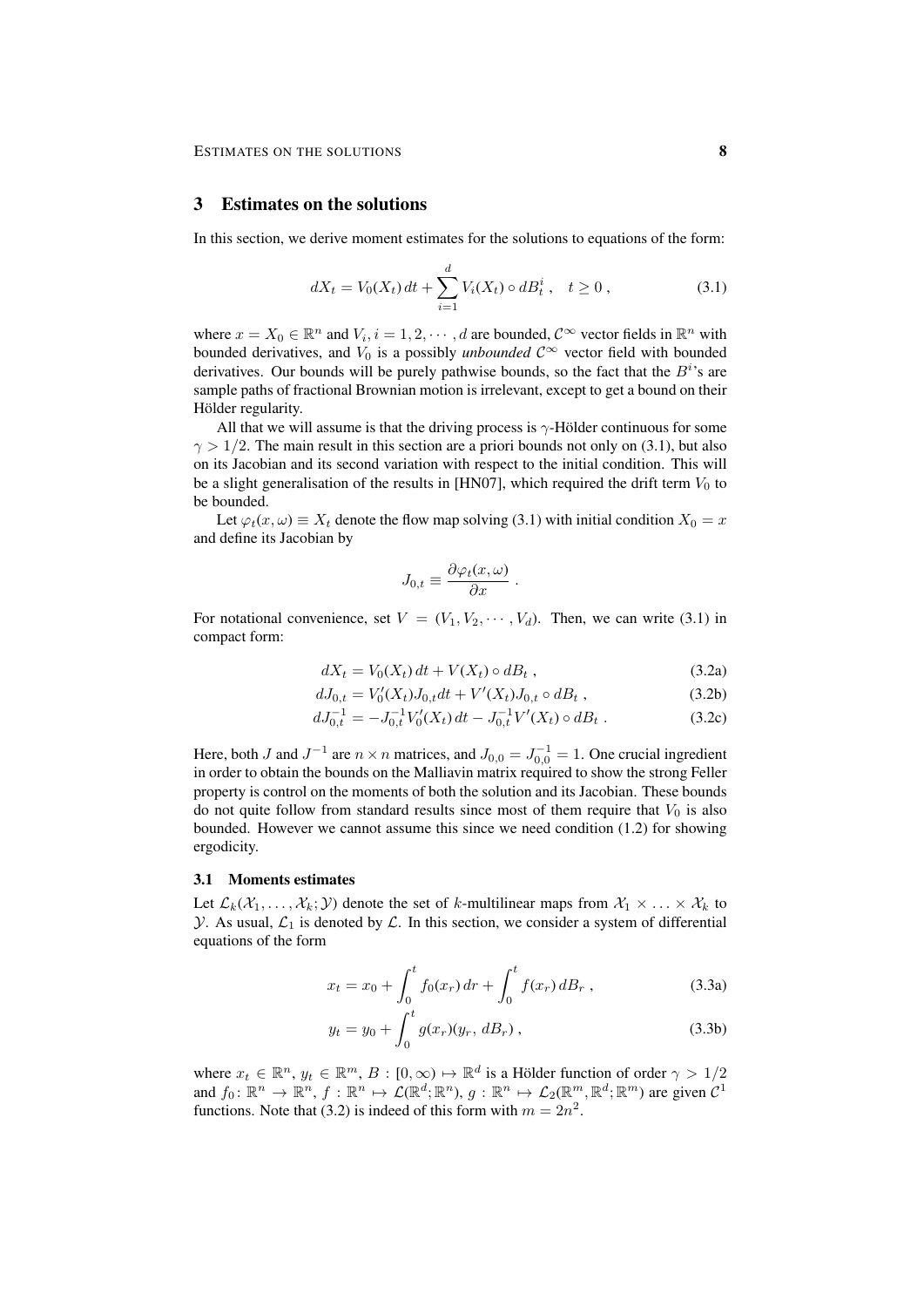**Remark 3.1** The reason why we do not include a 'dr' term in  $(3.3b)$  is because this is already covered by the present result by setting  $B_1(r) = r$  for example. Treating this term separately like in (3.3a) might allow to slightly improve our results, but the present formulation is sufficient for our purpose.

Regularity of solutions to equations of this kind has been well studied, pioneered by the technique of Young ([You36]) and more recently using the theory of rough paths (see for example [LQ02, Fri10] and the references therein). Using fractional derivatives, it was shown in [HN07, Thm 3] that

$$
\sup_{0 \le t \le T} |y_t| \le 2^{1+M \|B\|_{0,T,\gamma}^{1/\gamma}} |y_0| \,, \tag{3.4}
$$

where  $||B||_{0,T,\gamma}$  is the Hölder norm defined in (2.3) and M is a constant depending on the supremum norms of  $f_0$ ,  $f$ ,  $g$  and their first derivatives. As mentioned earlier, these estimates are not sufficient to obtain moment bounds on the Jacobian  $J_{0,t}$  and its inverse, since we wish to consider situations where  $f_0$  is unbounded, so that its supremum norm is not finite.

However it turns out that an estimate of the type (3.4) holds even if only the derivative of  $f_0$  is bounded, thanks to the fact that the corresponding "driving noise" (t) is actually a differentiable function. This is the content of the following result:

**Lemma 3.2** *For the processes*  $x_t$  *and*  $y_t$  *defined in* (3.3)*, we have the pathwise bounds:* 

$$
||x||_{0,T,\gamma} \le M(1+|x_0|) \left(1+\|B\|_{0,T,\gamma}\right)^{1/\gamma},\tag{3.5a}
$$

$$
||y||_{0,T,\gamma} \le M(1+|x_0|) |y_0| e^{M||B||_{0,T,\gamma}^{1/\gamma}}, \qquad (3.5b)
$$

 $\omega$  *where*  $M$  *is an absolute constant which depends only on*  $\|f\|_{\infty}$ *,*  $\|f'\|_{\infty}$ *,*  $\|f_0'\|_{\infty}$ *,*  $\|g\|_{\infty}$ *,*  $||g'||_{\infty}$  and *T*.

*Proof.* The proof is almost identical to that of [HN07], so we only try to highlight the main differences. For  $s, t \in [0, T]$ , we have the apriori bound (see [HN07, p. 403]),

$$
\left| \int_s^t f(x_r) dB_r \right| \leq M \|B\|_{0,T,\gamma} \left( (t-s)^\gamma + \|x\|_{s,t,\gamma} (t-s)^{2\gamma} \right),
$$

where the constant M is indepedent of  $||B||_{0,T,\gamma}$ , but depends on f. Since  $f_0$  grows at most linearly, we also have

$$
\left|\int_{s}^{t} f_0(x_r) dr \right| \leq M \Big( (t-s) + |x_s|(t-s) + ||x||_{s,t,\gamma} (t-s)^{\gamma+1} \Big) ,
$$

and therefore

$$
\sup_{s \le m, n \le t} \left| \int_{m}^{n} f_0(x_r) dr \right| \le M \left( (t - s) + |x_s|(t - s) + 2||x||_{s, t, \gamma} (t - s)^{\gamma + 1} \right). \tag{3.6}
$$

Thus we have

$$
||x||_{s,t,\gamma} \le M_1 \Big( 1 + ||B||_{0,T,\gamma} + |x_s|(t-s)^{1-\gamma} + (||B||_{0,T,\gamma} + 1)||x||_{s,t,\gamma}(t-s)^{\gamma} \Big)
$$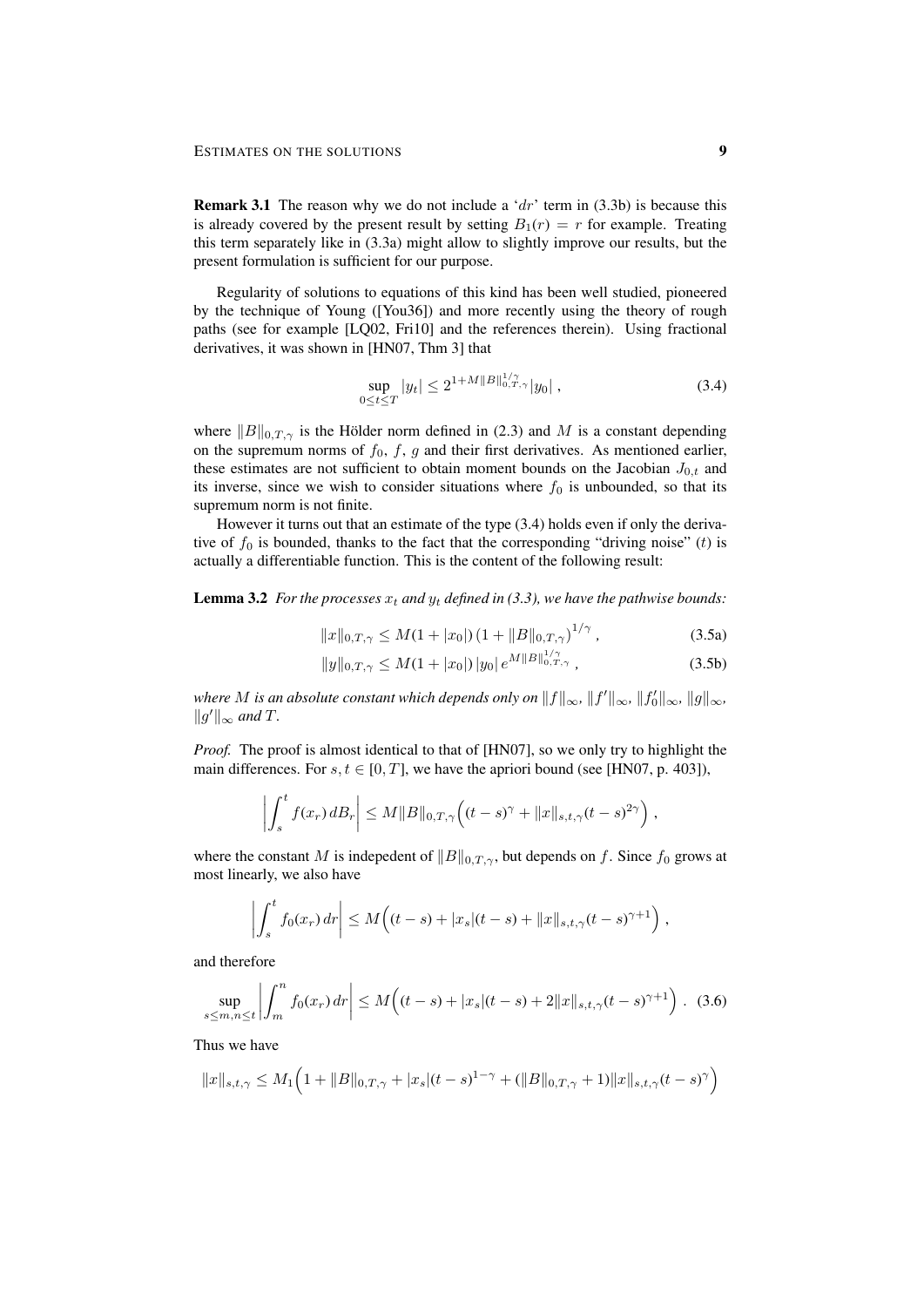for a constant  $M_1$  depending on f and the terminal time T. Set  $\Delta = (2M_1(||B||_{0,T,\gamma} +$ 1))<sup>-1/ $\gamma$ </sup>. Then for  $|t - s| < \Delta$ ,

$$
||x||_{s,t,\gamma} \le 2M_1 \left( 1 + ||B||_{0,T,\gamma} + |x_s| \Delta^{1-\gamma} \right). \tag{3.7}
$$

Since by definition we have:

$$
||x||_{s,t,\infty} \leq |x_s| + ||x||_{s,t,\gamma}|t-s|^{\gamma}
$$
,

for  $|t - s| < \Delta$ , from (3.7) it follows that

$$
||x||_{s,t,\infty} \le |x_s|(1+2M_1\Delta) + 1.
$$
 (3.8)

Iterating the above estimate for  $N = T/\Delta$ , it follows that

$$
||x||_{0,T,\infty} \le |x_0|(1+2M_1\Delta)^N + \sum_{k=1}^{N-1} (1+2M_1\Delta)^k \le (1+|x_0|)(1+2M_1\Delta)^N N
$$
  
=  $(1+|x_0|)(1+2M_1\Delta)^{T/\Delta}T/\Delta$ .

Using the fact that  $(1 + \frac{x}{\Delta})^{\Delta} \le e^x$  for  $\Delta > 0$ , this finally yields

$$
||x||_{0,T,\infty} \le (1+|x_0|) e^{2M_1 T} T (2M_1(||B||_{0,T,\gamma}+1))^{1/\gamma} . \tag{3.9}
$$

Note that in the last step of the above argument we bounded  $(1 + 2M_1\Delta)^{T/\Delta}$ from above by  $e^{2M_1T}$  and thus obtained a constant which is exponential in T, but *independent* of  $\Delta = \mathcal{O}(\|B\|_{0,T,\gamma}^{-1/\gamma})$ . If the noise corresponding to the vector field  $f_0$ were *not* differentiable but only Hölder continuous, then instead of (3.8), the exponent would include a power of the Hölder constant of the driving noise, thus yielding an estimate comparable to those obtained in [HN07].

Thus substituting the bound (3.9) in (3.7) yields that, for  $t - s < \Delta$ ,

$$
||x||_{s,t,\gamma} \le M(1+|x_0|)(1+||B||_{0,T,\gamma}). \tag{3.10}
$$

Using the fact the function  $f(x) = x^{\gamma}$  is concave for  $\gamma < 1$ , it is shown in Lemma A.2 (proof given in the Appendix) that for  $0 = u_0 < u_1 < u_2 < \cdots < u_{N-1} < u_N = T$ , we have the bound

$$
||x||_{0,T,\gamma} \le N^{1-\gamma} \max_{0 \le i \le N-1} ||x||_{u_i, u_{i+1}, \gamma}.
$$
 (3.11)

Thus from (3.10) and (3.11) we deduce that

$$
||x||_{0,T,\gamma} \leq M(1+|x_0|)(1+||B||_{0,T,\gamma})N^{1-\gamma} = M(1+|x_0|)(1+||B||_{0,T,\gamma})^{1/\gamma},
$$

proving the claim made in (3.5a).

Now we come to the second part of Lemma 3.2. Once again, for  $s, t \in [0, T]$  we have the apriori bound (see [HN07, p. 406])

$$
\left| \int_{s}^{t} g(x_{r}) y_{r} dB_{r} \right| \leq \tilde{M}(1 + \|B\|_{0,T,\gamma}) \Big( \|g\|_{\infty} \|y\|_{s,t,\infty} (t-s)^{\gamma} \qquad (3.12)
$$

$$
+ (\|g\|_{\infty} \|y\|_{s,t,\gamma} + \|g'\|_{\infty} \|y\|_{s,t,\infty} \|x\|_{s,t,\gamma}) (t-s)^{2\gamma} \Big)
$$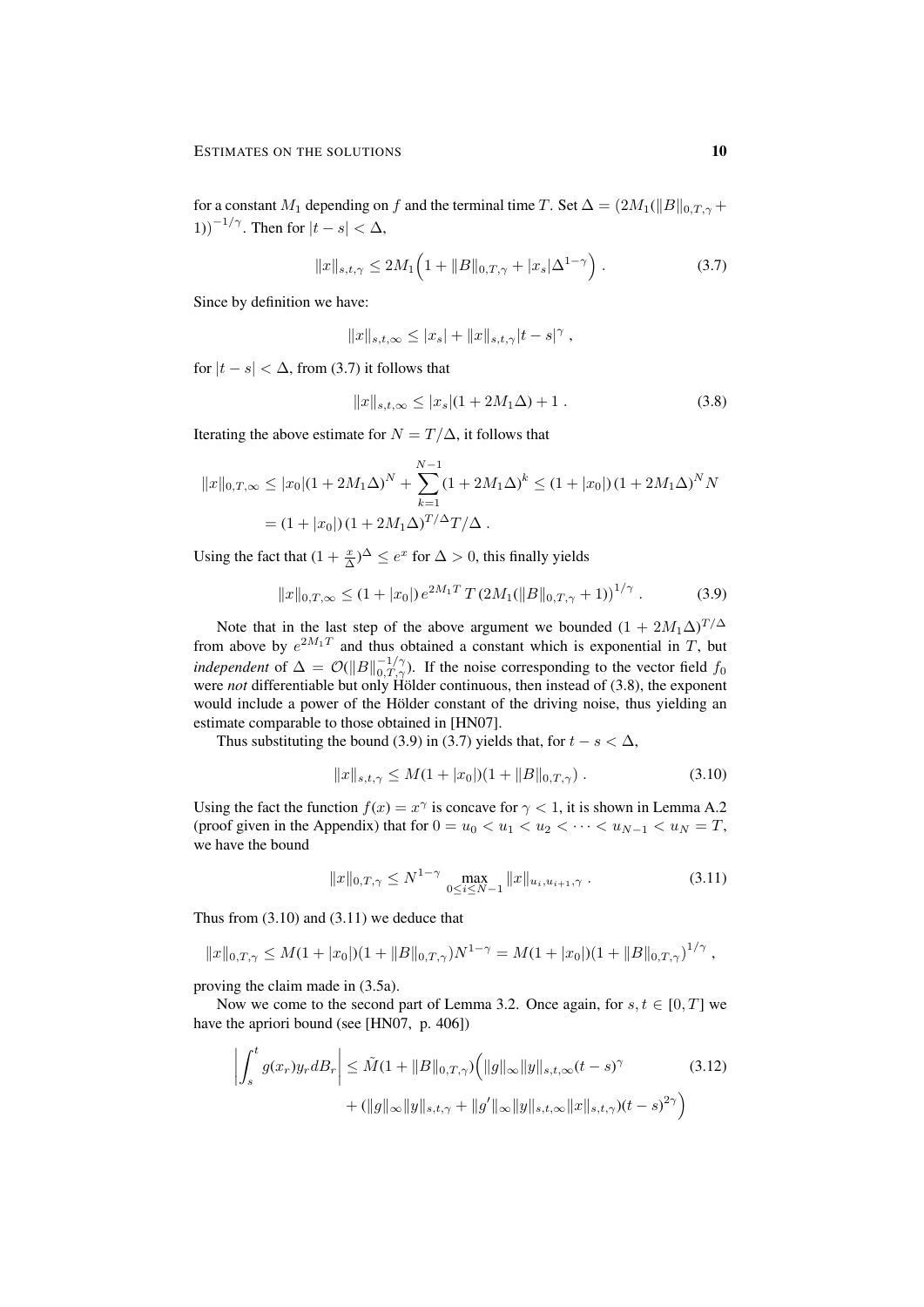for a constant  $\tilde{M}$  independent of B. Thus, setting as before  $\Delta = (2M_1(||B||_{0,T,\gamma} +$ 1))<sup> $-1/\gamma$ </sup>, we deduce from (3.7) and (3.12) that,

$$
||y||_{s,t,\gamma} \le M_2(1+||B||_{0,T,\gamma}) \Big(||y||_{s,t,\infty} + (1+||B||_{0,T,\gamma})||y||_{s,t,\infty} \Delta^{\gamma} + ||y||_{s,t,\gamma} \Delta^{\gamma} \Big),\tag{3.13}
$$

for a large enough constant  $M_2 \geq \tilde{M}(1+|x_0|Te^{M_1T} + ||g||_{\infty} + ||g'||_{\infty})$ . From the estimate (3.13), a straightforward calculation (for instance, see [HN07, p. 407]) yields

$$
||y||_{0,T,\infty} \le M 2^{MT(1+||B||_{0,T,\gamma})^{1/\gamma}} |y_0|,
$$
  

$$
||y||_{0,T,\gamma} \le M(1+||B||_{0,T,\gamma})^{2/\gamma} 2^{MT(1+||B||_{0,T,\gamma})^{1/\gamma}} |y_0|,
$$

for a large constant  $M$ , thus concluding the proof.

In the next sections, we will also require bounds on the *second* derivative of the solution flow with respect to its initial condition. Given an equation of the type (3.3), the second variation  $z_t \in \mathbb{R}^p$  of x with respect to its initial condition satisfies an equation of the type

$$
z_t = z_0 + \int_0^t h(x_r)(z_r, dB_r) + \int_0^t \hat{h}(x_r)(y_r, y_r, dB_r).
$$
 (3.14)

Here, the maps  $h: \mathbb{R}^n \to \mathcal{L}_2(\mathbb{R}^p, \mathbb{R}^d; \mathbb{R}^p)$  and  $\hat{h}: \mathbb{R}^n \to \mathcal{L}_3(\mathbb{R}^m, \mathbb{R}^m, \mathbb{R}^d; \mathbb{R}^p)$  are bounded with bounded derivatives. Bounds on  $z$  are covered by the following corollary to Lemma 3.2:

**Corollary 3.3** *For the process*  $z_t$  *defined in (3.14), we have the pathwise bounds:* 

$$
||z||_{0,T,\gamma} \leq M((1+|x_0|^5)(1+|y_0|^2)+|z_0|(1+|x_0|)) \exp\left(M||B||_{0,T,\gamma}^{1/\gamma}\right),
$$

 $\omega$  *where*  $M$  *is an absolute constant which depends only on*  $\|f\|_{\infty}$ *,*  $\|f'\|_{\infty}$ *,*  $\|f_0'\|_{\infty}$ *,*  $\|g\|_{\infty}$ *,*  $||g'||_{\infty}$  and *T*.

*Proof.* Denote by  $Z_t$  the  $\mathbb{R}^{p \cdot p}$ -valued solution to the homogeneous equation

$$
Z_t \xi = \xi + \int_0^t h(x_r)(Z_r \xi, dB_r), \quad \xi \in \mathbb{R}^p.
$$

Note that the inverse matrix  $Z_t^{-1}$  then satisfies a similar equation, namely

$$
Z_t^{-1}\xi = \xi - \int_0^t Z_r^{-1}h(x_r)(\xi, dB_r), \quad \xi \in \mathbb{R}^p.
$$

It follows from Lemma 3.2 that both Z and  $Z^{-1}$  satisfy the bound (3.5b), just like y did. On the other hand,  $z$  can be solved by the variation of constants formula:

$$
z_t = Z_t z_0 + Z_t \int_0^t Z_s^{-1} \hat{h}(x_s)(y_s, y_s, dB_s) . \tag{3.15}
$$

We now use the fact that if f and g are two functions that are  $\gamma$ -Hölder continuous for some  $\gamma > \frac{1}{2}$ , then there exists a constant M such that

$$
\left\| \int_0^{\cdot} f(t) \, dg(t) \right\|_{0,T,\gamma} \le M(\|f\|_{0,T,\gamma} + |f(0)|) \, \|g\|_{0,T,\gamma} \,. \tag{3.16}
$$

 $\Box$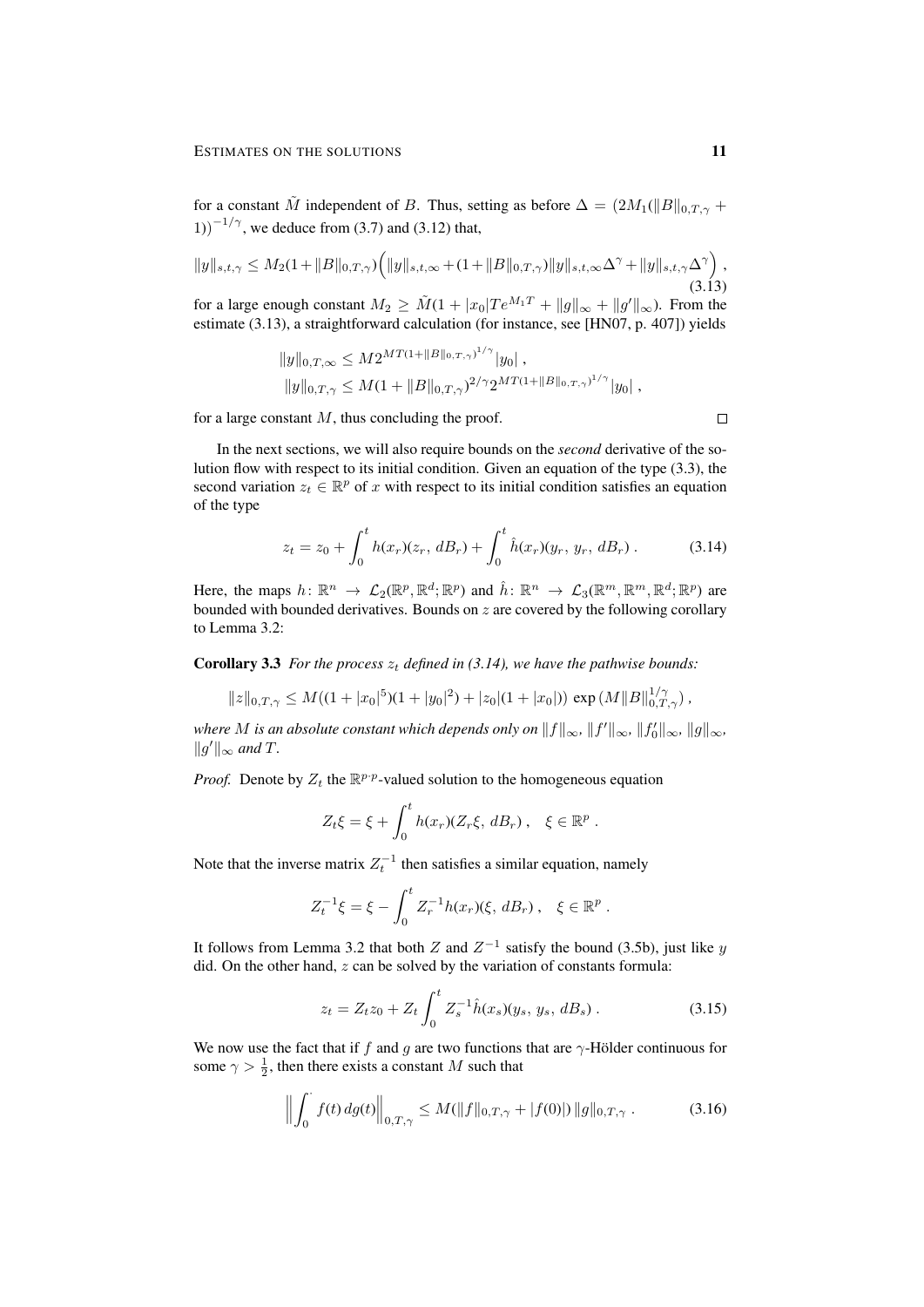(See [You36] or for example [MN08, Eqn 2.1] for a formulation that is closer to (3.16).) Furthermore,

$$
||fg||_{0,T,\gamma} \leq M(|f(0)| + ||f||_{0,T,\gamma})(|g(0)| + ||g||_{0,T,\gamma}),
$$

so that, from (3.15),

$$
||z||_{0,T,\gamma} \leq |z_0| ||Z||_{0,T,\gamma} + C(1 + ||Z||_{0,T,\gamma})(1 + ||Z^{-1}||_{0,T,\gamma})
$$
  
 
$$
\times ||\hat{h}'||_{\infty} (|x_0| + ||x||_{0,T,\gamma})(|y_0| + ||y||_{0,T,\gamma})^2 ||B||_{0,T,\gamma}.
$$

The claim now follows by a simple application of Lemma 3.2.

The above two lemmas immediately give us the required *conditional* moment estimates for the Jacobian  $J_{0,T}$ .

**Lemma 3.4** *Let*  $X_t$ ,  $J_{0,t}$ ,  $m_t$  *be as defined in (3.2a), (3.2b) and (2.8) respectively. Then for any*  $T > 0$ ,  $p \ge 1$  *and*  $\gamma \in (1/2, H)$  *we have* 

$$
\tilde{\mathbb{E}}(\|J_{0,\cdot}\|_{0,T,\gamma}^p) < M e^{M(1+\|m\|_{0,T,\gamma})^{1/\gamma}},
$$
\n
$$
\tilde{\mathbb{E}}(\|J_{0,\cdot}^{-1}\|_{0,T,\gamma}^p) < M e^{M(1+\|m\|_{0,T,\gamma})^{1/\gamma}}.
$$

*(Recall that* E˜ *was defined in Remark 2.8.)*

*Proof.* We first write  $B_t = \tilde{B}_t + m_t$  as in (2.8). Thus (3.2b) can be written as:

$$
dJ_{0,t} = V_0'(X_t)J_{0,t}dt + V'(X_t)J_{0,t} \circ (d\tilde{B}_t + dm_t).
$$

By applying Lemma 3.2 to the SDE in (3.2b) with with  $y_t = (t, \tilde{B}_t + m_t)$ ,  $f_0 = V_0$ ,  $f = (0, V_1, \dots, V_d)$ ,  $g = (V'_0, \dots, V'_d)$  and using the fact that  $1/\gamma > 1$  we obtain:

 $1/47$ 

$$
||J||_{0,T,\gamma}^p \le M e^{M(1+||\tilde{B}||_{0,T,\gamma}^{1/\gamma}+||m||_{0,T,\gamma}^{1/\gamma})}.
$$
 (3.17)

The fact that  $\gamma > \frac{1}{2}$  is crucial. Since  $\tilde{B}$  is a Gaussian process, it follows by Fernique's theorem [Bog98] that the Hölder norm of  $\tilde{B}$  has Gaussian tails, thus proving our first claim. An identical argument for  $J_{0,t}^{-1}$  finishes the proof.  $\Box$ 

Remark 3.5 In an identical way, one can obtain similar bounds on the conditional moments of the solution and of its second variation with respect to its initial condition.

## 4 Smoothness of conditional densities

In this section, we consider again our main object of study, namely the SDE

$$
dX_t = V_0(X_t)dt + \sum_{i=1}^d V_i(X_t) \circ dB_t^i, \qquad X_0 = x_0 \in \mathbb{R}^n,
$$

where  $B_t$  is a *two-sided* fBM. Our aim is to show that, if the vector fields V satisfy Hörmander's celebrated Lie bracket condition (see below), then the *conditional* distribution of  $X_t$  given  ${B_s : s \leq 0}$  almost surely has a smooth density with respect to Lebesgue measure on  $\mathbb{R}^n$  for every  $t > 0$ .

 $\Box$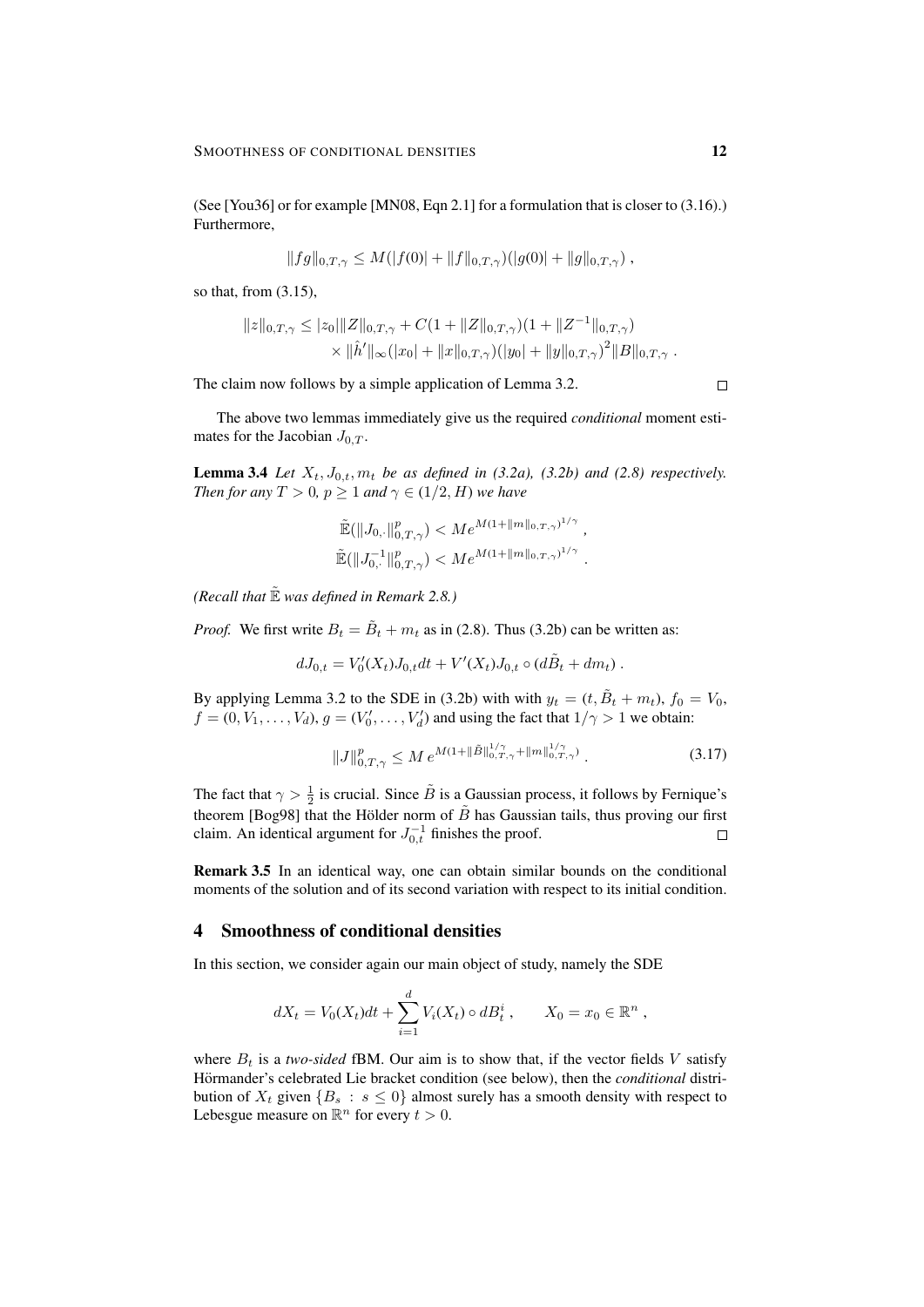#### SMOOTHNESS OF CONDITIONAL DENSITIES 13

In [BH07], the authors studied the same equation and showed that the law of  $X_t$  has a smooth density, but with the key difference that the driving noise  $B_t$  was a one-sided fBm and no conditioning was involved. Being able to treat the conditioned process will be crucial for the proof of the strong Feller property later on, this is why we consider it here. As explained in (2.8), we can rewrite  $B_t$  as  $B_t = \tilde{B}_t + m_t$  and thus obtain

$$
dX_t = V_0(X_t) dt + V(X_t) dm_t + V(X_t) \circ d\tilde{B}_t.
$$
 (4.1)

While the distribution of the conditioned process  $\tilde{B}_t$  is different from that of the onesided fBm, its covariance satisfies very similar bounds so that the results from [BH07] would apply. (See Proposition 4.4 below.)

However, the difficulty comes from the time derivative of the conditional mean  $m_t$ , which diverges at  $t = 0$  like  $\mathcal{O}(t^{H-1})$ . To use the results from [BH07] directly, we would need the boundedness of the driving vector fields, uniformly in time, so that they are not applicable to our case. Our treatment of this singularity is inspired by [HM09], where a related situation appears due to the infinite-dimensionality of the system considered. Using an iterative argument, we will show the invertibility of a slightly modified reduced Malliavin matrix which will then, by standard arguments, yield the smoothness of laws of the SDE given in (4.1).

Before we state Hörmander's condition, let us introduce a shorthand notation. For any multiindex  $I = (i_1, i_2, \dots, i_k) \in \{0, 1, 2, \dots, d\}^k$ , we define the commutator:

$$
V_I \equiv [V_{i_1}, [V_{i_2}, \cdots, [V_{i_{k-1}}, V_{i_k}] \cdots]]
$$
.

We also define recursively the families of vector fields

$$
\mathcal{V}_n = \{V_I, I \in \{0, \cdots, d\}^{n-1} \times \{1, \cdots, d\}\}, \qquad \bar{\mathcal{V}}_n = \bigcup_{k=1}^n \mathcal{V}_k. \tag{4.2}
$$

With these notations at hand, we now formulate Hörmander's bracket condition [Hör67]:

**Assumption 4.1** *For every*  $x_0 \in \mathbb{R}^n$ , there exists  $N \in \mathbb{N}$  such that the identity

$$
span{U(x_0) : U \in \bar{\mathcal{V}}_N} = \mathbb{R}^n
$$
\n(4.3)

*holds.*

#### 4.1 Invertibility of the Malliavin Matrix

It is well-known from the works of Malliavin, Bismut, Kusuoka, Stroock and others [Mal78, Bis81, KS84, KS85, KS87, Nor86, Mal97, Nua06] that one way of proving the smoothness of the law of  $X_T$  (at least when driven by Brownian motion) is to first show the invertibility of the 'reduced Malliavin matrix'  $\frac{1}{1}$ :

$$
\hat{C}_T \stackrel{\text{def}}{=} \mathcal{A}_T \mathcal{A}_T^* = \int_0^T J_{0,s}^{-1} V(X_s) V(X_s)^* (J_{0,s}^{-1})^* ds , \qquad (4.4)
$$

where we defined the (random) operator:  $\mathcal{A}_T : L^2([0,T], \mathbb{R}^d) \mapsto \mathbb{R}^n$  by

$$
\mathcal{A}_T v = \int_0^T J_{0,s}^{-1} V(X_s) v(s) ds . \qquad (4.5)
$$

<sup>&</sup>lt;sup>1</sup>This is a slight misnomer since our SDE is driven by fractional Brownian motion, rather than Brownian motion. One can actually rewrite the solution as a function of an underlying Brownian motion by making use of the representation 2.8, but the associated Malliavin matrix has a slightly more complicated relation to  $C_T$  than usual. This will be done in Theorem 4.11 below.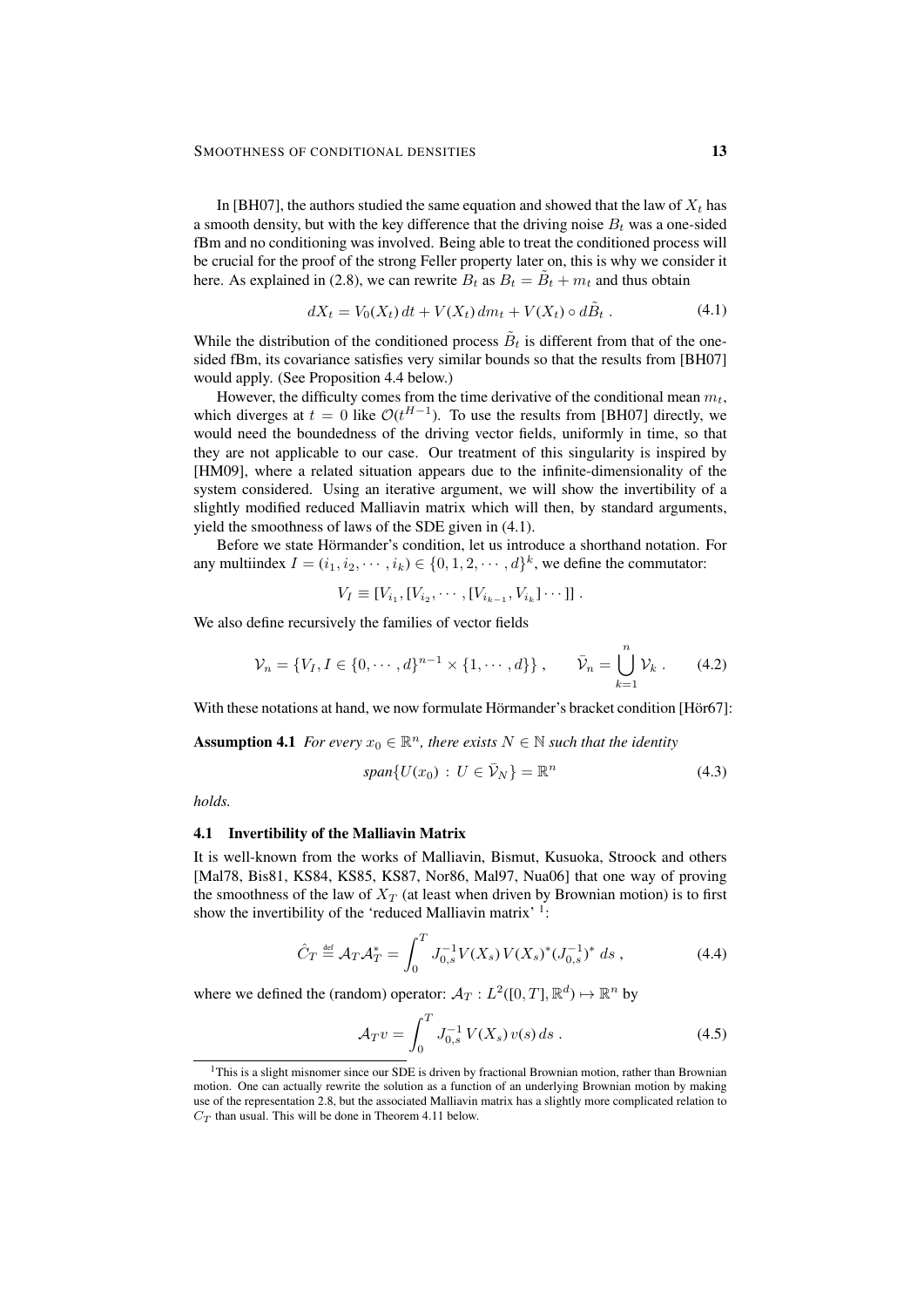Unfortunately, for the stochastic control argument used in Section 5 below for the proof of the strong Feller property, the invertibility of  $\hat{C}_T$  turns out not to be sufficient. We now define a family of smooth functions  $h_T : [0, T] \rightarrow [0, 1]$ :

$$
h_T(s) = \begin{cases} 1 & \text{if } s \le T/2, \\ 0 & \text{if } s \ge 3T/4. \end{cases}
$$
 (4.6)

and consider the (random) matrix  $C_T$  given by

$$
C_T \stackrel{\text{def}}{=} \mathcal{A}_T \, h_T \mathcal{A}_T^* \,. \tag{4.7}
$$

(See Remark 5.5 below for the reason behind introducing the function  $h_T$  and the matrix  $C_T$ .) Obviously,  $C_T \leq \hat{C}_T$  as positive definite matrices, so that invertibility of  $C_T$  will in particular imply inertibility of  $\hat{C}_T$ , but the converse is of course not true in general. Define the matrix norm:

$$
||C_T|| = \sup_{|\varphi|=1} \langle v, C_T v \rangle, \quad \varphi \in \mathbb{R}^n.
$$

Since  $C_T$  is a symmetric matrix, by the spectral theorem we have

$$
||C_T^{-1}|| = \frac{1}{\inf_{|\varphi|=1} \langle v, C_T v \rangle}, \quad \varphi \in \mathbb{R}^n.
$$

The aim of this section is to show that  $C_T$  is invertible, and to obtain moment estimates for  $||C_T^{-1}||$ . The main result of this section can be formulated in the following way:

Theorem 4.2 *Assume that the vector fields* {Vi} *have bounded derivatives of all orders for*  $i \geq 0$  *and are bounded for*  $i > 0$ *. Assume furthermore that Assumption 4.1 holds, fix*  $T > 0$  *and let*  $C_T$  *be as in (4.7). Then, for any*  $R > 0$  *and any*  $p \ge 1$ *, there exists a constant* M *such that the bound*

$$
\widetilde{\mathbb{P}}\left(\inf_{\|\varphi\|=1}\langle\varphi,C_T\varphi\rangle\leq\varepsilon\right)\leq M\varepsilon^p\,,\qquad\varphi\in\mathbb{R}^n\,,
$$

*holds for all*  $\varepsilon \in (0, 1]$  *and for all*  $x_0$  *and*  $\omega$  *such that*  $|x_0| + ||\omega||_{(\gamma, \delta)} \le R$ *. Here,*  $x_0$  *is the initial condition of the SDE (4.1).*

**Corollary 4.3** *The matrix*  $C_T$  *is almost surely invertible and, for any*  $R > 0$  *and any* p ≥ 1*, there exists a constant* M *such that*

$$
\tilde{\mathbb{E}}\|C_T^{-p}\| < M \; ,
$$

*uniformly over all*  $x_0$  *and*  $\omega$  *such that*  $|x_0| + ||\omega||_{(\gamma,\delta)} \le R$ *.* 

*Proof.* Notice that for  $p \ge 1$ , we have  $||C_T^{-p}|| = ||C_T^{-1}||^p$  since  $C_T$  is symmetric an positive definite. Thus

$$
\tilde{\mathbb{E}}||C_T^{-p}|| = p \int_0^\infty x^{p-1} \mathbb{P}(||C_T^{-1}|| \ge x) dx
$$
  
=  $p \int_0^\infty x^{p-1} \tilde{\mathbb{P}}\left(\inf_{||\varphi||=1} \langle \varphi, C_T^{-1} \varphi \rangle \le \frac{1}{x}\right) dx < \infty$ ,

where the last inequality follows from Theorem 4.2, since for  $x > 1$  there exists a constant M (depending only on R) such that  $\tilde{P}(\inf_{\|\varphi\|=1} \langle \varphi, C_T^{-1} \varphi \rangle \leq \frac{1}{x}) \leq M x^{-1-p}$ and we are done. $\Box$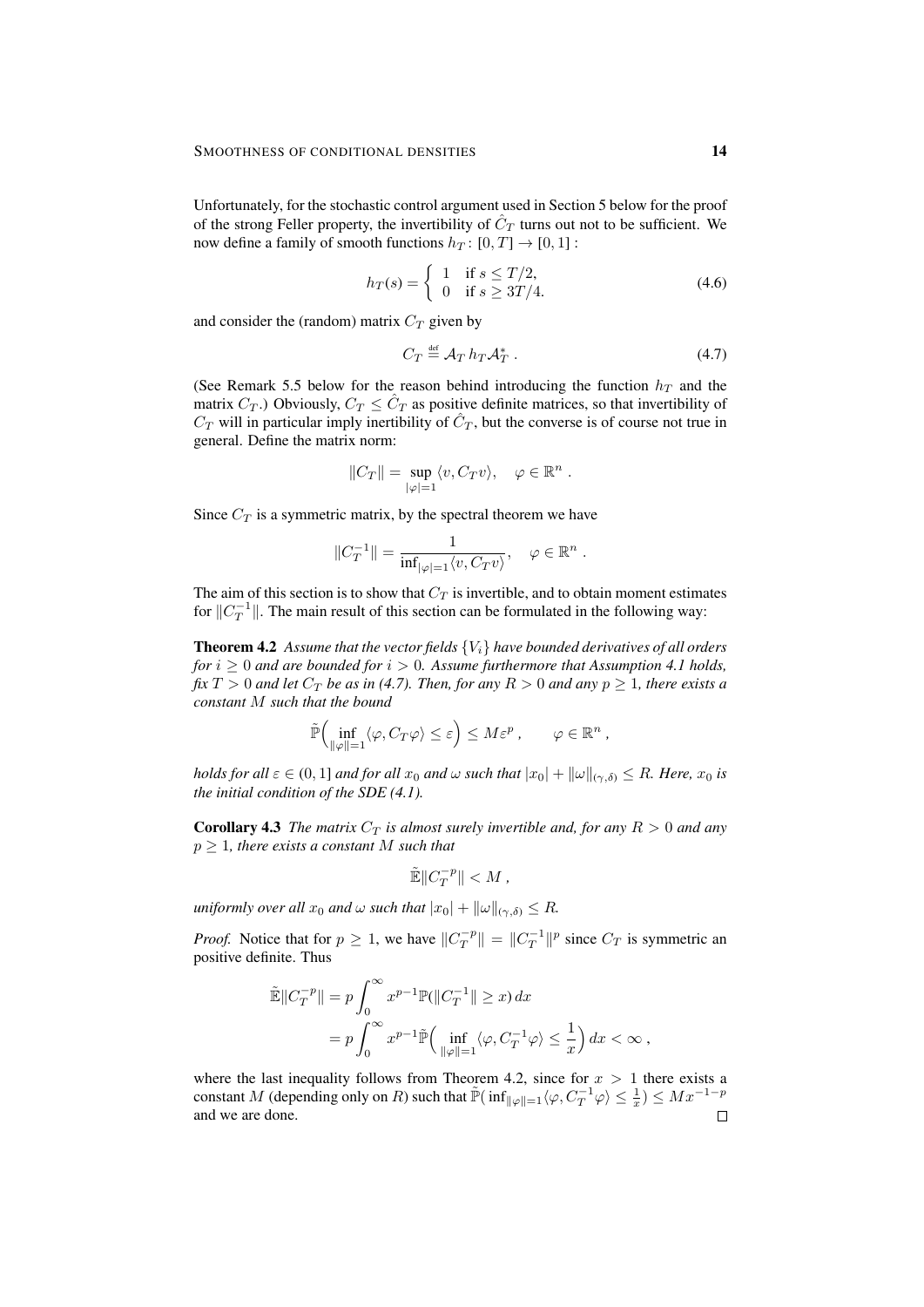Before proceeding further, we need the following version of Norris' lemma [KS85, Nor86] adapted from [BH07] which will be the key technical estimate needed for showing the invertibility of  $C_T$ . In the case of white driving noise, Norris' lemma essentially states that if a semimartingale is small and if one has some *a priori* bounds on its components, then both the bounded variation part and the martingale part have to be small. In this sense, it can be viewed as a quantitative version of the Doob-Meyer semimartingale decomposition theorem. One version of this result for fractional driving noise is given by:

**Proposition 4.4** Let  $H \in (\frac{1}{2}, 1)$  and  $\gamma \in (\frac{1}{2}, H)$  and let  $\tilde{B}$  be as in (2.8). Then there *exist exponents*  $q > 0$  *and*  $\eta > 0$  *such that the following statement holds.* 

*Consider any two families*  $a^{\varepsilon}$ ,  $b^{\varepsilon}$  *of processes taking values in*  $\mathbb R$  *and*  $\mathbb R^d$  *respectively such that*  $\mathbb{E}(\|a^{\varepsilon}\|_{0,T,\gamma}^p + \|b^{\varepsilon}\|_{0,T,\gamma}^p) < M_p \varepsilon^{-\eta p}$ , uniformly in  $\varepsilon \in (0,1]$ , for some  $M_p > 0$  and for every  $p \geq 1$ . Let  $y^{\varepsilon}$  be the process defined by

$$
y_t^{\varepsilon} = \int_0^t a_s^{\varepsilon} ds + \int_0^t b_s^{\varepsilon} \circ d\tilde{B}_s, \qquad t \in [0, T].
$$

*Then, the estimate*

$$
\mathbb{P}\Big(\|y\|_{0,T,\infty} < \varepsilon \text{ and } \|a\|_{0,T,\infty} + \|b\|_{0,T,\infty} > \varepsilon^q\Big) < C_p \, \varepsilon^p
$$

*holds for every*  $p > 0$ *, uniformly for*  $\varepsilon \in (0, 1]$ *.* 

*Proof.* Setting  $f(s,t) = \mathbb{E}|\tilde{B}(t) - \tilde{B}(s)|^2$  as in [BH07], we have

$$
f(s,t) = \frac{t^{2H}}{2H - 1} + \frac{s^{2H}}{2H - 1} - 2\int_0^s (t - r)^{H - \frac{1}{2}} (s - r)^{H - \frac{1}{2}} dr.
$$

(We use the convention  $s < t$ .) A somewhat lengthy but straightforward calculation shows that this can be rewritten as

$$
f(s,t) = |t-s|^{2H} \left( \frac{1}{2H-1} + \int_0^{s/|t-s|} ((1+x)^{H-\frac{1}{2}} - x^{H-\frac{1}{2}})^2 dx \right).
$$

Similarly, one has

$$
\partial_s \partial_t f(s,t) = -2(H - \frac{1}{2})^2 |t-s|^{2H-2} \int_0^{s/|t-s|} (1+x)^{H-\frac{3}{2}} x^{H-\frac{3}{2}} dx.
$$

Since the integrands of both of the integrals appearing in these expressions decay like  $x^{2H-3}$ , they are integrable so that  $\tilde{B}$  is indeed a Gaussian process of 'type H', see [BH07, Eqn 3.5].

The proof is now a slight modification of that of [BH07, Prop 3.4]. It follows from [BH07, Equ 3.18] and the last displayed equation in the proof of [BH07, Prop 3.4] that there exist exponents q and  $\beta$  such that the bound

$$
\mathbb{P}\Big(\|y\|_{0,T,\infty} < \varepsilon \text{ and } \|a\|_{0,T,\infty} + \|b\|_{0,T,\infty} > \varepsilon^q\Big) \leq C_p \varepsilon^p + \mathbb{P}(\|b\|_{\gamma}^2 + \|a\|_{\gamma}^2 > \varepsilon^{-\beta})
$$

holds. The claim now follows from a simple application of Chebychev's inequality, provided that we ensure that  $\eta$  is such that  $2\eta < \beta$ .  $\Box$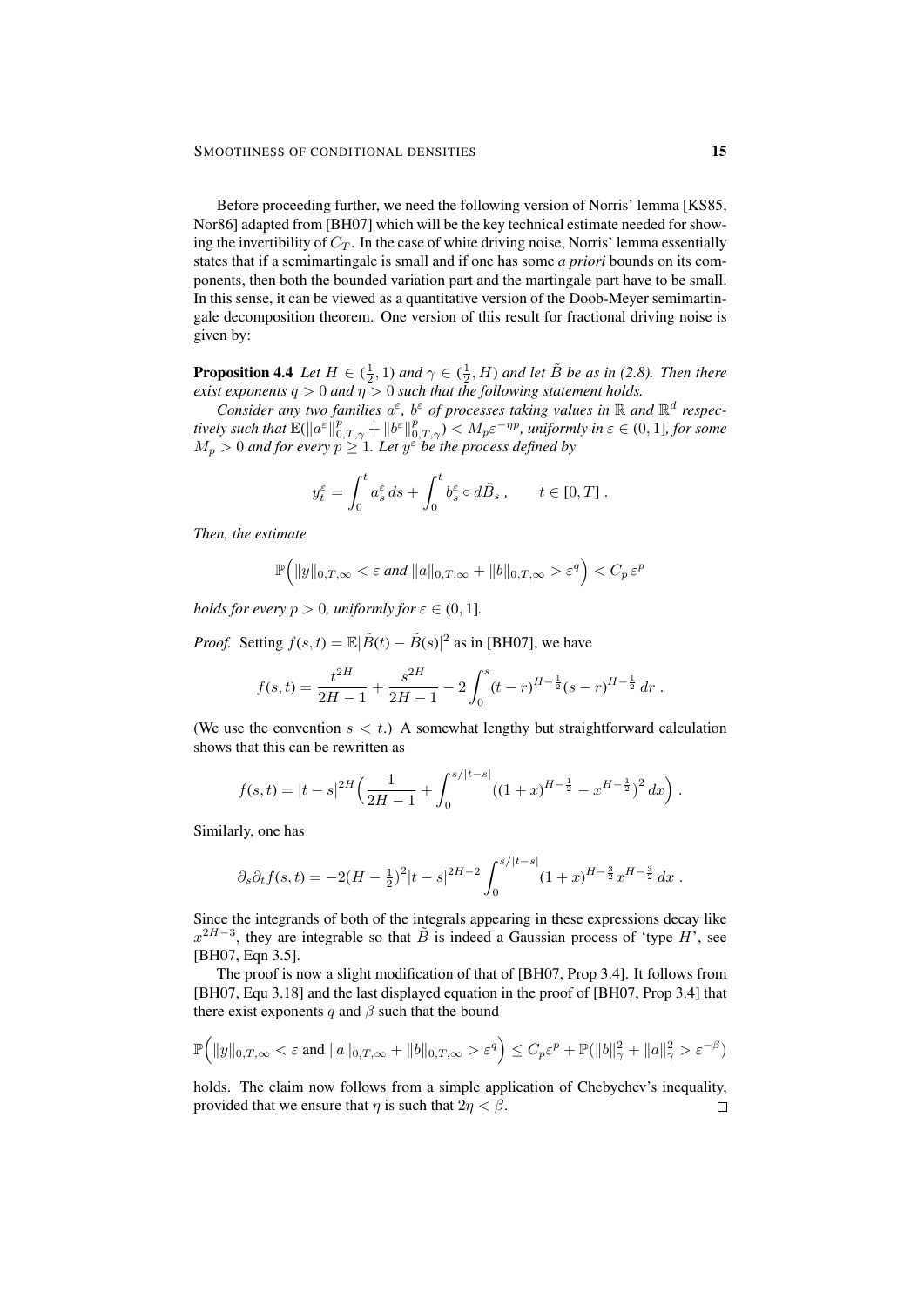For making further calculations easier, we now introduce some definitions that are inspired by the proofs in [HM09].

**Definition 4.5** A family of events  $A \equiv \{A_{\varepsilon}\}_{{\varepsilon} \le 1}$  of a probability space is called a "family of negligible events" if, for every  $p \geq 1$  there exists a constant  $C_p$  such that  $\mathbb{P}(A_{\varepsilon}) \leq C_p \varepsilon^p$  for every  $\varepsilon \leq 1$ .

**Definition 4.6** Given a statement  $\Phi_{\varepsilon}$ , we will say that " $\Phi_{\varepsilon}$  holds modulo negligible events", if there exists a family  $\{A_{\varepsilon}\}\$  of negligible events such that, for every  $\varepsilon \leq 1$ , the statement  $\Phi_{\varepsilon}$  holds on the complement of  $A_{\varepsilon}$ .

With the above definitions. Theorem 4.2 can be restated as:

**Theorem 4.7** *Fix*  $R > 0$ *. Then, modulo negligible events, the bound* 

$$
\inf_{\|\varphi\|=1} \langle \varphi, C_T \varphi \rangle \ge \varepsilon
$$

*holds for all*  $x_0$  *and*  $\omega$  *such that*  $|x_0| + ||\omega||_{(\gamma,\delta)} \leq R$ .

Remark 4.8 The family of events in question can (and will in general) depend on R, but once R is fixed the bounds are uniform over  $|x_0| + ||\omega||_{(\gamma,\delta)} \leq R$ . While this uniformity is not really required in this section, it will be crucial in Section 5.

*Proof of Theorem 4.7.* It suffices to show that for any fixed  $\varphi$  with  $\|\varphi\| = 1$ , the bound  $\langle \varphi, C_T \varphi \rangle \geq \varepsilon$  holds modulo a family of negligible events. The conclusion then follows by a standard covering argument, see for example [Nor86, p. 127]. Furthermore, throughout all of this proof, we will denote by  $M$  a constant that can change from one expression to the next and only depends on  $R$  and on the vector fields  $V$  defining the problem.

Fix now such a  $\varphi$  and assume "by contradiction" that  $\langle \varphi, C_T \varphi \rangle < \varepsilon$ . We will show that this assumption leads to the conclusion that

$$
\sup_{U \in \bar{\mathcal{V}}_N} |\langle \varphi, U(x_0) \rangle| < \varepsilon^{q'}, \quad \text{for some } q' > 0,
$$

modulo negligible events. However, if Hörmander's condition is satisfied, the conclusion above cannot hold since  $\{U(x_0), U \in \bar{\mathcal{V}}_N\}$  span  $\mathbb{R}^n$  so that there exists a constant c such that  $\sup_{U \in \bar{\mathcal{V}}_N} |\langle \varphi, U(x_0) \rangle| \geq c$  almost surely, thus leading to a contradiction and concluding the proof. For any smooth vector field  $U$ , let us introduce the process  $Z_U(t) = J_{0,t}^{-1} U(X_t)$ . With this notation, we have

**Lemma 4.9** *There exists*  $r > 0$  *such that, modulo negligible events, the implication* 

$$
\langle \varphi, C_T \varphi \rangle < \varepsilon \quad \Rightarrow \quad \| \langle \varphi, Z_U(\cdot) \rangle \|_{0,T/2,\infty} < \varepsilon^r
$$

*holds for all*  $U \in V_1$ *.* 

*Proof.* By the definition of h, we have the bound

$$
\langle \varphi, C_T \varphi \rangle = \sum_{i=1}^d \int_0^T \langle \varphi, J_{0,s}^{-1} V_i(X_s) \rangle^2 h_T(s) ds \ge \sum_{i=1}^d \int_0^{T/2} \langle \varphi, J_{0,s}^{-1} V_i(X_s) \rangle^2 ds \tag{4.8}
$$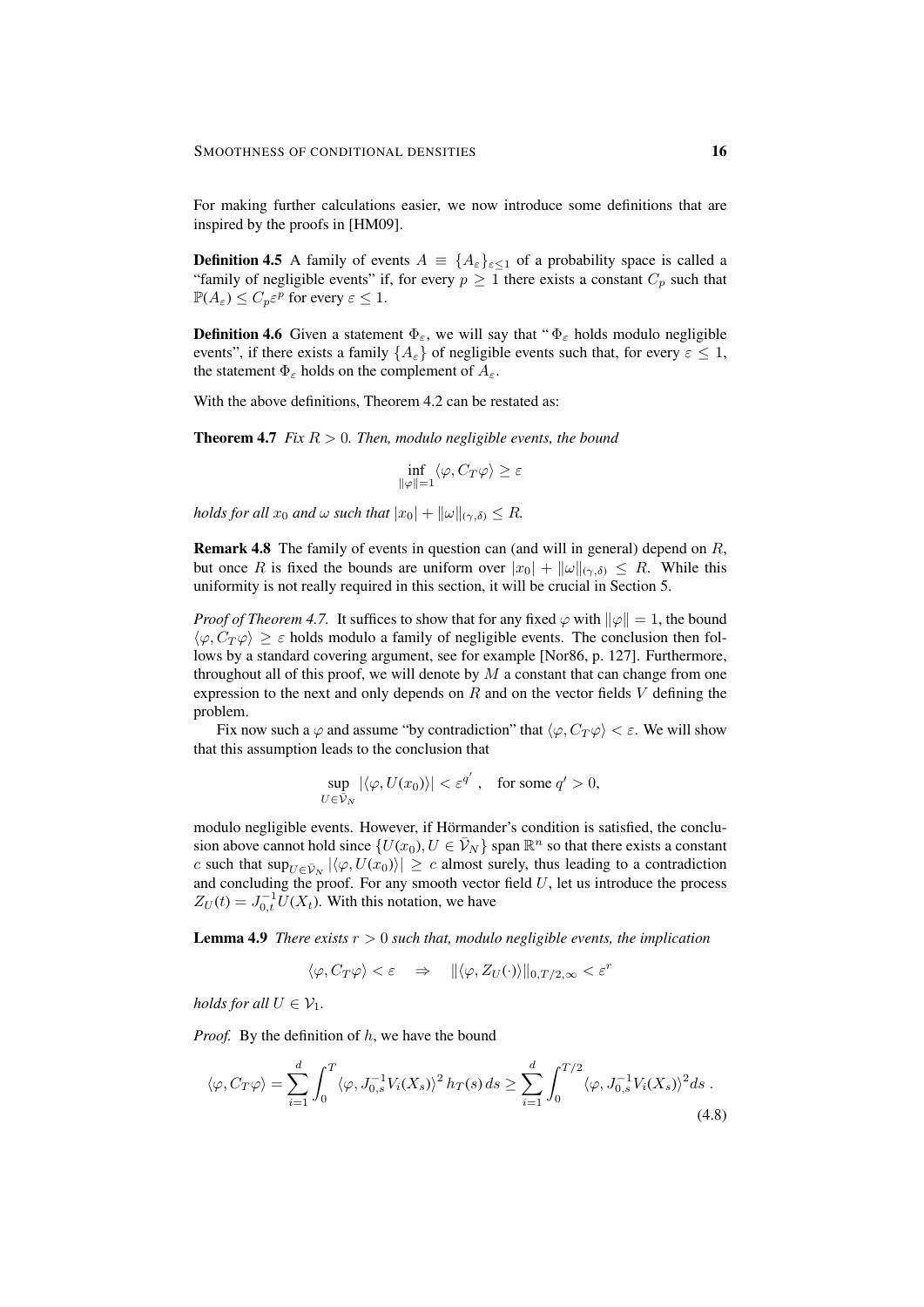We now wish to turn this into a lower bound of order  $\varepsilon^r$  (for some  $r > 0$ ) on the supremum of the integrand. Our main tool for this is the bound

$$
||f||_{0,T,\infty} \leq 2 \max \left( T^{-1/2} ||f||_{L^2[0,T]}, ||f||_{L^2[0,T]}^{\frac{2\gamma}{2\gamma+1}} ||f||_{0,T,\gamma}^{\frac{1}{2\gamma+1}} \right),
$$

which holds for every  $\gamma$ -Hölder continuous function  $f : [0, T] \rightarrow \mathbb{R}$ . The proof of this is given in the appendix as Lemma A.3.

By Lemma 3.4 and Chebyshev's inequality it follows that  $\| \langle \varphi, J_{0,\cdot}^{-1} V(X.)\|_{0,T,\gamma} <$  $\varepsilon^{-1/2}$  modulo negligible events. Thus if  $\langle \varphi, C_T \varphi \rangle < \varepsilon$ , from Lemma A.3 and (4.8) we deduce that, for each  $1 \leq j \leq d$ 

$$
\|\langle \varphi, J_{0, \cdot}^{-1} V_j(X.)\rangle\|_{0, T/2, \infty} < M \varepsilon^{\frac{4\gamma - 1}{2(2\gamma + 1)}}, \tag{4.9}
$$

modulo negligible events. The claim follows by choosing  $r < \frac{4\gamma - 1}{2(2\gamma + 1)}$ .  $\Box$ 

We will now use an induction argument to show that a similar bound holds with  $V_i$ replaced by any vector field obtained by taking finitely many Lie brackets between the  $V_i$ 's. Whilst the gist of the argument is standard, see [KS85, Nor86, BH07], a technical difficulty arises from the divergence of the derivative of  $m(t)$  at  $t = 0$ . To surmount this difficulty, we take inspiration from [HM09] and introduce a (small) parameter  $\alpha > 0$ to be specified at the end of the iteration. Then, by Lemma 2.5, we have

$$
\left\|\frac{dm}{dt}\right\|_{\varepsilon^{\alpha},T/2,\infty} \le M\varepsilon^{\alpha(H-1)}\,. \tag{4.10}
$$

Instead of considering supremums over the time interval  $[0, T/2]$ , we will now consider supremums over  $[\varepsilon^{\alpha}, T/2]$  instead, thus avoiding the singularity at zero.

In order to formalise this, for  $r > 0$  and  $i \ge 1$ , define the events

$$
\mathscr{K}_i^{\varepsilon}(\alpha,r) = \{ \|\langle \varphi, Z_U(\cdot)\rangle\|_{\varepsilon^{\alpha},T/2,\infty} < \varepsilon^r , \quad \forall U \in \mathcal{V}_i \} .
$$

With this notation at hand, the recursion step in our argument can be formulated as follows:

**Lemma 4.10** *There exists*  $\bar{q} > 0$  *such that, for every*  $\alpha > 0$  *and every*  $i \geq 1$ *, the implication*

$$
\mathscr{K}_i^{\varepsilon}(\alpha,r) \quad \Rightarrow \quad \mathscr{K}_{i+1}^{\varepsilon}(\alpha,\bar{q}r+\alpha(H-1)),
$$

*holds modulo negligible events.*

ε<sup>α</sup>

*Proof.* Assume that  $\mathcal{K}_{i}^{\epsilon}(\alpha, r)$  holds. For any  $t \leq T/2$ , it then follows from the chain rule that

$$
\langle \varphi, Z_U(t) - Z_U(\varepsilon^{\alpha}) \rangle = \int_{\varepsilon^{\alpha}}^t \langle \varphi, J_{0,s}^{-1}[V_0, U](X_s) \rangle ds
$$
\n
$$
+ \sum_{j}^d \int_{-\infty}^t \langle \varphi, J_{0,s}^{-1}[V_i, U](X_s) \rangle dm_s^i + \sum_{j}^d \int_{-\infty}^t \langle \varphi, J_{0,s}^{-1}[V_i, U](X_s) \rangle \circ d\tilde{B}_s^i,
$$
\n
$$
(4.11)
$$

 $i=1$ 

ε<sup>α</sup>

 $i=1$ where  $\tilde{B}$ . is as in (2.8).

Now by the hypothesis, Proposition 4.4 and (4.11), it follows that for any  $U \in \mathcal{V}_i$ ,

$$
\left\| \left\langle \varphi, \sum_{i=1}^d J_{0, \cdot}^{-1}[V_i, U](X.) \right\rangle \right\|_{\varepsilon^\alpha, T/2, \infty} < M \varepsilon^{rq} \,, \quad \text{(4.12a)}
$$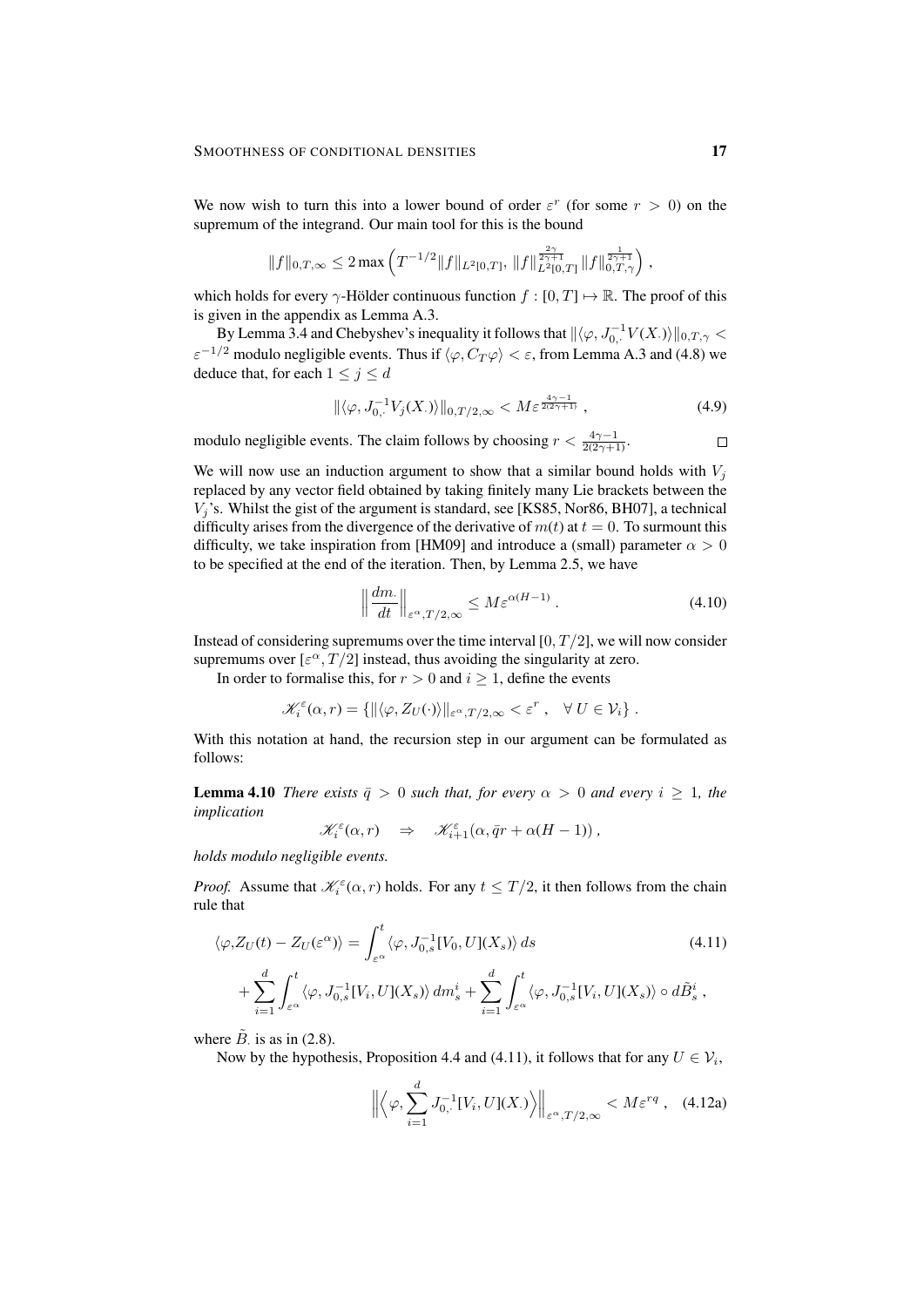$$
\left\| \left\langle \varphi, J_{0, \cdot}^{-1}[V_0, U](X.) + \sum_{i=1}^d \frac{dm_i^i}{ds} J_{0, \cdot}^{-1}[V_i, U](X.) \right\rangle \right\|_{\varepsilon^\alpha, T/2, \infty} < M \varepsilon^{rq} , \quad (4.12b)
$$

modulo negligible events, with q as given by Proposition 4.4. Plugging  $(4.10)$  and (4.12a) into (4.12b), it follows that for every  $U \in \mathcal{V}_i$ ,

$$
\|\langle \varphi, J_{0,\cdot}^{-1}[V_0, U](X.)\rangle\|_{\varepsilon^\alpha, T/2, \infty} \langle M\varepsilon^{rq+\alpha(H-1)}\rangle
$$

modulo negligible events. Choosing any  $\bar{q} < q$ , the claim then follows from the fact that for every exponent  $\delta > 0$ , one has  $M \epsilon^{\delta} < 1$  modulo negligible events. (Recall that  $H < 1$ , so that (4.12a) is actually slightly better than the claimed bound.)  $\Box$ 

Now we iterate the previous argument. Let  $N \in \mathbb{N}$  be such that

$$
\inf_{|x| \le R} \inf_{|\xi|=1} \sum_{U \in \bar{\mathcal{V}}_N} |\langle \xi, U(x) \rangle|^2 > 0.
$$
 (4.13)

It follows from the Hörmander condition and the fact that the vector fields are smooth that such an N exists. From Lemmas 4.9 & 4.10, we obtain that for every  $U \in \overline{\mathcal{V}}_N$ , modulo negligible events,

$$
\|\langle \varphi, J_{0,\cdot}^{-1} U(X.) \rangle\|_{\varepsilon^{\alpha}, T/2, \infty} < \varepsilon^{q_1} \tag{4.14}
$$

where  $q_1 = r\bar{q}^N + \alpha(H-1)\frac{(1-(r\bar{q})^N)}{1-r\bar{q}}$ . Since  $\bar{q}$  and r are fixed, we can choose  $\alpha$  small enough such that  $q_1 > 0$ .

Now we make use of the Hölder continuity of  $J_{0, \cdot}^{-1}$  and X. Indeed, it follows from Lemma 3.4 that

$$
||J_{0,\cdot}^{-1}U(X.) - U(x_0)||_{0,\varepsilon^{\alpha},\infty} < \varepsilon^{q_2} \,, \tag{4.15}
$$

modulo negligible events, for any  $q_2 < \alpha \gamma$ . Combining (4.14) and (4.15), we conclude that

$$
\sup_{U \in \bar{\mathcal{V}}_N} |\langle \varphi, U(x_0) \rangle| < \varepsilon^{q_1} + \varepsilon^{q_2} \;,
$$

modulo negligible events. This is in direct contradiction with (4.13), thus concluding the proof of Theorem 4.7.  $\Box$ 

We conclude that the matrix  $\tilde{C}_T$  defined in (4.4) is almost surely invertible and  $\mathbb{E}(\|\tilde{C}_T\|^{-p}) < M$  for  $p \ge 1$ . As a consequence of Theorem 4.2, we obtain the smoothness of the laws of  $X_t$  conditional on a given past  $\omega \in \mathcal{W}$ :

**Theorem 4.11** *Let*  $\varphi_t(x, \tilde{\omega})$  *be the solution to (1.1) with notations as in Section 2.1, and assume that Assumption 4.1 holds. Then, for every*  $\omega \in \mathcal{W}$ *, the distribution of*  $\varphi_t(x, \tilde{\omega})$  *under*  $\mathcal{P}(\omega, \cdot)$  *has a smooth density with respect to Lebesgue measure.* 

*Proof.* In order to obtain the smoothness of the densities, it suffices by [Nua06, Mal97, BH07, NS09] to show that the Malliavin matrix  $\mathcal{M}_T$  of the map  $W \mapsto X_T^x$ , where  $W$  is the standard Wiener process describing the solution as in  $(2.8)$ , is invertible with negative moments of all orders. As we will see in Section 5 below (see equation 5.3),  $\mathcal{M}_T$  is given by

$$
\langle \xi, \mathcal{M}_T \xi \rangle = \| (\mathcal{I}^{H - \frac{1}{2}})^* \mathcal{A}^* J_{0,T}^* \xi \|_{L^2}^2,
$$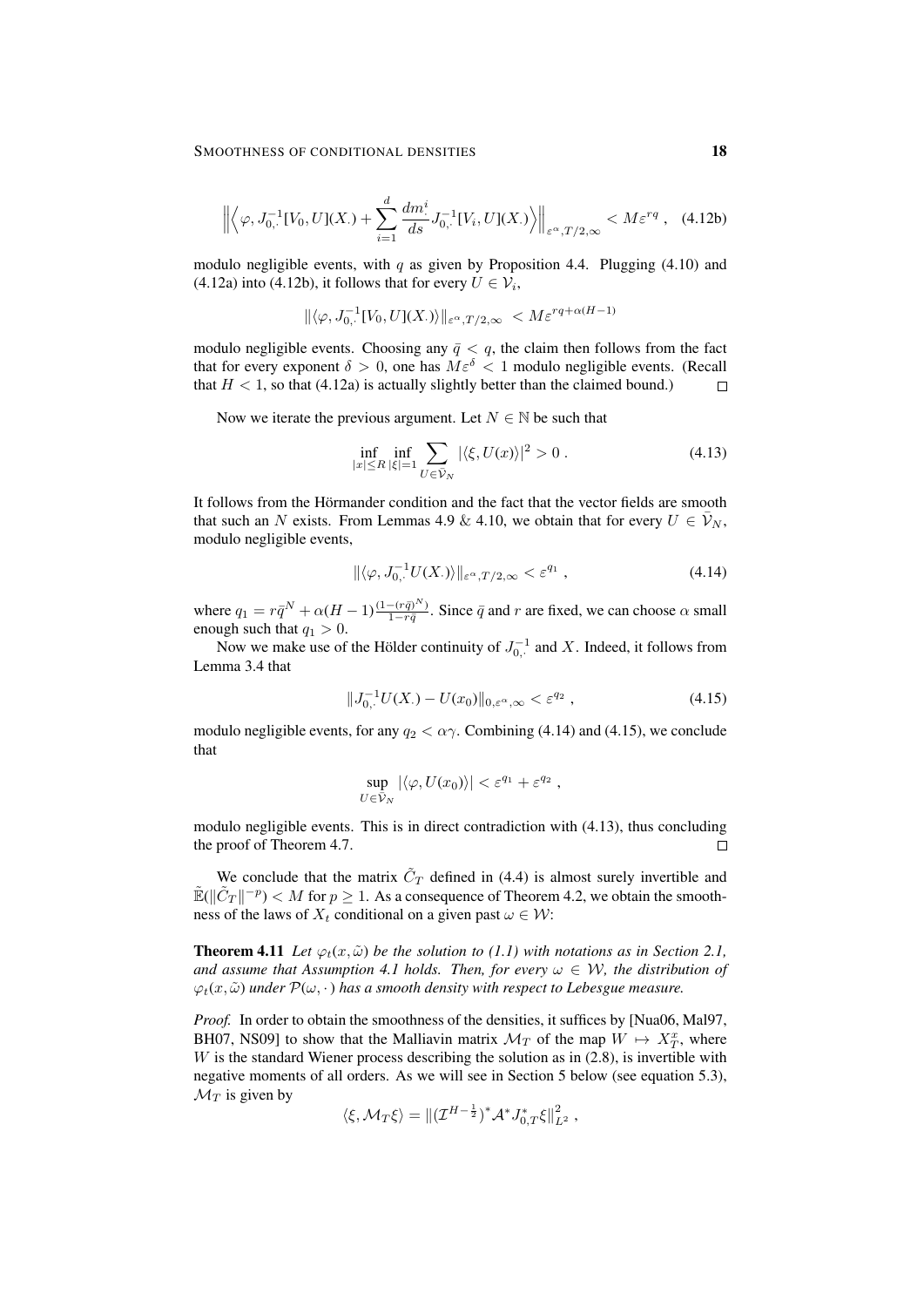where the L<sup>2</sup>-adjoint of the fractional integral operator  $\mathcal{I}^{H-\frac{1}{2}}$  is given by

$$
((\mathcal{I}^{H-\frac{1}{2}})^*g)(t) = \int_t^T (s-t)^{H-\frac{3}{2}}g(s)\,ds.
$$

We already know from Theorem 4.2 that  $||A^*J_{0,T}^*\xi||_{L^2}^2 \geq \varepsilon$  modulo negligible events and we would like to make use of this information in order to obtain a lower bound on  $\mathcal{M}_T$ .

Since  $\mathcal{I}^{H-\frac{1}{2}}$  and  $\mathcal{D}^{H-\frac{1}{2}}$  are inverses of each other, for any measurable f we have,

$$
||f||_{L^{2}}^{2} = \langle f, \mathcal{I}^{H-\frac{1}{2}} \mathcal{D}^{H-\frac{1}{2}} f \rangle_{L^{2}} \le ||(\mathcal{I}^{H-\frac{1}{2}})^{*} f||_{L^{2}} ||\mathcal{D}^{H-\frac{1}{2}} f||_{L^{2}} \le M ||(\mathcal{I}^{H-\frac{1}{2}})^{*} f||_{L^{2}} ||f||_{0,T,\gamma} .
$$

Thus we obtain,

$$
\|(\mathcal{I}^{H-\frac{1}{2}})^*\mathcal{A}^*J_{0,T}^*\xi\|_{L^2}\geq M\|\mathcal{A}^*J_{0,T}^*\xi\|_{L^2}^2\|\mathcal{A}^*J_{0,T}^*\xi\|_{0,T,\gamma}^{-1}.
$$

Since we know from the results in Section 3 that  $||A^*J_{0,T} \xi||_{0,T,\gamma} \leq \varepsilon^{-1}$  modulo negligible events, we conclude that

$$
\|(\mathcal{I}^{H-\frac{1}{2}})^*\mathcal{A}^*J_{0,T}^*\xi\|_{L^2}\geq \varepsilon \|\mathcal{A}^*J_{0,T}^*\xi\|_{L^2}^2,
$$

holds modulo negligible events. The proof now follows from Theorem 4.2.

 $\Box$ 

## 5 Strong Feller Property

Recall from the arguments in Section 2.2 that the strong Feller property (2.2) is the only ingredient required for the proof of Theorem 1.3. We will actually show something slightly stronger than just (2.2). Fix some arbitrary final time  $T > 1$ , a Fréchet differentiable bounded map  $\psi: C([1, T], \mathbb{R}^n) \to \mathbb{R}$  with bounded derivative<sup>2</sup>, denote by  $R_{1,T} : \mathcal{C}(\mathbb{R}_+, \mathbb{R}^n) \to \mathcal{C}([1,T], \mathbb{R}^n)$  the restriction operator, and set as before

$$
\bar{\mathcal{Q}}\psi(x,\omega) \stackrel{\text{def}}{=} \int_{\mathcal{C}(\mathbb{R}_+,\mathbb{R}^d)} \psi(R_{1,T}z) \bar{\mathcal{Q}}(x,\omega;dz) .
$$

With these notations, the main result of this article is:

**Theorem 5.1** Assume that the vector fields  $\{V_i\}_{i>0}$  have bounded derivatives of all or*ders and that furthermore the vector fields*  ${V_i}_{i>1}$ *are bounded. Then, if Hörmander's bracket condition (Assumption 4.1) holds, there exists a continuous function*  $K \colon \mathbb{R}^n \to$  $\mathbb{R}_+$  and a constant  $M > 0$  such that for  $\omega \in \mathcal{W}_{\gamma,\delta}$  and  $x \in \mathbb{R}^n$ , the bound

$$
|D_x \bar{\mathcal{Q}}\psi(x,\omega)| \le K(x) e^{M||\mathcal{G}\omega||_{0,T,\gamma}^{1/\gamma}}, \tag{5.1}
$$

*holds uniformly over all test functions*  $\psi$  *as above with*  $\|\psi\|_{\infty} \leq 1$ *. Here,*  $\mathcal G$  *was defined in (2.6) and both* K *and* M *are independent of* T *and of* ψ*. In particular, (1.1) is strong Feller.*

<sup>&</sup>lt;sup>2</sup>The space  $C([1, T], \mathbb{R}^n)$  is endowed with the usual supremum norm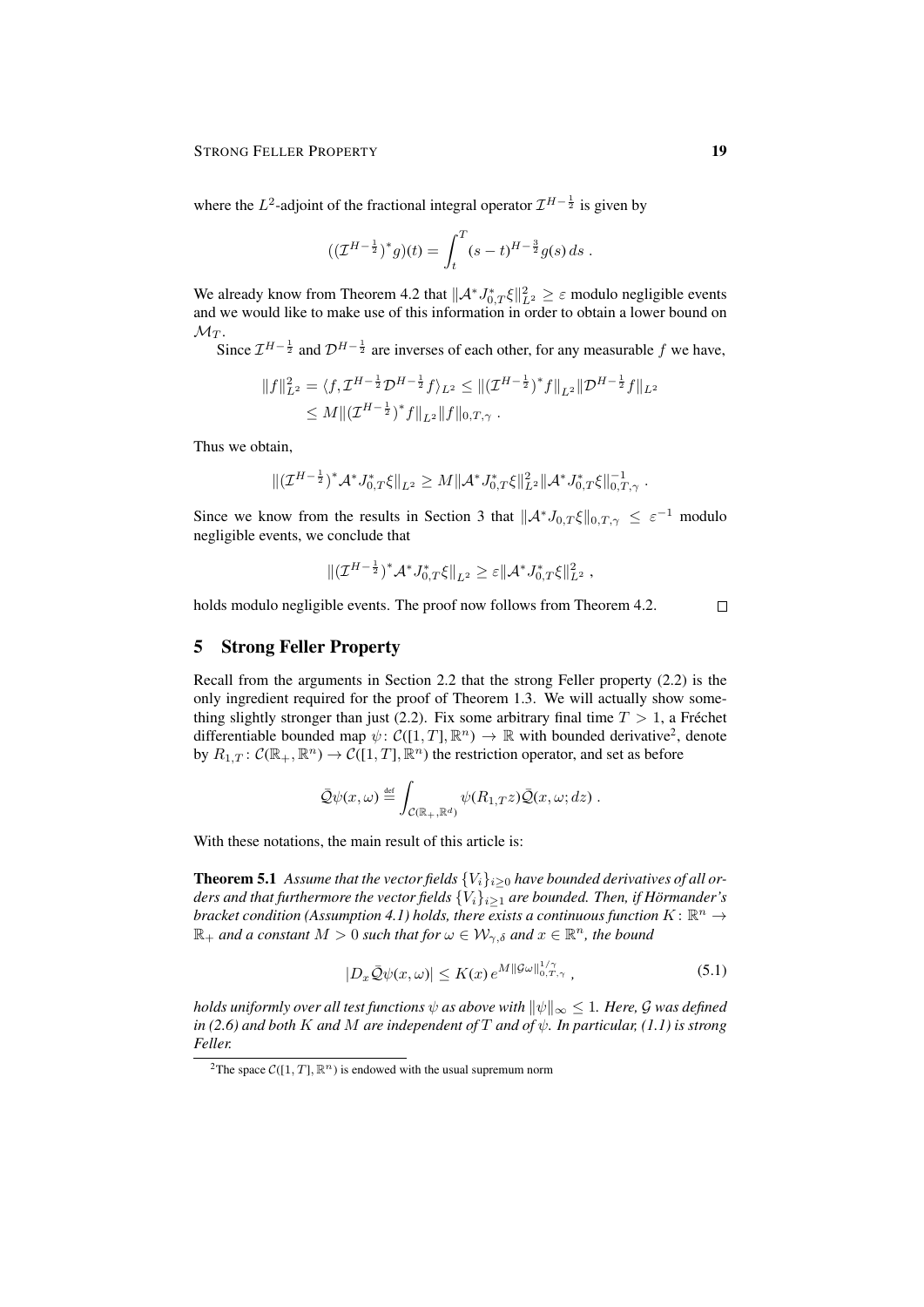The remainder of this section is devoted to the proof of this result. For conciseness, from now onwards we will use the shorthand notation

$$
|\Psi(x,\omega)| < \mathscr{E}(x,\omega) \,,
$$

to indicate that there exist a continuous function K on  $\mathbb{R}^n$  and a constant M such that the expression  $\Psi(x,\omega)$  is bounded by the right hand side of (5.1).

To obtain the bound for  $D\bar{Q}\psi(\cdot,\omega)$ , we use a 'stochastic control' argument which is inspired by [HM06, HM09] and is similar in spirit to the arguments based on the Bismut-Elworthy-Li formula [EL94, DPEZ95]. We will explain this argument in more detail in Section 5.1 below, but before that let us introduce the elements of Malliavin calculus required for the construction.

Let  $X_t^x$  and  $J_{0,t}$  be the solution and its Jacobian, as defined in equations (3.2a) and (3.2b) respectively with initial condition  $X_0^x = x$ . Let  $\varphi_t(x, \tilde{\omega}) = X_t^x$  denote the flow map as in Section 2.1. Henceforth we will use  $\varphi_t(x, \tilde{\omega})$  and  $X_t^x$  interchangeably, with a preference for the first notation when we want to emphasise the dependence of the solution either on the realisation of the noise or on its initial condition.

By the variation of constants formula, the Fréchet derivative of the flow map with *respect to the driving noise*  $\tilde{\omega}$  in the direction of  $\int_0^{\cdot} v(s) ds$  is then given by

$$
D_v X_t^x = D_v \varphi_t(x, \tilde{\omega}) = J_{0,t} \mathcal{A}_t v , \qquad (5.2)
$$

where  $A_t$  is as defined in (4.5).

**Remark 5.2** Notice that the operator  $D$  defined above is a standard Fréchet derivative unlike in the case  $H = \frac{1}{2}$  where it would have to be interpreted as a Malliavin derivative. This is because the integration with respect to the fBM for  $H > \frac{1}{2}$  is just the Reimann-Stieltjes integral, whereas for  $H = \frac{1}{2}$  the stochastic integral is not even a continuous (let alone differentiable) map of the noise in the case of multiplicative noise.

As already mentioned in Remark 2.4, the operator  $\mathcal{D}^{H-\frac{1}{2}}$  and its inverse  $\mathcal{I}^{H-\frac{1}{2}}$  provide an isometry between the Cameron-Martin space of the Gaussian measure  $\mathcal{P}(\omega, \cdot)$  and that of Wiener measure.

As a consequence, if v is such that  $\tilde{v} = \mathcal{D}^{H - \frac{1}{2}} v \in L^2(\mathbb{R}_+, \mathbb{R}^d)$ , then we have the identity

$$
\mathbf{D}_{\tilde{v}} X_t^x = D_v \varphi_t(x, \tilde{\omega}) = J_{0,t} \mathcal{A}_t v = J_{0,t} \mathcal{A}_t \mathcal{I}^{H - \frac{1}{2}} \tilde{v}, \qquad (5.3)
$$

where **D** is the Malliavin derivative of  $X_t^x$  when interpreted as a function on Wiener space via the representation  $(2.8)$ .

Before we continue, let us make a short digression on the definition of the Malliavin derivative that appears in the above expression. In general, if  $Z \colon \widetilde{W} \to \mathbb{R}$  is any Fréchet differentiable function, then its Malliavin derivative with respect to the underlying Wiener process is given by

$$
\mathbf{D}_{\tilde{v}}Z \stackrel{\text{def}}{=} D_vZ \;, \tag{5.4}
$$

where  $D_v Z$  denotes the Fréchet derivative of Z in the direction  $\int_0^{\cdot} v(t) dt$  and where  $\tilde{v}$ and v are related by  $\tilde{v} = \mathcal{D}^{H-\frac{1}{2}}v$  as before.

Since, for every  $T > 0$ , the map  $\mathcal{D}^{H-\frac{1}{2}}$  restricted to functions on [0, T] is bounded from  $\widetilde{W}$  to  $\mathcal{C}([0,T], \mathbb{R}^d)$  and since the dual of the latter space consists of finite signed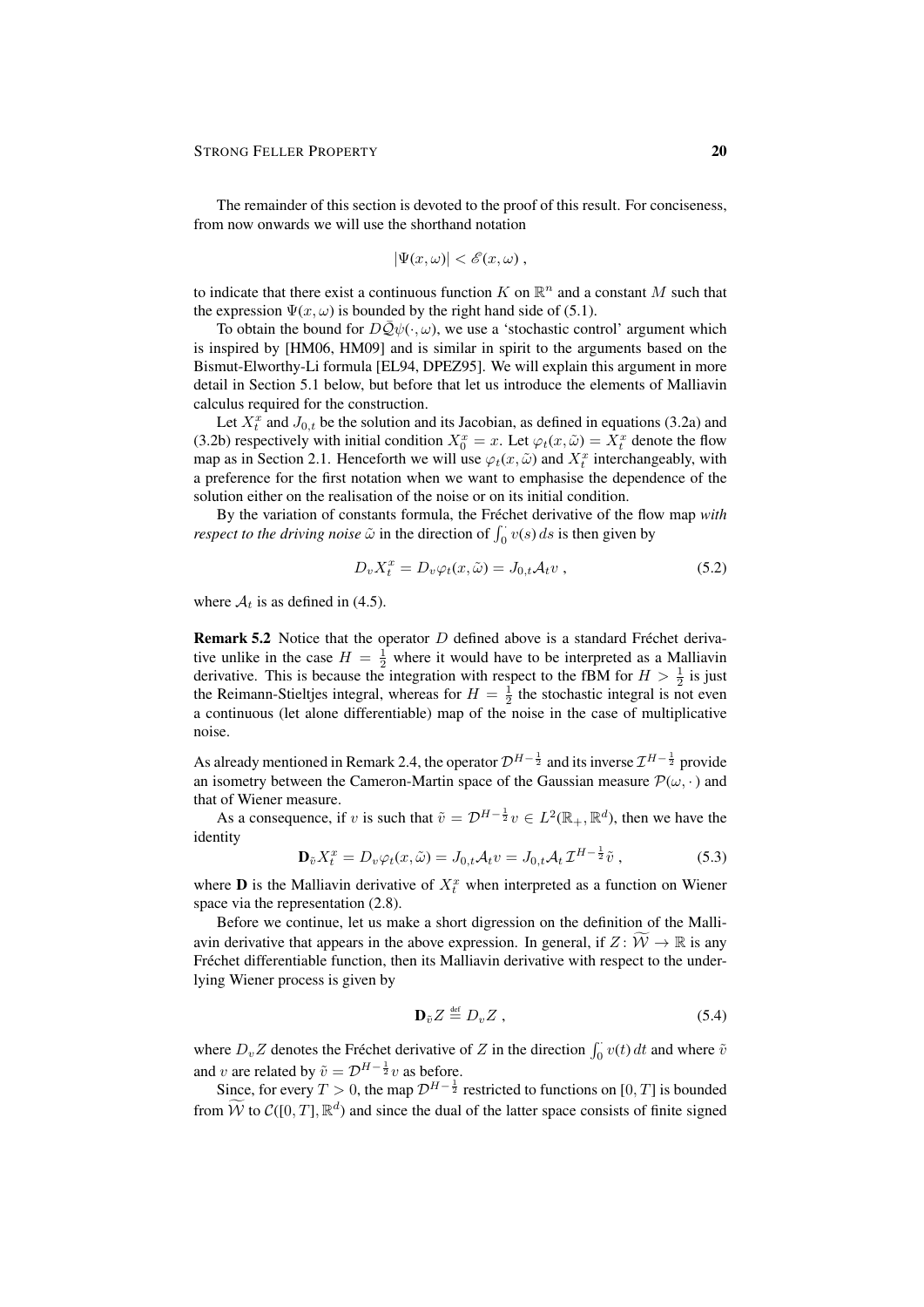measures, we conclude from (5.4) that if  $Z$  is Fréchet differentiable, then there exists a function  $s \mapsto \mathbf{D}_s Z$  which is locally of bounded variation and such that the Malliavin derivative of  $Z$  can be represented as

$$
\mathbf{D}_{\tilde{v}}Z = \int_0^\infty \langle \mathbf{D}_s Z, \tilde{v}(s) \rangle ds.
$$

(The scalar product is that of  $\mathbb{R}^d$  here.) The quantity  $\mathbf{D}_s Z$  should be interpreted as the variation of  $Z$  with respect to the infinitesimal increment of the underlying Wiener process W at time s.

With this convention, it follows from (5.3) and the definition of  $\mathcal{I}^{H-\frac{1}{2}}$  that for some constant  $c_H$  one has the identity

$$
\mathbf{D}_s X_t^x = c_H \int_s^t J_{r,s} V(X_r^x) (r-t)^{H-\frac{3}{2}} dr , \qquad (5.5)
$$

for  $s \leq t$ . Here, V denotes the matrix  $(V_1, \ldots, V_d)$  as before. Note also that  $\mathbf{D}_s X_t^x = 0$ for  $s > t$  since X is an adapted process. Of course, the whole point of Malliavin calculus is to also be able to deal with functions that are not Frechet differentiable, but ´ for our purposes the framework discussed here will suffice.

#### 5.1 Stochastic control argument

At the intuitive level, the central idea of the stochastic control argument is as follows. In a nutshell, the strong Feller property states that for two nearby initial conditions  $x_0$ and  $y_0$  and an arbitrary realisation  $\omega$  of the *past* of the driving noise, it is possible to construct a coupling between the solutions  $x_t$  and  $y_t$  such that with high probability (tending to 1 as  $y \to x$ ), one has  $x_t = y_t$  for  $t \ge 1$ . One way of achieving such a coupling is to perform a change of measure on the driving process for one of the two solutions (say y) in such a way, that the noise  $\tilde{\omega}_y$  driving y is related to the noise  $\tilde{\omega}_x$ driving  $x$  by

$$
d\tilde{\omega}_y(t) = d\tilde{\omega}_x(t) + v_{x,y}(t) dt,
$$

where  $v$  is a 'control' process that aims at steering the solution  $y$  towards the solution x. If one takes  $y = x + \varepsilon \xi$  and looks for controls of the form  $v_{x,y} = \varepsilon v$ , then in the limit  $\varepsilon \to 0$ , the effect of the control v onto the solution x after time t is given by (5.3), while the effect of shifting the initial condition by  $\xi$  is given by  $J_{0,t}\xi$ . It is therefore not surprising that in order to prove the strong Feller property, our main task will be to find a control v such that  $J_{0,1}A_1v = J_{0,1}\xi$ , or equivalently  $A_1v = \xi$ . This is the content of the following proposition:

**Proposition 5.3** Assume that, for every  $x \in \mathbb{R}^n$  and  $\omega \in \mathcal{W}$ , there exists a stochastic *processes*  $v \in C^{\gamma}(\mathbb{R}_{+}, \mathbb{R}^{d})$  *such that the identity* 

 $Av = \xi$ ,

holds almost surely, where  $\mathcal{A} \stackrel{\text{\tiny def}}{=} \mathcal{A}_1$  defined in (4.5). Assume furthermore that the map  $\tilde{w} \mapsto v$  *is Fréchet differentiable from*  $\widetilde{W}$  *to*  $C^{\gamma}(\mathbb{R}_+, \mathbb{R}^d)$ *. Finally, we assume that the Malliavin derivative of the process*  $\tilde{v} \stackrel{\text{\tiny def}}{=} \mathcal{D}^{H-\frac{1}{2}}v$  satisfies the bounds

$$
M_1 = \tilde{\mathbb{E}} \int_0^\infty |\tilde{v}(s)|^2 ds < \infty , \quad M_2 = \tilde{\mathbb{E}} \int_0^\infty \int_0^\infty |\mathbf{D}_t \tilde{v}(s)|^2 ds dt < \infty . \quad (5.6)
$$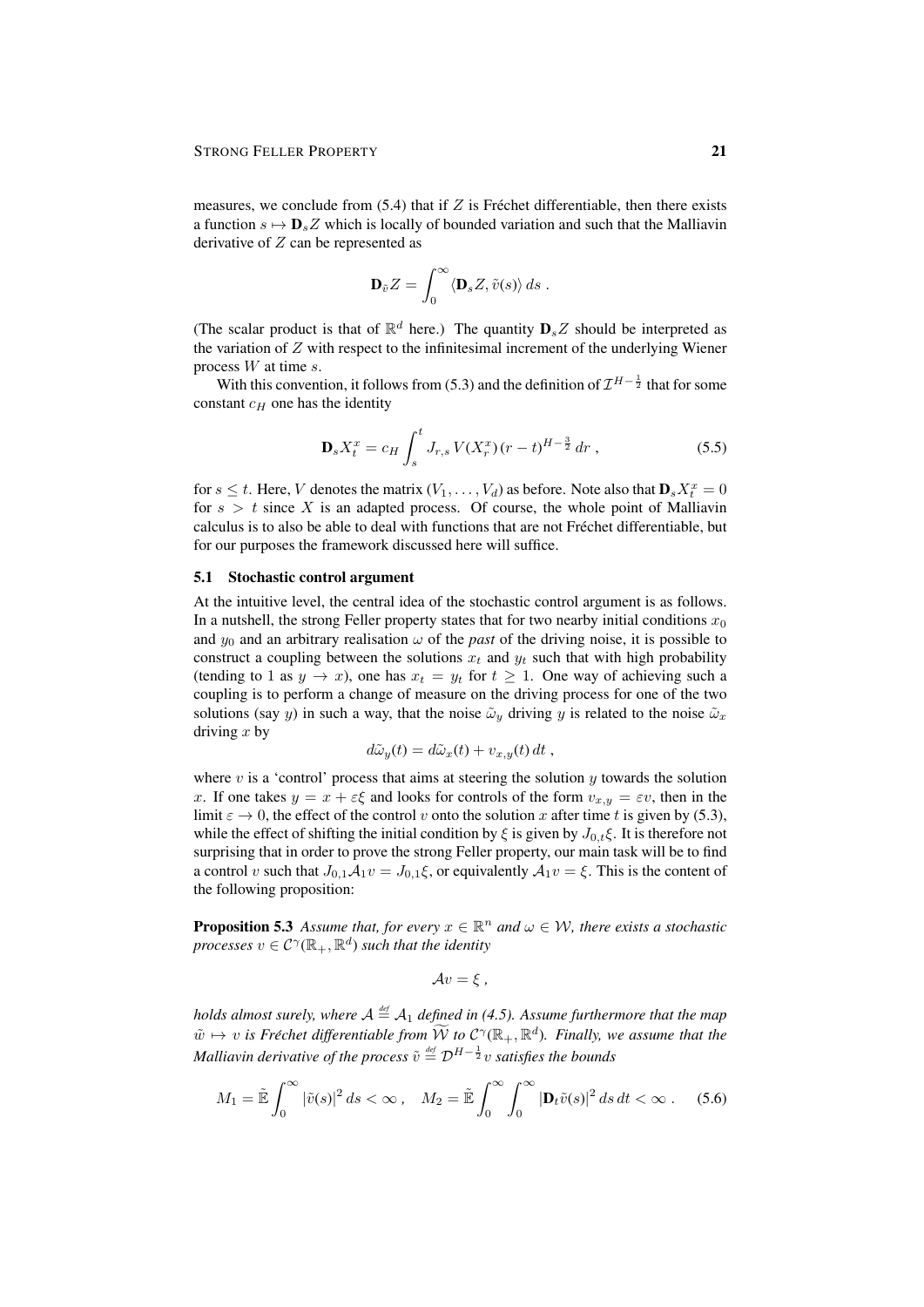*Then, the bound*

$$
|\langle D_x \overline{\mathcal{Q}} \psi(x,\omega),\xi\rangle| \leq ||\psi||_{\infty} \sqrt{M_1 + M_2} ,
$$

*holds uniformly over all test functions*  $\psi$  *as in Theorem 5.1, all*  $T > 1$ *, and all*  $\xi \in \mathbb{R}^n$ *. In particular, if* v *is such that*  $M_1 + M_2 < \mathcal{E}(x, \omega)$ , then the conclusions of Theo*rem 5.1 hold.*

**Remark 5.4** Since  $\mathcal{D}^{H-\frac{1}{2}}$  is bounded from  $\mathcal{C}^{\gamma}(\mathbb{R}_+,\mathbb{R}^d)$  into  $\mathcal{C}(\mathbb{R}_+,\mathbb{R}^d)$ , the Malliavin derivative of  $\tilde{v}$  exists, so that the expression in (5.6) makes sense.

*Proof.* Given an initial displacement  $\xi \in \mathbb{R}^n$ , we seek for a 'control' v on the time interval [0, 1] that solves the equation  $Av = \xi$ , where we use the shorthand notation  $A = A_1$ . If this can be achieved, then we extend v to all of  $\mathbb{R}_+$  by setting  $v(s) = 0$  for s ≥ 1 and we define  $\tilde{v} = D^{H-\frac{1}{2}}v$ . Note that since  $v(s) = 0$  for  $s > 1$ , it follows from the definition of  $A_t$  that we have  $A_t v = Av = \xi$  for  $t \ge 1$ . If v is sufficiently regular in time so that this definition makes sense, we thus have the identity

$$
\mathbf{D}_{\tilde{v}} X_T^x = J_{0,T} \xi \tag{5.7}
$$

for every  $T \geq 1$ . In particular, for a  $C^1$  test function  $\psi$  as above and for  $\xi \in \mathbb{R}^n$ ,

$$
\langle D_x \overline{Q} \psi(x,\omega), \xi \rangle = \tilde{\mathbb{E}} \Big( (D\psi)(\varphi(x,\tilde{\omega})) J_0, \xi \Big) = \tilde{\mathbb{E}} \Big( (D\psi)(\varphi(x,\tilde{\omega})) \mathbf{D}_{\tilde{v}} X. \Big) = \tilde{\mathbb{E}} \Big( \mathbf{D}_{\tilde{v}} \big( \psi(\varphi(x,\tilde{\omega})) \big) \Big) .
$$

It then follows from the integration by parts formula of Malliavin calculus [Nua06] that this quantity is equal to

$$
\ldots = \tilde{\mathbb{E}}\left(\psi(\varphi_T(x,\tilde{\omega}))\int_0^T \langle \tilde{v}(s),dW_s\rangle\right) \leq \|\psi\|_{\infty}\tilde{\mathbb{E}}\left|\int_0^T \langle \tilde{v}(s),dW_s\rangle\right|.
$$

The stochastic integral appearing in this expression is in general not an Itô integral, but a Skorohod integral, since its integrand is in general not adapted to the filtration generated by W.

For Skorohod integrals one has the following extension of Itô's isometry [Nua06]:

$$
\tilde{\mathbb{E}}\Big(\int_0^\infty \langle \tilde{v}(s), dW_s \rangle \Big)^2 = \tilde{\mathbb{E}}\Big(\int_0^\infty |\tilde{v}(s)|^2 ds\Big) + \tilde{\mathbb{E}}\int_0^\infty \int_0^\infty \text{tr}(\mathbf{D}_t \tilde{v}(s)^T \mathbf{D}_s \tilde{v}(t)) ds dt
$$
  
\n
$$
\leq M_1 + M_2 , \tag{5.8}
$$

where as before D denotes Malliavin derivative with respect to the underlying Wiener process. The claim then follows at once.  $\Box$ 

In order to have the identity  $(5.1)$ , it therefore remains to find a control v satisfying  $Av = \xi$  and such that

$$
M_1 + M_2 < \mathcal{E}(x, \omega) \tag{5.9}
$$

where the quantities  $M_1$  and  $M_2$  are defined by (5.6) in terms of  $\tilde{v} = \mathcal{D}^{H-\frac{1}{2}}v$ . A natural candidate for such a control  $v$  can be identified by a simple least squares formula. Indeed, note that the adjoint  $\mathcal{A}^* : \mathbb{R}^n \mapsto L^2(\mathbb{R}_+, \mathbb{R}^d)$  of  $\mathcal{A}$  is given by:

$$
(\mathcal{A}^*\xi)(s) = V(X_s)^* (J_{0,s}^{-1})^* \xi \ , \quad \xi \in \mathbb{R}^n \ . \tag{5.10}
$$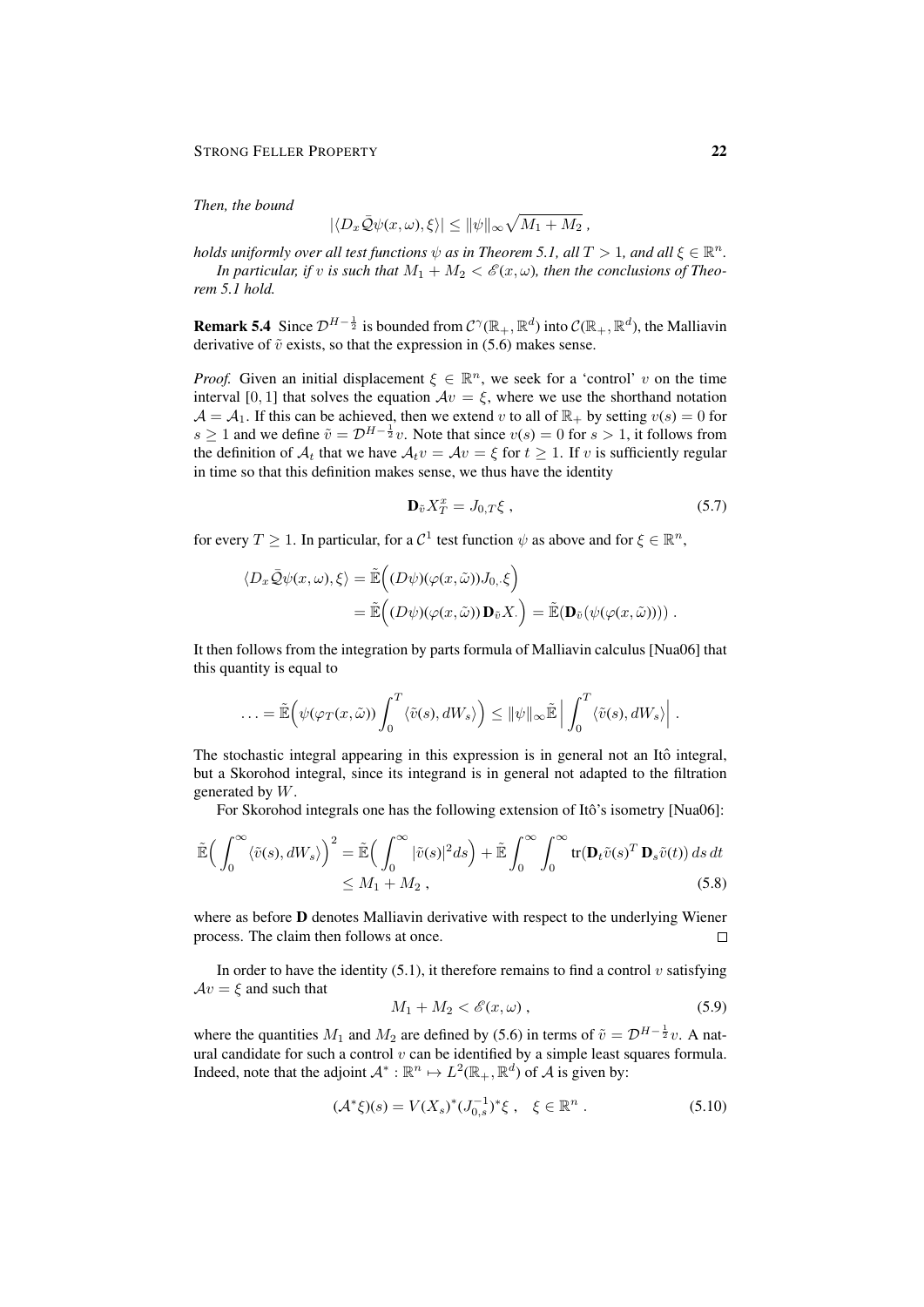Let  $h = h_1$  where  $h_1: [0, 1] \to \mathbb{R}_+$  is as defined in (4.6). Assuming that  $\mathcal{A}h\mathcal{A}^*$  is invertible, one possible solution to the equation  $Av = \xi$  is given by

$$
v(s) \equiv h(s) \left( \mathcal{A}^* (\mathcal{A} h \mathcal{A}^*)^{-1} \xi \right)(s) \,. \tag{5.11}
$$

Note that  $A h A^*$  is precisely equal to the 'modified Malliavin matrix'  $C_1$  defined in (4.7). By the results from the previous section the matrix  $C_1$  is almost surely invertible and therefore the expression (5.11) does make sense.

The aim of the next section is to show that the choice (5.11) does indeed satisfy the assumptions of Proposition 5.3.

**Remark 5.5** For the identity (5.3) to hold, the stochastic control  $v(\cdot)$  needs to belong to the Cameron-Martin space of  $\mathcal{P}(0, \cdot)$ , and the function  $h(\cdot)$  is introduced just for this purpose. Indeed, since we extend the control  $v(\cdot)$  to vanish outside the interval [0, 1], one needs to be careful about the regularity of  $v(s)$  at  $s = 1$ . It can be shown using the fractional integrals that, in order for  $v(\cdot)$  to have the required regularity, the function  $h(s)$  should be  $\mathcal{O}((1-s)^H)$  for  $s \approx 1$ . The specific  $h_1(\cdot)$  we chose in (4.6), of course, satisfies this.

#### 5.2 Proof of the main result, Theorem 5.1

In view of Proposition 5.3, the proof of Theorem 5.1 is complete if we can show that the stochastic process v defined by  $(5.11)$  satisfies the bounds  $(5.9)$ . This will be the content of Propositions 5.8 and 5.11 below.

We start with an estimate on the Hölder norm of  $v$  which will be used repeatedly. Here and in the rest of this section, we will make use of the notation

$$
||v||_{\gamma} \stackrel{\text{def}}{=} ||v||_{0,1,\gamma} + ||v||_{0,1,\infty}
$$

for the Hölder norm of  $v$ . This has the advantage of being a norm rather than just a seminorm and, for any two Hölder continuous functions  $u$  and  $v$ , we have the bound

$$
||uv||_{\gamma} \leq M||u||_{\gamma}||v||_{\gamma} ,
$$

for some fixed constant  $M > 0$ . With this notation, our bound is:

Lemma 5.6 *The stochastic control* v *defined in (5.11) is continuous and satisfies the bound*

$$
\tilde{\mathbb{E}}\|v\|_{\gamma}^2 < \mathscr{E}(x,\omega) .
$$

*Proof.* Setting  $v(s) = h(s)u(s)$ , we obtain from (5.11) the bound

$$
||u||_{\gamma}^{2} \le ||\mathcal{A}^*\eta||_{\gamma}^{2}, \qquad (5.12)
$$

where  $\eta = (AhA^*)^{-1}\xi$ . From (5.10) and the fact that V has bounded derivatives it follows that

$$
\|{\mathcal A}^*\eta\|_\gamma\leq M\|V(X_\cdot)\|_\gamma\|J_{0,\cdot}^{-1}\|_\gamma|\eta|\leq M\|X_\cdot\|_\gamma\|J_{0,\cdot}^{-1}\|_\gamma|\eta|\;,
$$

and therefore by Cauchy-Schwarz

$$
\left(\tilde{\mathbb{E}}\|\mathcal{A}^*\eta\|_{\gamma}^2\right)^2 \leq M\tilde{\mathbb{E}}(\|X_{\cdot}\|_{\gamma}^4\|J_{0,\cdot}^{-1}\|_{\gamma}^4)\,\tilde{\mathbb{E}}|\eta|^4\;.
$$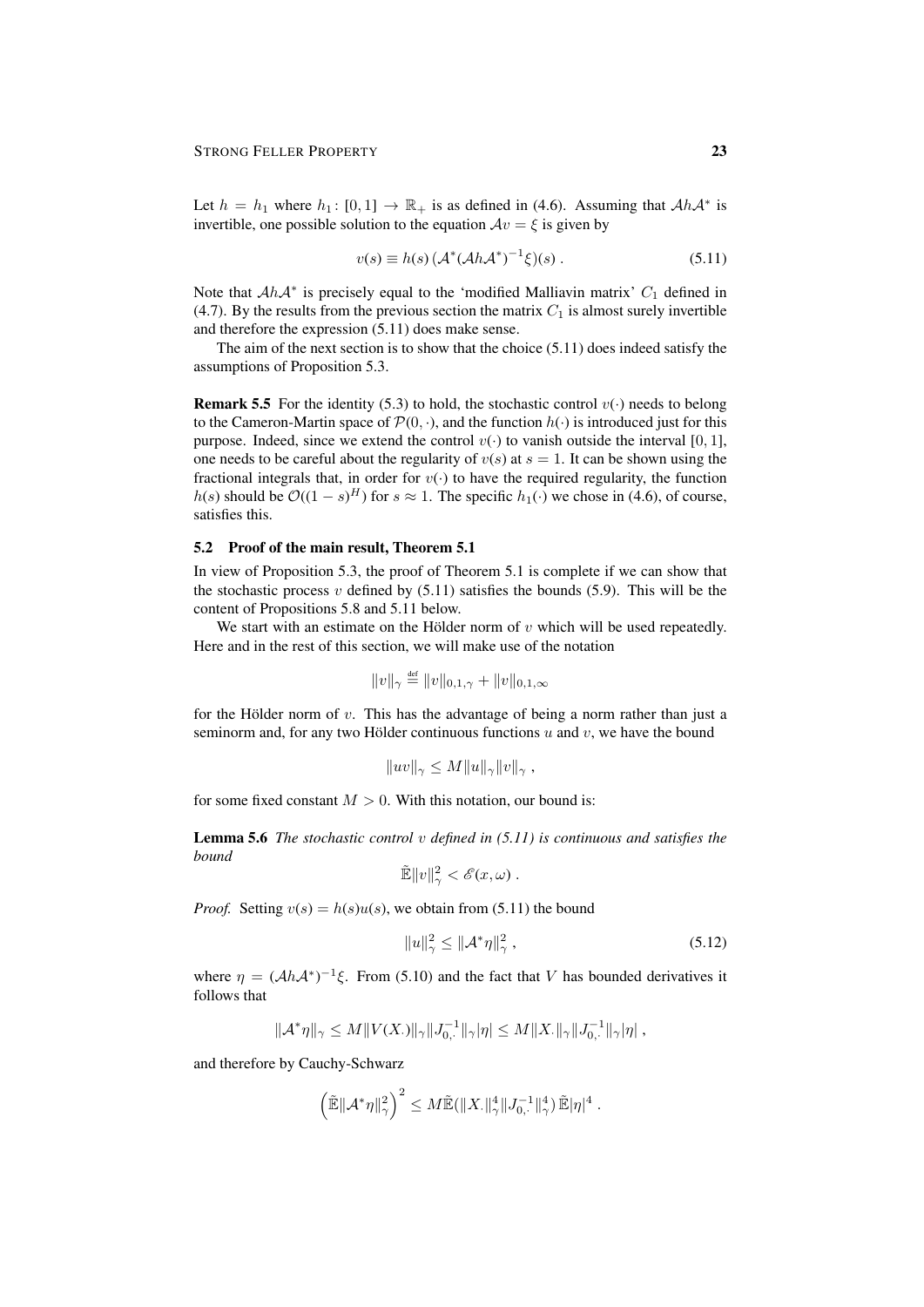From Lemma 3.4 we deduce that  $\tilde{\mathbb{E}}(\|X_t\|_{\gamma}^4 \|J_{0,t}^{-1}\|_{\gamma}^4) < \mathscr{E}(x,\omega)$ . Also from Theorem 4.2, we have  $\mathbb{E} |(\mathcal{A}h\mathcal{A}^*)^{-1}\xi|^p < \mathcal{E}(x,\omega)$  for any  $p \ge 1$ . Thus we obtain

$$
\widetilde{\mathbb{E}}\|u\|_{\gamma}^2 \leq \mathscr{E}(x,\omega) .
$$

The claim then follows immediately from  $v = hu$ .

**Remark 5.7** Had we not introduced the control  $h$ , we could still obtain continuity of v on [0, 1], but we would have a discontinuity at  $t = 1$ .

As a consequence, we show that  $\tilde{v} = \mathcal{D}^{H-\frac{1}{2}}v$  is square integrable:

Proposition 5.8 *For the stochastic control* v(·) *defined in (5.11) and the operator* D *defined in (2.4), the following estimate holds:*

$$
\widetilde{\mathbb{E}}\Big(\int_0^\infty |\widetilde{v}(s)|^2 ds\Big) < \mathscr{E}(x,\omega) .
$$

Before we turn to the proof of Proposition 5.8, we state the following useful result:

**Lemma 5.9** *For any*  $s \geq 0$ ,  $\alpha > 0$  *and*  $f \in C^{\gamma}$  *with*  $\gamma > \alpha$ ,

$$
\Gamma(1 - \alpha) \mathcal{D}^{\alpha} f(s) = \frac{d}{ds} \int_0^s (s - r)^{-\alpha} f(r) dr
$$
  
=  $s^{-\alpha} f(s) - \alpha \int_0^s (s - r)^{-\alpha - 1} (f(r) - f(s)) dr$ . (5.13)

*Proof.* See [SKM93, Thm 13.1], as well as Lemma 13.1 in the same monograph.  $\Box$ 

Remark 5.10 The right hand side of equation (5.13) is called the Marchaud fractional derivative. Lemma 5.9 actually holds true for a larger class of functions  $f$ , namely those such that  $f = \mathcal{I}^{\alpha} g$  for some  $g \in L^1([0, 1], \mathbb{R})$ .

*Proof of Proposition 5.8.* The main idea behind this proof, and a recurrent theme in this section is the following. Although the stochastic control  $v(\cdot)$  vanishes outside [0, 1], the integrand  $\tilde{v}(s)$  in non-zero for all  $s \in [0,\infty)$ . Thus the square integrability of  $\tilde{v}(s)$  on the interval  $[0, \infty)$  is shown by dealing with the singularities of the integrand differently at  $s = 0$ , and  $s = \infty$ . At  $s = 0$ , we use the fact that v is Hölder continuous whereas at  $s = \infty$ , we use the fact that v is bounded.

By definition,

$$
\tilde{v}(s) = \frac{d}{ds} \int_0^s (s - r)^{\frac{1}{2} - H} v(r) \, dr \; .
$$

Applying Lemma 5.9 with  $\alpha = H - \frac{1}{2}$ , we obtain the bound

$$
|\tilde{v}(s)| \le Ms^{\frac{1}{2}-H}|v(s)| + M \int_0^s (s-r)^{-\frac{1}{2}-H}|v(r)-v(s)| dr
$$
,

for some constant  $M > 0$ . Noting that the control  $v(\cdot)$  vanishes outside the interval  $[0, 1]$ , we have

$$
\tilde{\mathbb{E}}\Big(\int_0^\infty |\tilde{v}(s)|^2 ds\Big) \le M \tilde{\mathbb{E}}\|v\|_\gamma^2 \int_0^1 s^{1-2H} ds \tag{5.14}
$$

 $\Box$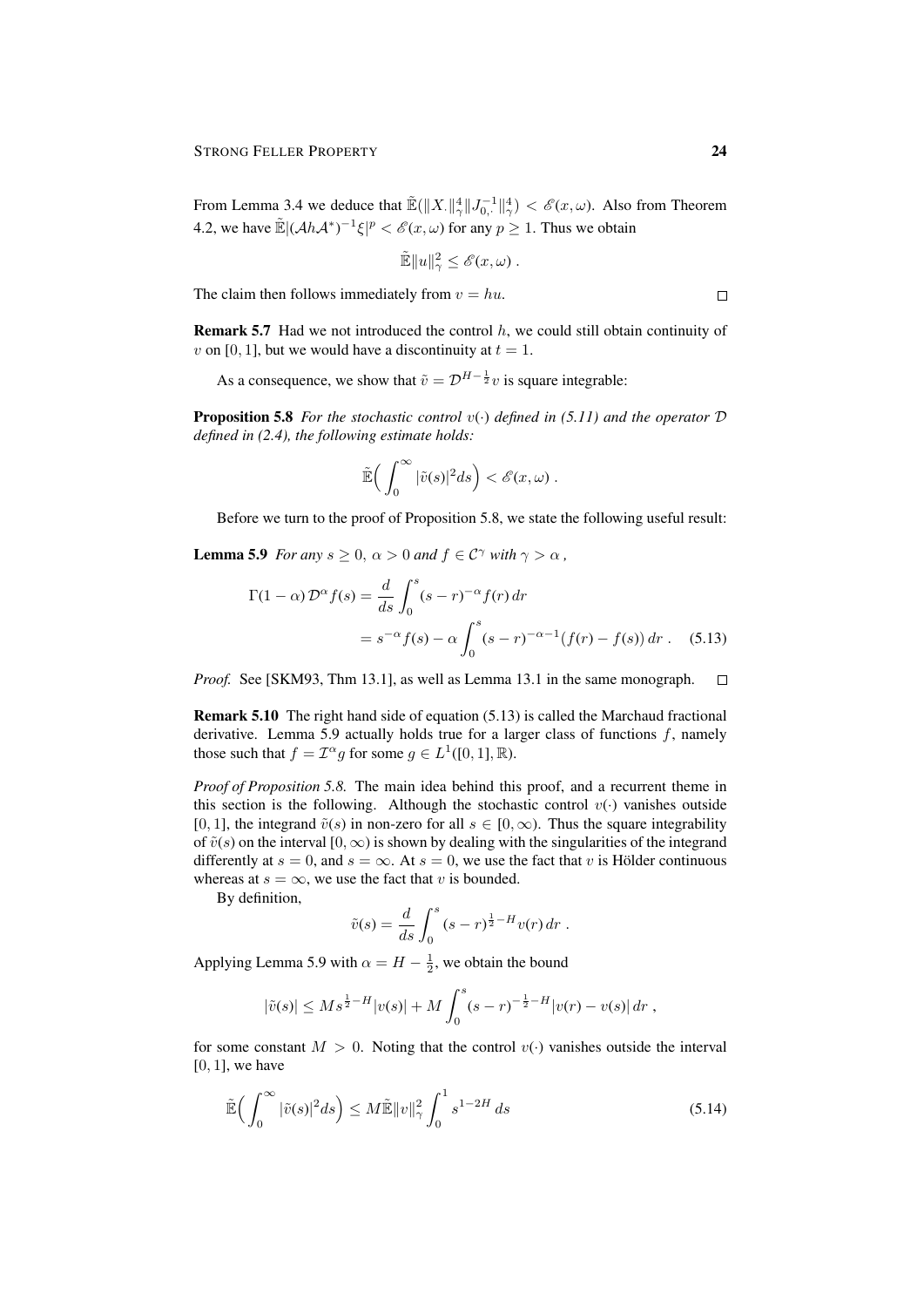$$
+ M\tilde{\mathbb{E}} \int_0^{\infty} \Big( \int_0^s (s-r)^{-\frac{1}{2}-H} |v(r) - v(s)| \, dr \Big)^2 ds \; .
$$

The first integral  $\int_0^1 s^{1-2H} ds$  in equation (5.14) is clearly finite since  $H < 1$ , so that this term is bounded by  $\mathscr{E}(x,\omega)$  by Lemma 5.6. Now we show that the second term has a similar bound. To this end, set

$$
\zeta(s) \equiv \int_0^s (s-r)^{-\frac{1}{2}-H} |v(r) - v(s)| \, dr \; .
$$

For  $s < 1$ , we obtain

$$
\begin{aligned} \left| \zeta(s) \right| &= \int_0^s (s-r)^{-\frac{1}{2}-H} |v(r) - v(s)| \, dr \le M \|v\|_{\gamma} \int_0^s s^{-\frac{1}{2}-H+\gamma} ds \\ &\le M \|v\|_{\gamma} \, s^{\frac{1}{2}-H+\gamma} \,, \end{aligned}
$$

so that the required bound follows again from Lemma 5.6. For  $s \geq 1$ , we observe that  $\zeta(s)$  has a square integrable singularity, and thus the boundedness of the control  $v(\cdot)$ will be sufficient. Indeed it follows from the definition of  $h(4.6)$  that

$$
|\zeta(s)| \le \int_0^{3/4} (s-3/4)^{-\frac{1}{2}-H} |v(r)-v(s)| \, dr \le M \|v\|_{\gamma} (s-3/4)^{-\frac{1}{2}-H} \, .
$$

Since this expression is square integrable, it follows that  $\mathbb{E} \int_0^\infty |\zeta^2(s)| ds < \mathcal{E}(x, \omega)$ , and the claim follows from (5.14).  $\Box$ 

We conclude with the corresponding bound on the Malliavin derivatives of the control v:

Proposition 5.11 *Let* v *be as defined in (5.11), the operator* D *as defined in (2.4) and* D *be the Malliavin derivative. Then following estimate holds:*

$$
\tilde{\mathbb{E}}\left(\int_0^\infty \int_0^\infty \|\mathbf{D}_t \tilde{v}(s)\|^2 ds dt\right) < \mathcal{E}(x,\omega).
$$
\n(5.15)

*Proof.* The main difficulty here is to obtain control over the modulus of continuity of the quantity  $\mathbf{D}_s v(t)$  for all  $s, t \in [0, 1]$ . On route to establishing the Hölder continuity of the Malliavin derivative applied to the stochastic control, we need to perform several careful estimates using the fractional derivatives.

First notice that, since  $\tilde{v}(s) \in \mathcal{F}_1$  for every  $s > 0$  ( $\mathcal{F}_t, t \geq 0$  denotes the filtration generated by the increments of W), we have  $\mathbf{D}_t \tilde{v}(s) = 0$  for  $t > 1$ , so that the integrand in (5.15) vanishes outside the set  $[0, 1] \times [0, 1]$ . Furthermore, it is straightforward to check that  $D_t$  and  $\mathcal{D}^{H-\frac{1}{2}}$  commute, so that

$$
\widetilde{\mathbb{E}}\Big(\int_0^\infty\int_0^\infty\|\mathbf{D}_t\widetilde{v}(s)\|^2\,ds\,dt\Big)\leq\widetilde{\mathbb{E}}\Big(\int_0^1\int_0^1\|(\mathcal{D}^{H-\frac{1}{2}}\mathbf{D}_tv)(s)\|^2\,dt\,ds\Big)\;.
$$

By Lemma 5.9, the claim follows if we can show that

$$
\tilde{\mathbb{E}}\Big(\int_0^1\int_0^1\Big|\int_0^s(s-r)^{-\frac{1}{2}-H}\big(\mathbf{D}_t v(s)-\mathbf{D}_t v(r)\big)\,dr\Big|^2\,dtds\Big)<\mathscr{E}(x,\omega)\,.\tag{5.16}
$$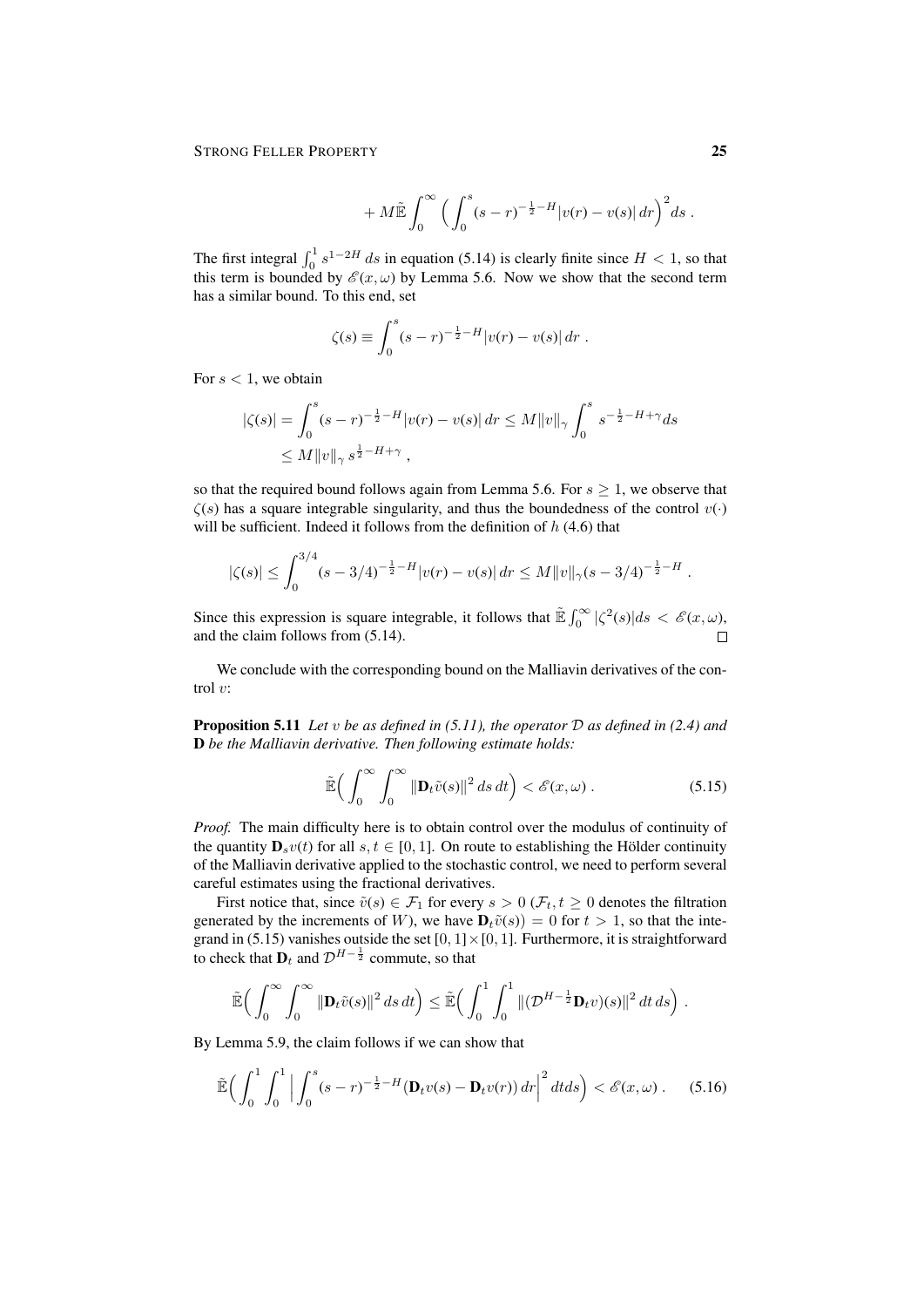Expanding the integrand, we obtain

$$
\left| \mathbf{D}_{t} \Big( \int_{0}^{s} (s-r)^{-\frac{1}{2}-H} (v(s) - v(r)) dr \Big) \right| \leq \int_{0}^{t} (s-r)^{-\frac{1}{2}-H} |\mathbf{D}_{t}v(s)| dr \n+ \left| \mathbf{D}_{t} \Big( \int_{t}^{s} (s-r)^{-\frac{1}{2}-H} (v(s) - v(r)) dr \Big) \right| \n\leq |s^{\frac{1}{2}-H} - (s-t)^{\frac{1}{2}-H} | \|\mathbf{D}_{t}v\|_{0,1,\infty} \n+ \left| \int_{t}^{s} (s-r)^{-\frac{1}{2}-H} \mathbf{D}_{t} (v(s) - v(r)) dr \right|.
$$
\n(5.17)

Since the double integral of  $|s^{\frac{1}{2}-H} - (s-t)^{\frac{1}{2}-H}|^2$  is finite, the first term will be bounded by  $\mathscr{E}(x,\omega)$  if we can show that  $\mathbb{\tilde{E}} \sup_{t \in [0,1]} \| \mathbf{D}_t v \|_{0,1,\infty}^2 < \mathscr{E}(x,\omega)$ . Since this bound will be a byproduct of the analysis of the second term, we postpone it to (5.23) below.

The second term of equation (5.17) needs more delicate calculations. We will show that there exists a random variable K and an exponent  $\alpha < 1 + \gamma - H$  such that the following bounds hold:

$$
|\mathbf{D}_t v(s) - \mathbf{D}_t v(r)| \le K|s - r|^{\gamma}|r - t|^{-\alpha}, \quad \text{with} \quad \tilde{\mathbb{E}} K^2 < \mathscr{E}(x, \omega). \tag{5.18}
$$

Assuming these bounds, we proceed similarly to the proof of Proposition 5.8:

$$
\tilde{\mathbb{E}}\Big(\int_0^1 \int_0^1 \left| \int_t^s (s-r)^{-\frac{1}{2}-H} \mathbf{D}_t(v(s) - v(r)) dr \right|^2 dt ds \Big) \n\leq \tilde{\mathbb{E}}\Big(K^2 \int_0^1 \int_0^1 \left| \int_t^s (s-r)^{-\frac{1}{2}-H+\gamma} (r-t)^{-\alpha} dr \right|^2 dt ds \Big) \n\leq \tilde{\mathbb{E}}\Big(K^2 \int_0^1 \int_0^1 (s-t)^{1+2\gamma-2H-2\alpha} dt ds \Big) < \mathcal{E}(x,\omega),
$$

where we used the bound on  $\alpha$  to obtain the last inequality. It therefore remains to show (5.18).

The Malliavin derivative of  $v$  is given by

$$
\mathbf{D}_t v(s) = h(s) \mathbf{D}_t \left( V(X_s)^* (J_{0,s}^{-1})^* (A h \mathcal{A}^*)^{-1} \xi \right).
$$

Applying the product rule, we break this into a sum of three terms:

$$
\mathbf{D}_{t}v(s) = h(s)\Big[\mathbf{D}_{t}\Big(V(X_{s})^{*}\Big)(J_{0,s}^{-1})^{*}(\mathcal{A}h\mathcal{A}^{*})^{-1}\xi + V(X_{s})^{*}\mathbf{D}_{t}\Big((J_{0,s}^{-1})^{*}\Big)(\mathcal{A}h\mathcal{A}^{*})^{-1}\xi
$$

$$
+ V(X_{s})^{*}(J_{0,s}^{-1})^{*}\mathbf{D}_{t}\big((\mathcal{A}h\mathcal{A}^{*})^{-1}\xi\big)\Big]
$$

$$
\stackrel{\text{def}}{=} \mathcal{I}_{1} + \mathcal{I}_{2} + \mathcal{I}_{3}.
$$
(5.19)

To make the proof compact, we introduce the stochastic process  $Y_s$  given by collecting the various objects appearing in this expression:

$$
Y_s = (X_s, V(X_s), (J_{0,s}^{-1})^*)
$$
 (5.20)

It the follows from (1.1) and the expression (3.2b) for the Jacobian  $J_{0,t}$  that the components of  $Y_s$  solve equations of the form (3.5). One can check that both the Jacobian  $\mathcal{J}_{0,s}$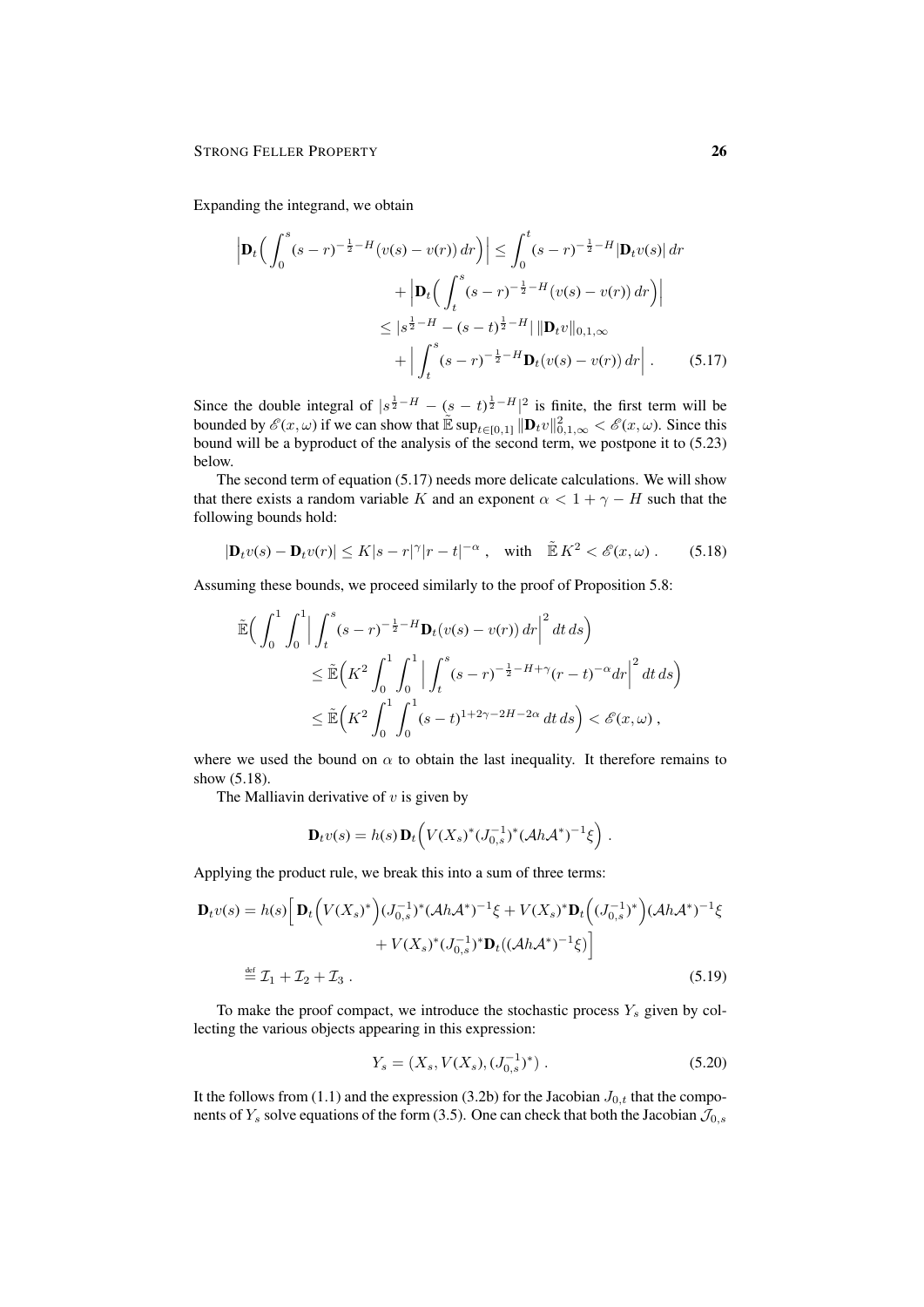for Y and its inverse  $\mathcal{J}_{0,s}^{-1}$  then satisfy equations of the type (3.14). So by Corollary 3.3, we obtain

$$
||Y||_{\gamma} + ||\mathcal{J}_{0,\cdot}||_{\gamma} + ||\mathcal{J}_{0,\cdot}^{-1}||_{\gamma} \leq K(x_0) \exp(M || \tilde{B} + \mathcal{G}\omega ||_{\gamma}^{1/\gamma}), \qquad (5.21)
$$

for some constant M and some continuous function K.

Furthermore, just as in  $(5.5)$ , the Malliavin derivative of Y is given by

$$
\mathbf{D}_t Y_s = c_H \int_t^s \mathcal{J}_{a,s} \, U(Y_a) \, (a-t)^{H-3/2} \, da \, 1_{t \le s} \,, \tag{5.22}
$$

for some smooth function  $U$  which grows linearly at infinity.

We now tackle the bounds on the two very similar terms  $\mathcal{I}_1$ ,  $\mathcal{I}_2$ . Since  $t^{H-\frac{3}{2}}$  is integrable at  $0$  and since  $U$  grows linearly at infinity, it follows immediately that

$$
\sup_{s,t\in[0,1]}|\mathbf{D}_tY_s| \le M \|\mathcal{J}_{0,\cdot}\|_{\gamma}\|\mathcal{J}_{0,\cdot}^{-1}\|_{\gamma}\|Y\|_{\gamma}.
$$
\n(5.23)

Thus by (5.21) we have  $\mathbb{\tilde{E}} \sup_{t \in [0,1]} \| \mathbf{D}_t v \|_{0,1,\infty}^2 < \mathscr{E}(x,\omega)$ . Regarding its modulus of continuity, note that

$$
\mathbf{D}_t Y_s - \mathbf{D}_t Y_r = \int_r^s \mathcal{J}_{a,s} U(Y_a) (a-t)^{H-\frac{3}{2}} da + \int_t^r (\mathcal{J}_{a,s} - \mathcal{J}_{a,r}) U(Y_a) (a-t)^{H-\frac{3}{2}} da.
$$

The first term is bounded by

$$
M|r-t|^{H-\frac{3}{2}}|r-s|\|\mathcal{J}_{0,\cdot}\|_{\gamma}\|\mathcal{J}_{0,\cdot}^{-1}\|_{\gamma}\|Y_{\cdot}\|_{\gamma}\;,
$$

and the second term is bounded by

$$
M|r - s|^{\gamma} \|\mathcal{J}_{0,\cdot}\|_{\gamma} \|\mathcal{J}_{0,\cdot}^{-1}\|_{\gamma} \|Y_{\cdot}\|_{\gamma} ,
$$

so that there does exist a constant M such that

$$
|\mathbf{D}_t Y_s - \mathbf{D}_t Y_r| \leq M |r - t|^{H - \frac{3}{2}} |r - s| \|\mathcal{J}_{0,\cdot}\|_{\gamma} \|\mathcal{J}_{0,\cdot}^{-1}\|_{\gamma} \|Y\|_{\gamma} ,
$$

uniformly over  $t \le r \le s \le 1$ . Since  $\gamma > \frac{1}{2}$ , we do indeed have  $\frac{3}{2} - H < 1 + \gamma - H$ , so that this bound is of the type (5.18) with  $\widetilde{\mathbb{E}}K^p < \mathscr{E}(x,\omega)$  for every  $p > 0$ .

Notice furthemore that by Theorem 4.2, the matrix  $C_1 = A h A^* \in \mathbb{R}^{n^2}$  is almost surely invertible and  $\mathbb{E}|\mathcal{A}h\mathcal{A}^*|^{-p} < \mathcal{E}(x,\omega)$  for all  $p \ge 1$ . Combining this with (5.21) and the expressions for  $\mathcal{I}_1$  and  $\mathcal{I}_2$ , we conclude that (5.18) does indeed hold for these terms.

Let us now turn to the term  $\mathcal{I}_3$ . Recall that the Fréchet derivative of the inverse an  $n \times n$  matrix A in the direction H is given by  $D^H A^{-1} = -A^{-1} H A^{-1}$ . It thus follows from the chain rule that

$$
\mathbf{D}_t((\mathcal{A}h\mathcal{A}^*)^{-1}\xi) = -(\mathcal{A}h\mathcal{A}^*)^{-1} \left( \mathbf{D}_t(\mathcal{A}h\mathcal{A}^*) \right) (\mathcal{A}h\mathcal{A}^*)^{-1}\xi
$$

Thus by Cauchy-Schwartz we have,

$$
\left(\tilde{\mathbb{E}}\left\|\mathbf{D}_t((\mathcal{A}h\mathcal{A}^*)^{-1}\xi)\right\|_{0,1,\infty}^p\right)^2 \leq \tilde{\mathbb{E}}|(\mathcal{A}h\mathcal{A}^*)^{-1}|^{4p}\tilde{\mathbb{E}}\left\|\mathbf{D}_t(\mathcal{A}h\mathcal{A}^*)\right\|_{0,1,\infty}^{2p}|\xi|^2.
$$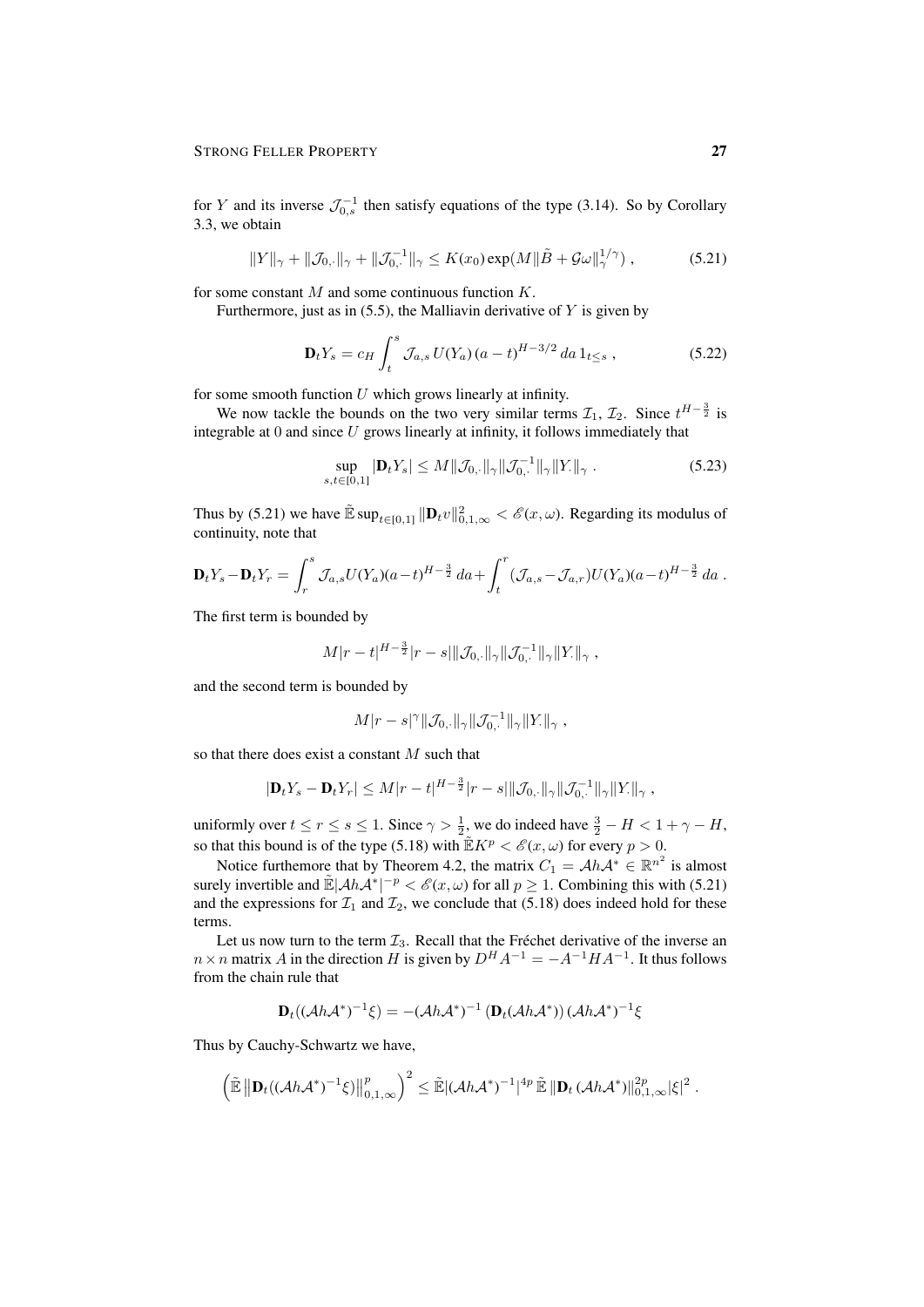By the product rule and the definition of  $A$ ,

$$
\mathbf{D}_t(\mathcal{A}h\mathcal{A}^*) = \int_0^1 (\mathbf{D}_t J_{0,s}^{-1}) V(X_s) h(s) V^*(X_s) (J_{0,s}^{-1})^* ds + \dots \,, \tag{5.24}
$$

where " $\ldots$ " stands for the remaining three terms that are very similar. Thus from (5.23) it follows that

$$
\tilde{\mathbb{E}} \Big| \int_0^1 (\mathbf{D}_t J_{0,s}^{-1}) V(X_s) h(s) V^*(X_s) (J_{0,s}^{-1})^* ds \Big|^p
$$
  

$$
\leq M \tilde{\mathbb{E}} \|\mathcal{J}_{0,\cdot}\|_{\gamma}^p \| \mathcal{J}_{0,\cdot}^{-1} \|_{\gamma}^p \|Y_{\cdot}\|_{\gamma}^{2p} \|V(X_{\cdot})\|_{\gamma}^{2p} < \mathscr{E}(x,\omega).
$$

Since  $J^{-1}$  and  $V(X)$  play indistinguishable roles in (5.20) and (5.21), the bounds on the remaining three terms follow in an identical fashion, so that

$$
\mathbb{E}\sup_{t\in[0,1]}\left|\mathbf{D}_t((\mathcal{A}h\mathcal{A}^*)^{-1}\xi)\right|^p<\mathscr{E}(x,\omega).
$$

Combining this with (5.21) and the definition of  $\mathcal{I}_3$ , we finally conclude that (5.18) also holds for the term  $\mathcal{I}_3$  (this time with  $\alpha = 0$ ), thus concluding the proof.  $\Box$ 

## Appendix A Some technical lemmas

We give the proofs of some technical lemmas in this appendix. First, we show that Lemma 2.5 holds, which we reformulate here:

**Lemma A.1** *Let*  $\omega \in \mathcal{W}$ *. Then, on any time interval bounded away from* 0*, the map*  $t \mapsto \mathcal{G}\omega(t)$  is  $\mathcal{C}^{\infty}$ *. Furthermore, if we set*  $f_{\omega}(t) = t \frac{d}{dt} \mathcal{G}\omega(t)$ *, then we have*  $f_{\omega}(0) = 0$ and for every  $T > 0$ , there exists a constant  $M_T$  such that  $||f_\omega||_{0,T,\gamma} < M_T ||\omega||_{(\gamma,\delta)}$ .

*Proof.* The proof follows from the calculations done in [HO07]. Since the function  $q(\cdot)$  defined in (2.7) is smooth everywhere except at 0, it follows from (2.6) that  $m_t$  is smooth on any interval bounded away from 0. Now a simple change of variables in (2.6) yields

$$
t\,\frac{dm_t}{dt} = \gamma_H \int_0^\infty \frac{1}{r} t\,g'(t)\omega\left(-\frac{t}{r}\right)dr\ .\tag{A.1}
$$

Since  $g'(t)$  is smooth everywhere except at 0, for the map  $t \mapsto t \frac{dm}{dt}(t)$  to have finite  $\gamma$ -Hölder norm on [0, T], by (A.1) we need to only check the regularity of  $t g'(t)$  at 0 and at infinity. Indeed, if we show that the function  $t g'(t)$  behaves like  $\mathcal{O}(t)$  for  $t \ll 1$ , and  $\mathcal{O}(t^{H-1/2})$  for  $t \gg 1$ , the conclusion follows from Lemma A.1 and Proposition A.2 of [HO07]. We have,

$$
t g'(t) = t^{H-1/2} + (H-3/2) t \int_0^1 \frac{(u+t)^{H-5/2}}{(1-u)^{H-1/2}} du + Mt^2 \int_0^1 \frac{(u+t)^{H-7/2}}{(1-u)^{H-1/2}} du
$$
  
=  $g(t) + Mt^2 \int_0^1 \frac{(u+t)^{H-7/2}}{(1-u)^{H-1/2}} du$  (A.2)

for a constant M. Notice that by Lemma A.1 of [HO07] we have that  $q(t)$  behaves like  $\mathcal{O}(t)$  for  $t \ll 1$  and  $\mathcal{O}(t^{H-1/2})$  for  $t \gg 1$ . It can be seen easily that for  $t \gg 1$ , the term  $t^2 \int_0^1 \frac{(u+t)^{H-7/2}}{(1-u)^{H-1/2}} du$  behaves like  $\mathcal{O}(t^{H-3/2})$ . For  $t \ll 1$ , we have

$$
t^{2} \int_{0}^{1} \frac{(u+t)^{H-7/2}}{(1-u)^{H-1/2}} du < t \int_{0}^{1} \frac{(u+t)^{H-5/2}}{(1-u)^{H-1/2}} du
$$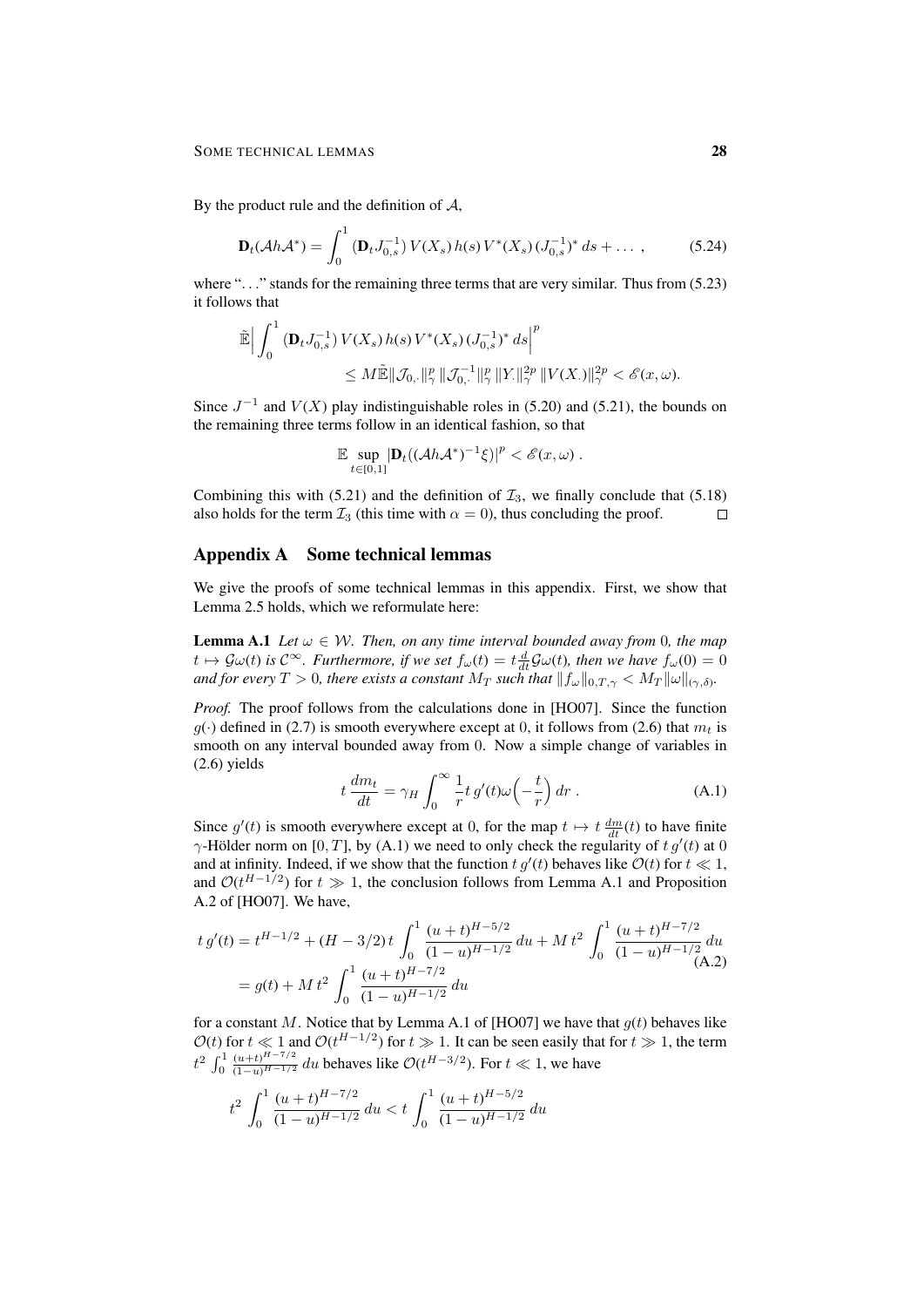$$
(A.3)
$$

where  $M(t)$  is  $\mathcal{O}(t)$  for  $t \ll 1$ . Now since  $(1 - (1 - u)^{1/2-H})$  is  $\mathcal{O}(u)$  for  $u \approx 0$ , and diverges like  $\mathcal{O}((1-u)^{1/2-H})$  for  $u \approx 1$ , the integral in (A.3) is finite. Thus from (A.2) it follows that  $tg'(t)$  is  $\mathcal{O}(t)$  for  $t \ll 1$  and we are done.  $\Box$ 

Our next technical results yields a bound on the Hölder constant of a function defined on a large interval as a function of the Hölder constants of its restriction to smaller subintervals:

**Lemma A.2** *For any*  $N \ge 1$  *and any sequence of times*  $0 = u_0 < u_1 < u_2 < \cdots <$  $u_{N-1} < u_N = T$ , the bound

$$
||x||_{0,T,\gamma} \le N^{1-\gamma} \max_{0 \le i \le N-1} ||x||_{u_i, u_{i+1}, \gamma}
$$
 (A.4)

*holds.*

*Proof.* We proceed by induction. For  $N = 1$ , the bound (A.4) holds trivially. Now assume (A.4) holds for some  $N \in \mathbb{N}$  and consider the sequence  $0 = u_0 < u_1 < u_2 <$  $\cdots < u_{N-1} < u_N < u_{N+1} = T$ . If the supremum  $S \stackrel{\text{def}}{=} \sup_{s \neq t \in [0,T]} \frac{|x(t) - x(s)|}{|t - s|^{\gamma}}$  $\frac{|(t)-x(s)|}{|t-s|^\gamma}$  is attained either for  $0 \le s < t < u_N$  or for  $u_1 \le s < t < u_{N+1}$  then we can use the induction hypothesis to conclude that

$$
||x||_{0,T,\gamma} = ||x||_{0,u_N,\gamma} \vee ||x||_{u_1,u_{N+1},\gamma}
$$
  
\n
$$
\leq N^{1-\gamma} \max_{0 \leq i \leq N} ||x||_{u_i,u_{i+1},\gamma} \leq (N+1)^{1-\gamma} \max_{0 \leq i \leq N} ||x||_{u_i,u_{i+1},\gamma},
$$

and we are done. It remains to consider the case where the supremum  $S$  is attained for some  $s \in [0, u_1]$  and  $t \in [u_N, T]$ . We then have

$$
S \leq \frac{|x(u_1) - x(s)| + |x(u_2) - x(u_1)| + \dots + |x(t) - x(u_N)|}{|t - s|^\gamma}
$$
  
\n
$$
\leq \frac{|u_1 - s|^\gamma ||x||_{0, u_1, \gamma}}{|t - s|^\gamma} + \frac{|u_2 - u_1|^\gamma ||x||_{u_1, u_2, \gamma}}{|t - s|^\gamma} + \dots + \frac{|t - u_N|^\gamma ||x||_{u_N, u_{N+1}, \gamma}}{|t - s|^\gamma}
$$
  
\n
$$
\leq \left(\frac{|u_1 - s|^\gamma}{|t - s|^\gamma} + \frac{|u_2 - u_1|^\gamma}{|t - s|^\gamma} + \dots + \frac{|t - u_N|^\gamma}{|t - s|^\gamma}\right) \max_{0 \leq i \leq N} ||x||_{u_i, u_{i+1}, \gamma} . \tag{A.5}
$$

Since the function  $x \mapsto x^{\gamma}$  is concave for  $\gamma < 1$  and since  $|u_1 - s| + \ldots + |t - u_N| =$  $|t - s|$ , we have

$$
\frac{1}{N+1} \Big( \frac{|u_1 - s|^\gamma}{|t - s|^\gamma} + \frac{|u_2 - u_1|^\gamma}{|t - s|^\gamma} + \dots + \frac{|t - u_N|^\gamma}{|t - s|^\gamma} \Big) \le
$$
\n
$$
\Big( \frac{1}{N+1} \frac{|u_1 - s|}{|t - s|} + \frac{1}{N+1} \frac{|u_2 - u_1|}{|t - s|} + \dots + \frac{1}{N+1} \frac{|t - u_N|}{|t - s|} \Big)^\gamma = \frac{1}{(N+1)^\gamma}.
$$

Combining this with (A.5), we obtain

$$
S \le (N+1)^{1-\gamma} \max_{0 \le i \le N} ||x||_{u_i, u_{i+1}, \gamma},
$$

thus concluding the proof.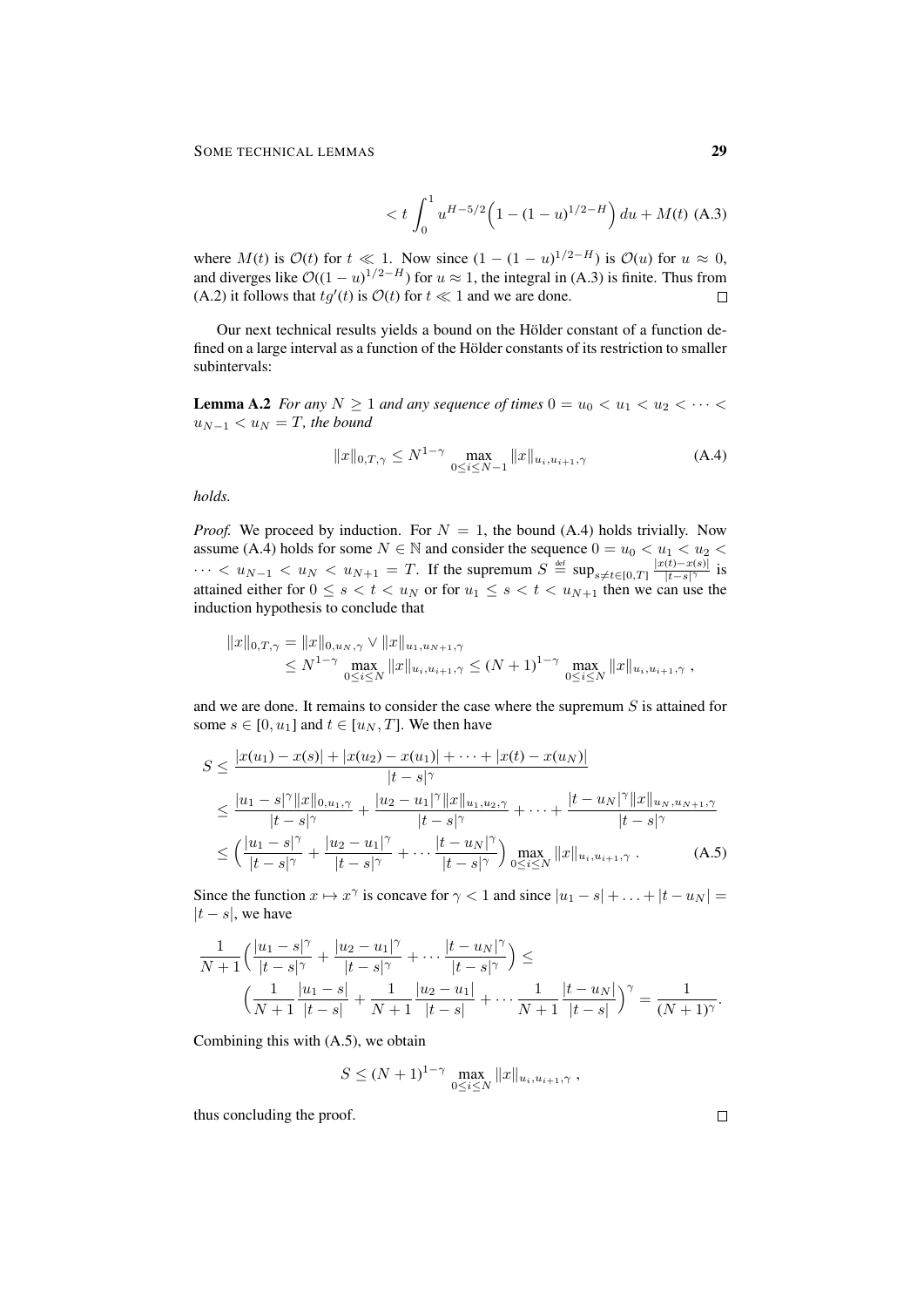Finally, we provide the following interpolation result:

#### Lemma A.3 *The bound*

$$
||f||_{0,T,\infty} \leq 2 \max \left( T^{-1/2} ||f||_{L^2[0,T]}, ||f||_{L^2[0,T]}^{\frac{2\gamma}{2\gamma+1}} ||f||_{0,T,\gamma}^{\frac{1}{2\gamma+1}} \right),
$$

*holds for every*  $\gamma \in (0, 1]$  *and every*  $\gamma$ -Hölder continuous function  $f : [0, T] \mapsto \mathbb{R}$ .

*Proof.* Let  $f_{\min} = \inf_{t \in [0,T]} |f(t)|$ , so that  $f_{\min} \le \frac{||f||_{L^2[0,T]}}{\sqrt{T}}$ . Therefore it follows from the definition of Hölder continuity that

$$
||f||_{0,T,\infty} \le f_{\min} + ||f||_{0,T,\gamma} T^{\gamma} \le \frac{||f||_{L^{2}[0,T]} }{\sqrt{T}} + ||f||_{0,T,\gamma} T^{\gamma} . \tag{A.6}
$$

For  $a > 0$  define the set

$$
L_f^a = \{ x \in [0, T]; |f(x)| > a \}.
$$

By Chebyschev's inequality we have, for any  $a > 0$ ,  $\lambda(L_f^a) \leq \frac{||f||_{L^2(0,T]}^2}{a^2}$  where  $\lambda$ denotes the Lebesgue measure. Thus for any  $a > f_{\min}$  and  $x \in L_f^a$ , we have

$$
|f(x)| \le a + ||f||_{0,T,\gamma} |\lambda(L_f^a)|^{\gamma},
$$

so that

$$
||f||_{0,T,\infty} \le a + a^{-2\gamma} ||f||_{0,T,\gamma} ||f||_{L^2[0,T]}^{2\gamma}.
$$
 (A.7)

Now we combine the estimates obtained in  $(A.6)$  and  $(A.7)$ . Making the choice  $a =$  $||f||_{0,T,\gamma}^{\frac{1}{2\gamma+1}}||f||_{L^{2}[0,T]}^{\frac{2\gamma}{2\gamma+1}}$  in (A.7) yields the bound

$$
||f||_{0,T,\infty} \le 2||f||_{0,T,\gamma}^{\frac{1}{2\gamma+1}}||f||_{L^{2}[0,T]}^{\frac{2\gamma}{2\gamma+1}}, \qquad (A.8)
$$

provided that we have  $||f||_{0,T,\gamma}^{\frac{1}{2\gamma+1}}||f||_{L^{2}[0,T]}^{\frac{2\gamma}{2\gamma+1}} \geq \frac{||f||_{L^{2}[0,T]}}{\sqrt{T}} \geq f_{\min}$ . This is the case when  $||f||_{0,T,\gamma} \ge ||f||_{L^2[0,T]}T^{-\gamma-\frac{1}{2}}$ . When  $||f||_{0,T,\gamma} \le ||f||_{L^2[0,T]}T^{-\gamma-\frac{1}{2}}$ , from (A.6) we obtain

$$
||f||_{0,T,\infty} \le 2||f||_{L^2[0,T]}T^{-1/2},
$$
\n(A.9)

thus completing the proof.

References

- [Arn98] L. ARNOLD. *Random dynamical systems*. Springer Monographs in Mathematics. Springer-Verlag, Berlin, 1998.
- [BC07] F. BAUDOIN and L. COUTIN. Operators associated with a stochastic differential equation driven by fractional Brownian motions. *Stochastic Process. Appl.* 117, no. 5, (2007), 550–574.
- [BH07] F. BAUDOIN and M. HAIRER. A version of Hörmander's theorem for the fractional Brownian motion. *Probab. Theory Related Fields* 139, no. 3-4, (2007), 373–395.
- [Bis81] J.-M. BISMUT. Martingales, the Malliavin calculus and hypoellipticity under general Hörmander's conditions. Z. Wahrsch. Verw. Gebiete 56, no. 4, (1981), 469-505.

 $\Box$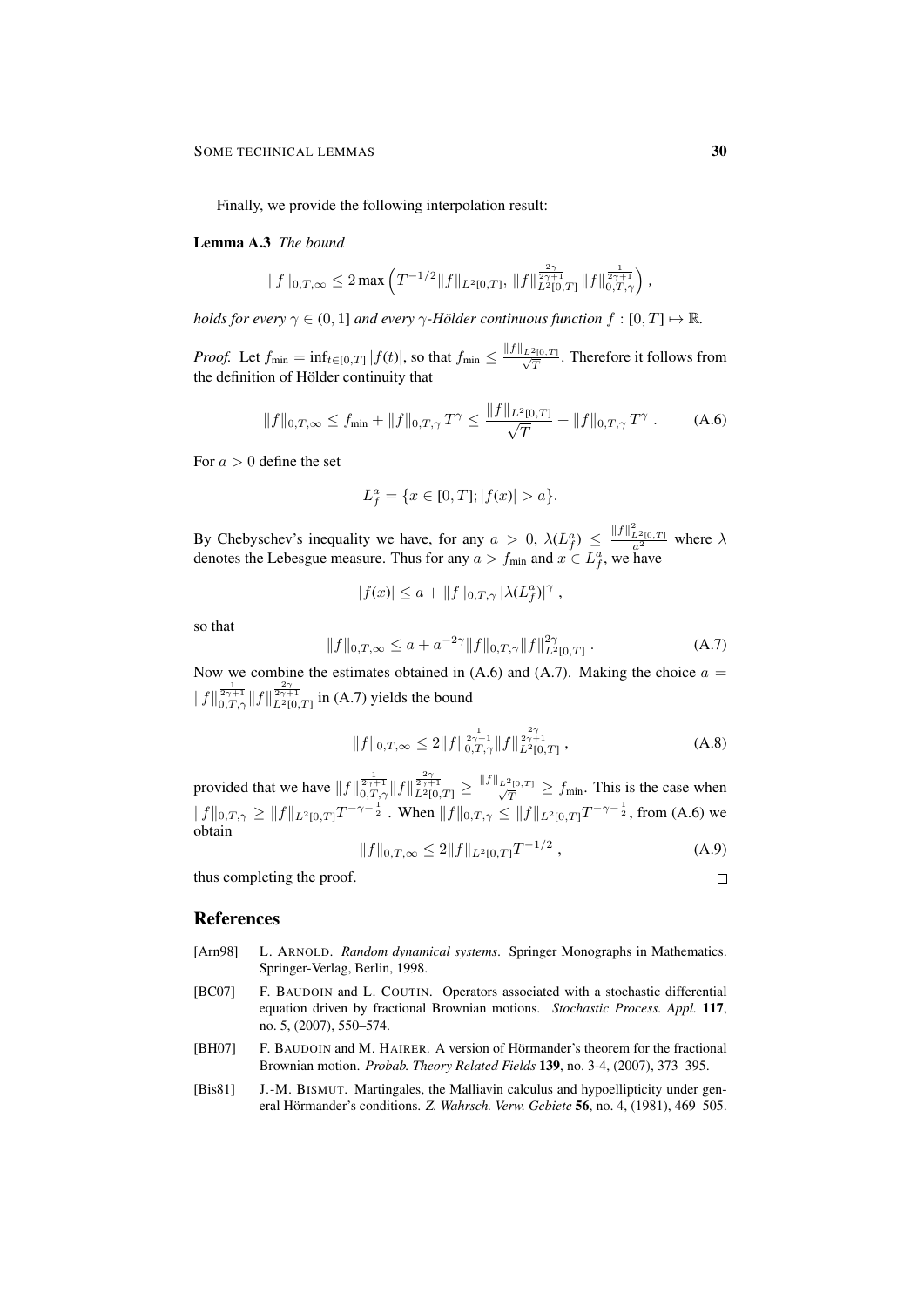- [Bog98] V. I. BOGACHEV. *Gaussian measures*, vol. 62 of *Mathematical Surveys and Monographs*. American Mathematical Society, Providence, RI, 1998.
- [CQ02] L. COUTIN and Z. QIAN. Stochastic analysis, rough path analysis and fractional Brownian motions. *Probab. Theory Related Fields* 122, no. 1, (2002), 108–140.
- [DPEZ95] G. DA PRATO, K. D. ELWORTHY, and J. ZABCZYK. Strong Feller property for stochastic semilinear equations. *Stochastic Anal. Appl.* 13, no. 1, (1995), 35–45.
- [DPZ96] G. DA PRATO and J. ZABCZYK. *Ergodicity for infinite-dimensional systems*, vol. 229 of *London Mathematical Society Lecture Note Series*. Cambridge University Press, Cambridge, 1996.
- [EL94] K. D. ELWORTHY and X.-M. LI. Formulae for the derivatives of heat semigroups. *J. Funct. Anal.* 125, no. 1, (1994), 252–286.
- [Fri10] P. K. FRIZ. *Multidimensional stochastic processes as rough paths. Theory and Applications.*, vol. 120 of *Cambridge Studies in Advanced Mathematics*. Cambridge University Press, 2010.
- [Hai05] M. HAIRER. Ergodicity of stochastic differential equations driven by fractional Brownian motion. *Ann. Probab.* 33, no. 2, (2005), 703–758.
- [Hai09] M. HAIRER. Ergodic properties of a class of non-Markovian processes. In *Trends in Stochastic Analysis*, vol. 353 of *LMS Lecture Note Series*. Cambridge University Press, 2009.
- [HM06] M. HAIRER and J. C. MATTINGLY. Ergodicity of the 2D Navier-Stokes equations with degenerate stochastic forcing. *Ann. of Math. (2)* 164, no. 3, (2006), 993–1032.
- [HM09] M. HAIRER and J. C. MATTINGLY. A theory of hypoellipticity and unique ergodicity for semilinear stochastic PDEs, 2009. Preprint.
- [HN07] Y. HU and D. NUALART. Differential equations driven by Hölder continuous functions of order greater than 1/2. In *Stochastic analysis and applications*, vol. 2 of *Abel Symp.*, 399–413. Springer, Berlin, 2007.
- [HO07] M. HAIRER and A. OHASHI. Ergodic theory for SDEs with extrinsic memory. *Ann. Probab.* 35, no. 5, (2007), 1950–1977.
- [Hör67] L. HÖRMANDER. Hypoelliptic second order differential equations. *Acta Math.* 119, (1967), 147–171.
- [KS84] S. KUSUOKA and D. STROOCK. Applications of the Malliavin calculus. I. In *Stochastic analysis (Katata/Kyoto, 1982)*, vol. 32 of *North-Holland Math. Library*, 271–306. North-Holland, Amsterdam, 1984.
- [KS85] S. KUSUOKA and D. STROOCK. Applications of the Malliavin calculus. II. *J. Fac. Sci. Univ. Tokyo Sect. IA Math.* 32, no. 1, (1985), 1–76.
- [KS87] S. KUSUOKA and D. STROOCK. Applications of the Malliavin calculus. III. *J. Fac. Sci. Univ. Tokyo Sect. IA Math.* 34, no. 2, (1987), 391–442.
- [LQ02] T. LYONS and Z. QIAN. *System control and rough paths*. Oxford Mathematical Monographs. Oxford University Press, Oxford, 2002. Oxford Science Publications.
- [Mal78] P. MALLIAVIN. Stochastic calculus of variations and hypoelliptic operators. *Symp. on Stoch. Diff. Equations, Kyoto 1976* 147–171.
- [Mal97] P. MALLIAVIN. *Stochastic analysis*, vol. 313 of *Grundlehren der Mathematischen Wissenschaften [Fundamental Principles of Mathematical Sciences]*. Springer-Verlag, Berlin, 1997.
- [Mis08] Y. S. MISHURA. *Stochastic calculus for fractional Brownian motion and related processes*, vol. 1929 of *Lecture Notes in Mathematics*. Springer-Verlag, Berlin, 2008.
- [MN08] L. MAZLIAK and I. NOURDIN. Optimal control for rough differential equations. *Stoch. Dyn.* 8, no. 1, (2008), 23–33.